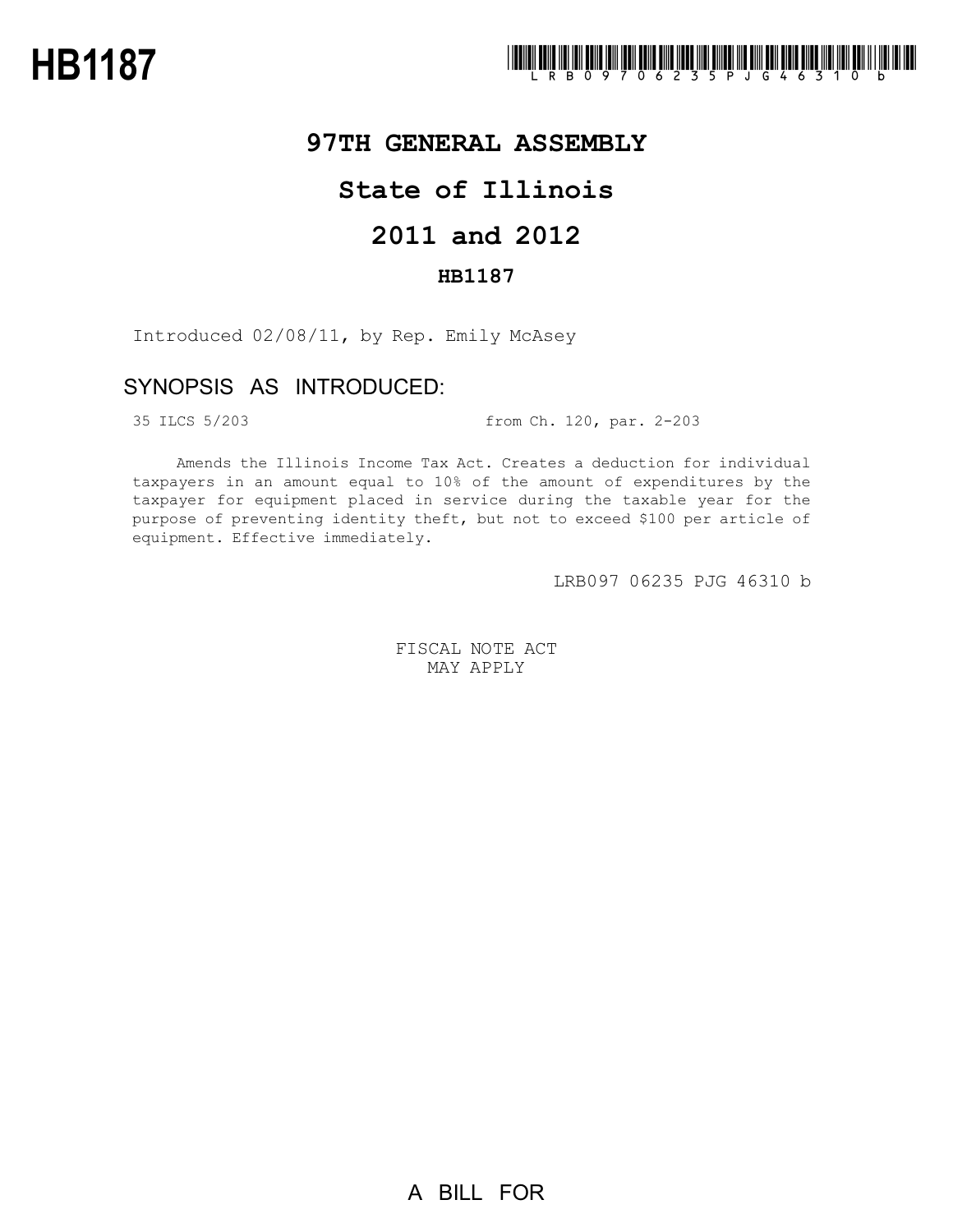AN ACT concerning revenue. 1

#### **Be it enacted by the People of the State of Illinois, represented in the General Assembly:** 2 3

Section 5. The Illinois Income Tax Act is amended by changing Section 203 as follows: 4 5

(35 ILCS 5/203) (from Ch. 120, par. 2-203) 6

Sec. 203. Base income defined. 7

(a) Individuals. 8

(1) In general. In the case of an individual, base income means an amount equal to the taxpayer's adjusted gross income for the taxable year as modified by paragraph (2). 9 10 11 12

(2) Modifications. The adjusted gross income referred to in paragraph (1) shall be modified by adding thereto the sum of the following amounts: 13 14 15

(A) An amount equal to all amounts paid or accrued to the taxpayer as interest or dividends during the taxable year to the extent excluded from gross income in the computation of adjusted gross income, except stock dividends of qualified public utilities described in Section 305(e) of the Internal Revenue Code; 16 17 18 19 20 21 22

23

(B) An amount equal to the amount of tax imposed by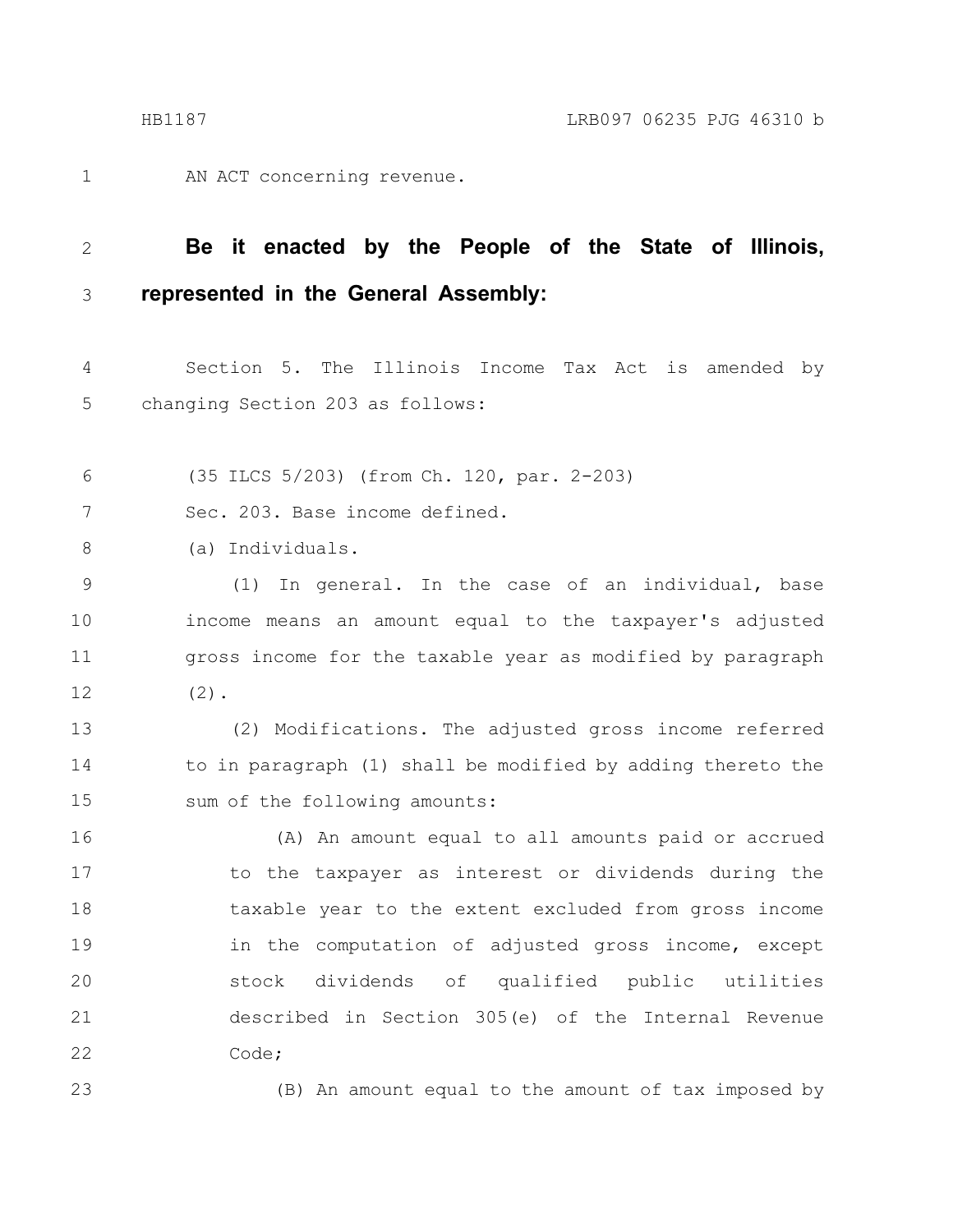this Act to the extent deducted from gross income in the computation of adjusted gross income for the taxable year; 1 2 3

(C) An amount equal to the amount received during the taxable year as a recovery or refund of real property taxes paid with respect to the taxpayer's principal residence under the Revenue Act of 1939 and for which a deduction was previously taken under subparagraph (L) of this paragraph (2) prior to July 1, 1991, the retrospective application date of Article 4 of Public Act 87-17. In the case of multi-unit or multi-use structures and farm dwellings, the taxes on the taxpayer's principal residence shall be that portion of the total taxes for the entire property which is attributable to such principal residence; 4 5 6 7 8 9 10 11 12 13 14 15

(D) An amount equal to the amount of the capital gain deduction allowable under the Internal Revenue Code, to the extent deducted from gross income in the computation of adjusted gross income; 16 17 18 19

(D-5) An amount, to the extent not included in adjusted gross income, equal to the amount of money withdrawn by the taxpayer in the taxable year from a medical care savings account and the interest earned on the account in the taxable year of a withdrawal pursuant to subsection (b) of Section 20 of the Medical Care Savings Account Act or subsection (b) of Section 20 21 22 23 24 25 26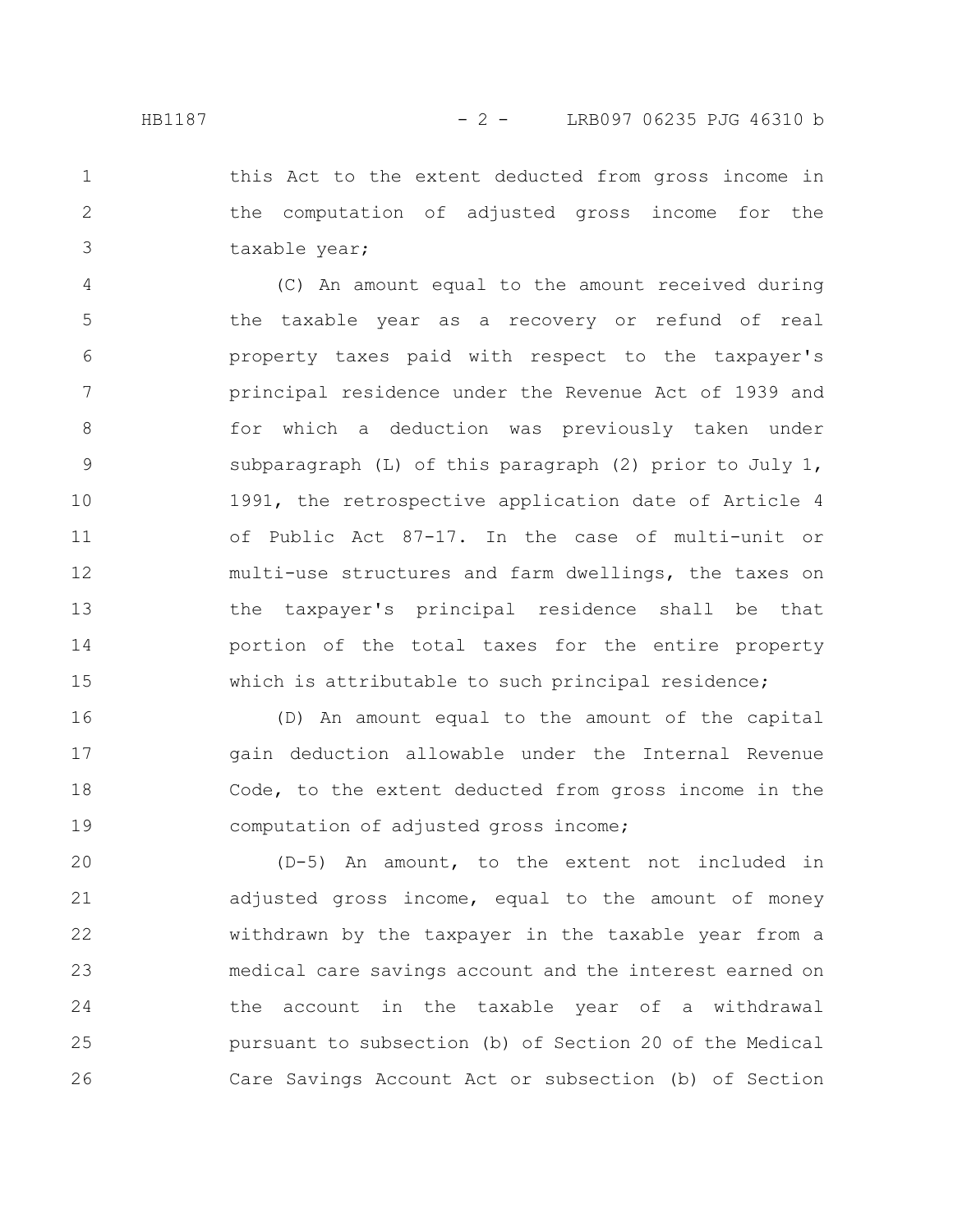1

2

3

4

5

6

20 of the Medical Care Savings Account Act of 2000;

(D-10) For taxable years ending after December 31, 1997, an amount equal to any eligible remediation costs that the individual deducted in computing adjusted gross income and for which the individual claims a credit under subsection (l) of Section 201;

(D-15) For taxable years 2001 and thereafter, an amount equal to the bonus depreciation deduction taken on the taxpayer's federal income tax return for the taxable year under subsection (k) of Section 168 of the Internal Revenue Code; 7 8 9 10 11

(D-16) If the taxpayer sells, transfers, abandons, or otherwise disposes of property for which the taxpayer was required in any taxable year to make an addition modification under subparagraph (D-15), then an amount equal to the aggregate amount of the deductions taken in all taxable years under subparagraph (Z) with respect to that property. 12 13 14 15 16 17 18

If the taxpayer continues to own property through the last day of the last tax year for which the taxpayer may claim a depreciation deduction for federal income tax purposes and for which the taxpayer was allowed in any taxable year to make a subtraction modification under subparagraph (Z), then an amount equal to that subtraction modification. 19 20 21 22 23 24 25

The taxpayer is required to make the addition 26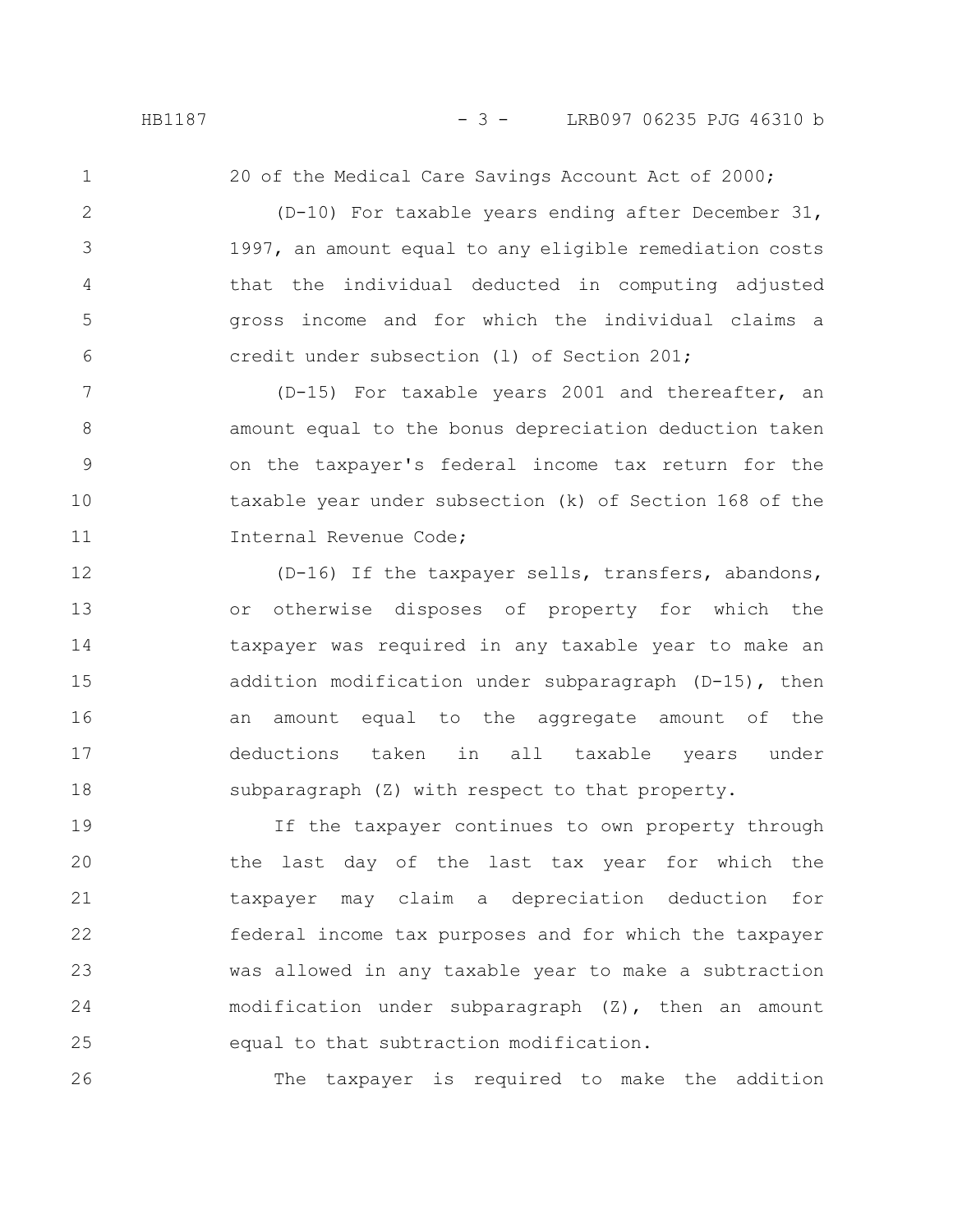1

2

modification under this subparagraph only once with respect to any one piece of property;

(D-17) An amount equal to the amount otherwise allowed as a deduction in computing base income for interest paid, accrued, or incurred, directly or indirectly, (i) for taxable years ending on or after December 31, 2004, to a foreign person who would be a member of the same unitary business group but for the fact that foreign person's business activity outside the United States is 80% or more of the foreign person's total business activity and (ii) for taxable years ending on or after December 31, 2008, to a person who would be a member of the same unitary business group but for the fact that the person is prohibited under Section 1501(a)(27) from being included in the unitary business group because he or she is ordinarily required to apportion business income under different subsections of Section 304. The addition modification required by this subparagraph shall be reduced to the extent that dividends were included in base income of the unitary group for the same taxable year and received by the taxpayer or by a member of the taxpayer's unitary business group (including amounts included in gross income under Sections 951 through 964 of the Internal Revenue Code and amounts included in gross income under Section 78 of the Internal Revenue 3 4 5 6 7 8 9 10 11 12 13 14 15 16 17 18 19 20 21 22 23 24 25 26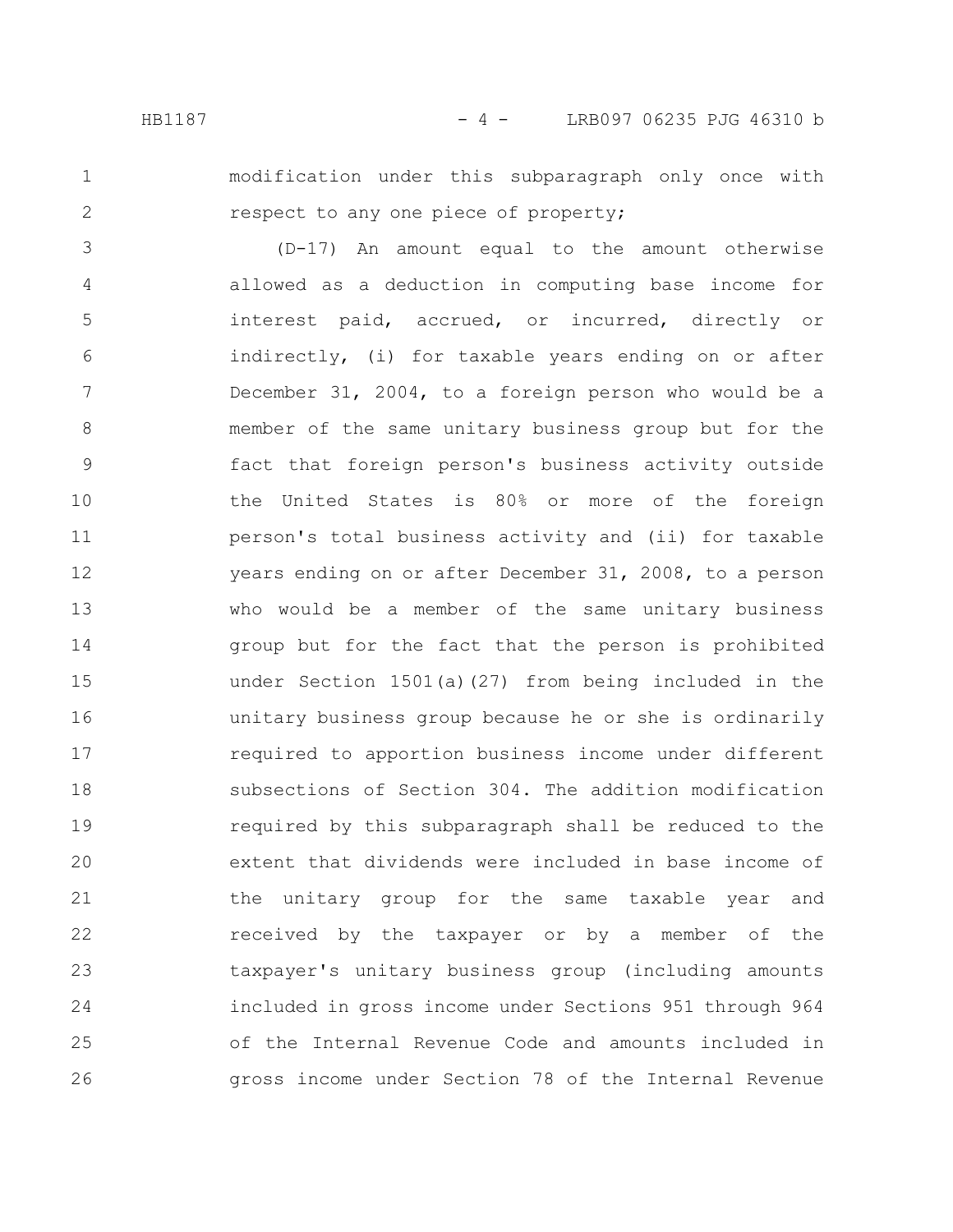Code) with respect to the stock of the same person to whom the interest was paid, accrued, or incurred.

This paragraph shall not apply to the following:

(i) an item of interest paid, accrued, or incurred, directly or indirectly, to a person who is subject in a foreign country or state, other than a state which requires mandatory unitary reporting, to a tax on or measured by net income with respect to such interest; or 4 5 6 7 8 9

(ii) an item of interest paid, accrued, or incurred, directly or indirectly, to a person if the taxpayer can establish, based on a preponderance of the evidence, both of the following: 10 11 12 13 14

(a) the person, during the same taxable year, paid, accrued, or incurred, the interest to a person that is not a related member, and 15 16 17

(b) the transaction giving rise to the interest expense between the taxpayer and the person did not have as a principal purpose the avoidance of Illinois income tax, and is paid pursuant to a contract or agreement that reflects an arm's-length interest rate and terms; or 18 19 20 21 22 23 24

(iii) the taxpayer can establish, based on clear and convincing evidence, that the interest 25 26

1

2

3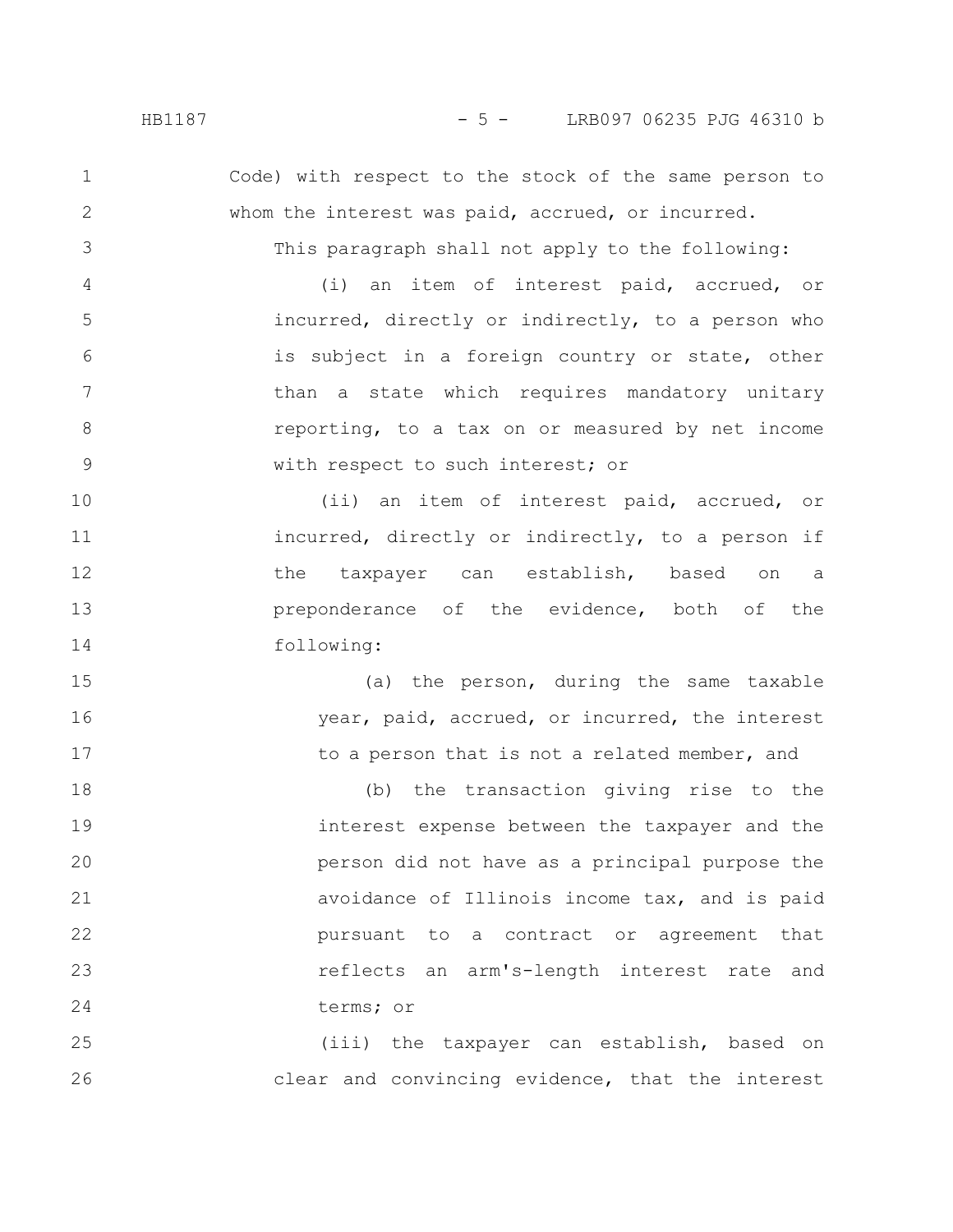paid, accrued, or incurred relates to a contract or agreement entered into at arm's-length rates and terms and the principal purpose for the payment is not federal or Illinois tax avoidance; or

(iv) an item of interest paid, accrued, or incurred, directly or indirectly, to a person if the taxpayer establishes by clear and convincing evidence that the adjustments are unreasonable; or if the taxpayer and the Director agree in writing to the application or use of an alternative method of apportionment under Section 304(f).

Nothing in this subsection shall preclude the Director from making any other adjustment otherwise allowed under Section 404 of this Act for any tax year beginning after the effective date of this amendment provided such adjustment is made pursuant to regulation adopted by the Department and such regulations provide methods and standards by which the Department will utilize its authority under Section 404 of this Act; 12 13 14 15 16 17 18 19 20

(D-18) An amount equal to the amount of intangible expenses and costs otherwise allowed as a deduction in computing base income, and that were paid, accrued, or incurred, directly or indirectly, (i) for taxable years ending on or after December 31, 2004, to a foreign person who would be a member of the same 21 22 23 24 25 26

1

2

3

4

5

6

7

8

9

10

11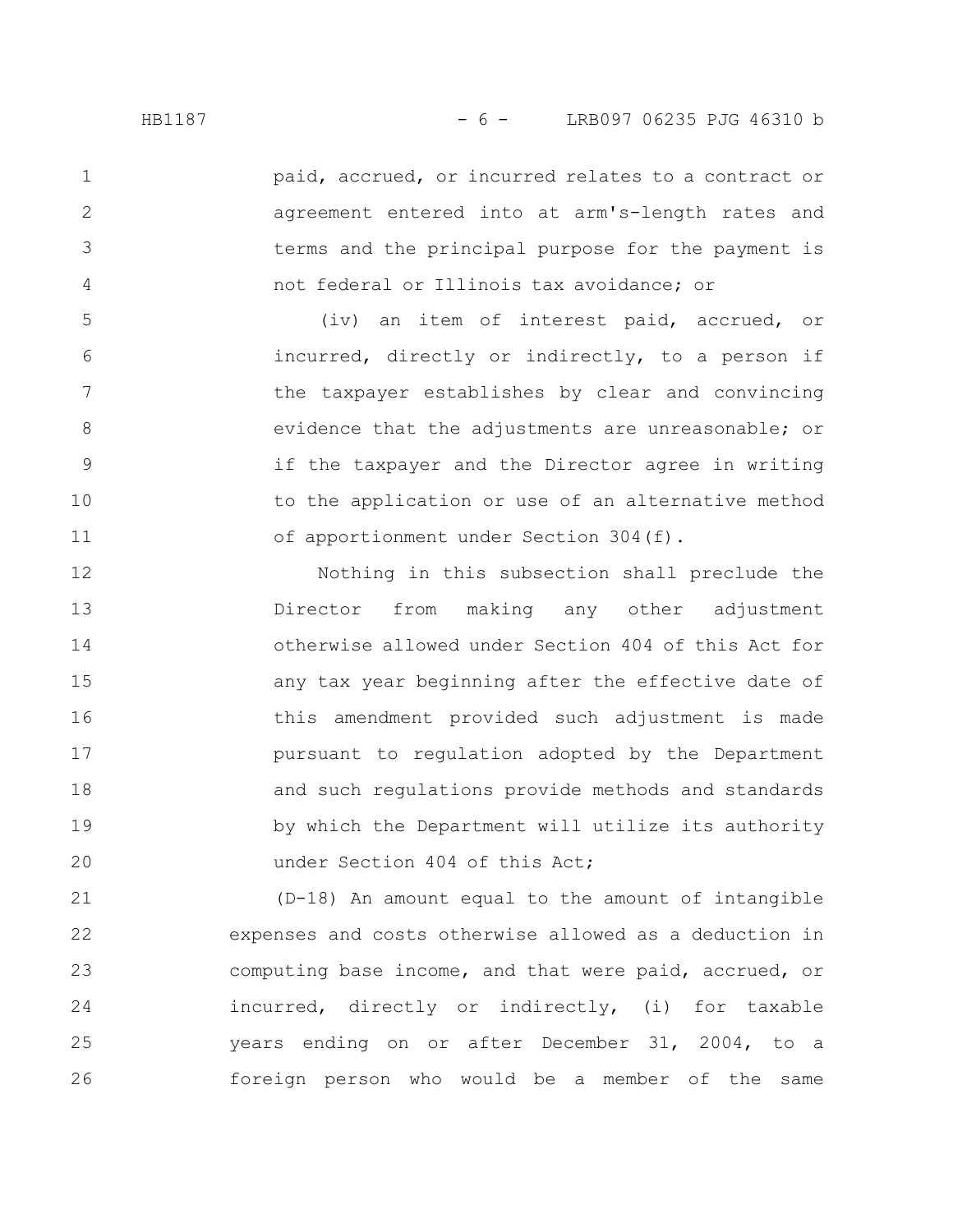unitary business group but for the fact that the foreign person's business activity outside the United States is 80% or more of that person's total business activity and (ii) for taxable years ending on or after December 31, 2008, to a person who would be a member of the same unitary business group but for the fact that the person is prohibited under Section 1501(a)(27) from being included in the unitary business group because he or she is ordinarily required to apportion business income under different subsections of Section 304. The addition modification required by this subparagraph shall be reduced to the extent that dividends were included in base income of the unitary group for the same taxable year and received by the taxpayer or by a member of the taxpayer's unitary business group (including amounts included in gross income under Sections 951 through 964 of the Internal Revenue Code and amounts included in gross income under Section 78 of the Internal Revenue Code) with respect to the stock of the same person to whom the intangible expenses and costs were directly or indirectly paid, incurred, or accrued. The preceding sentence does not apply to the extent that the same dividends caused a reduction to the addition modification required under Section  $203(a)(2)(D-17)$  of this Act. As used in this subparagraph, the term "intangible expenses and costs" 1 2 3 4 5 6 7 8 9 10 11 12 13 14 15 16 17 18 19 20 21 22 23 24 25 26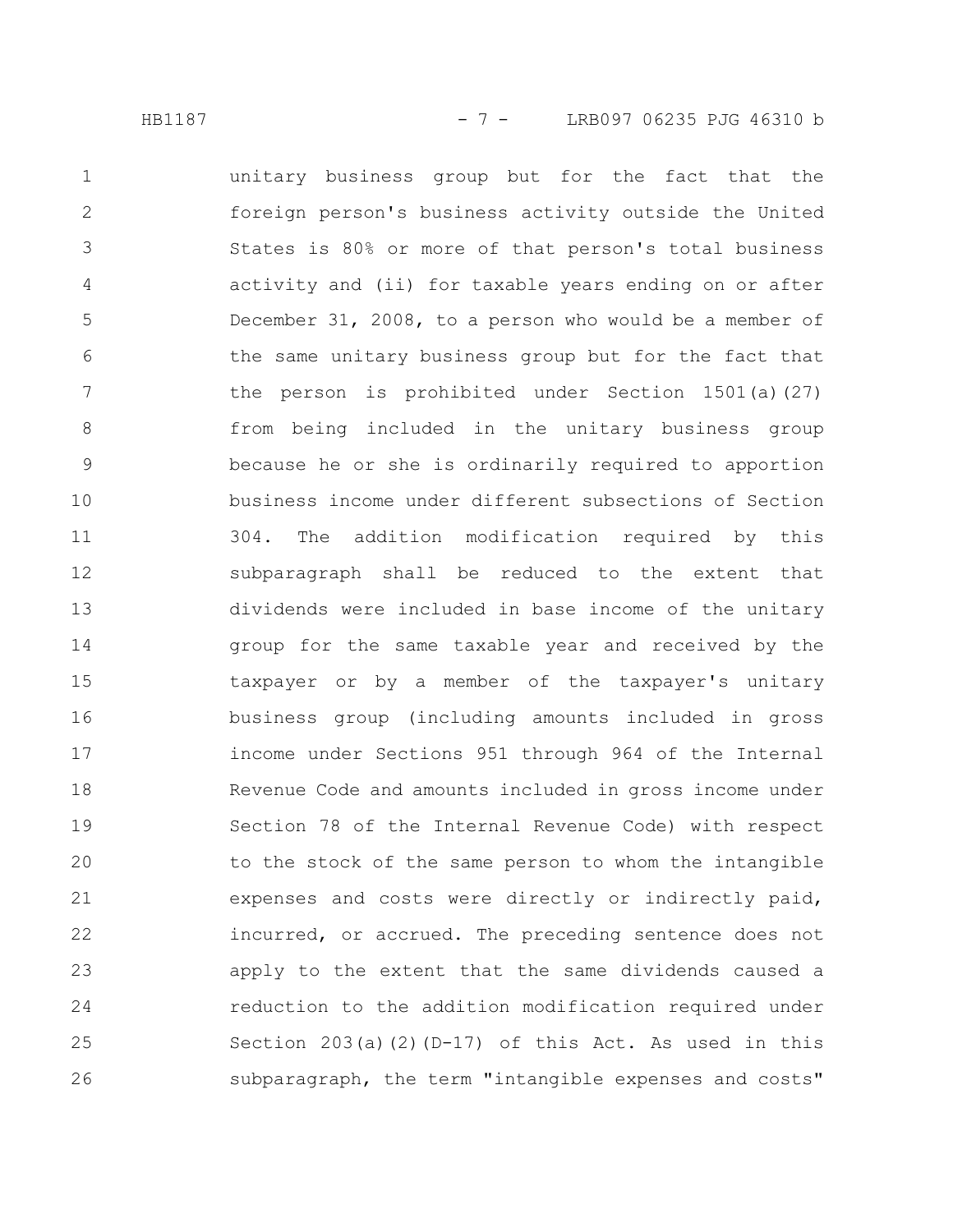HB1187 - 8 - LRB097 06235 PJG 46310 b

includes (1) expenses, losses, and costs for, or related to, the direct or indirect acquisition, use, maintenance or management, ownership, sale, exchange, or any other disposition of intangible property; (2) losses incurred, directly or indirectly, from factoring transactions or discounting transactions; (3) royalty, patent, technical, and copyright fees; (4) licensing fees; and (5) other similar expenses and costs. For purposes of this subparagraph, "intangible property" includes patents, patent applications, trade names, trademarks, service marks, copyrights, mask works, trade secrets, and similar types of intangible assets. 1 2 3 4 5 6 7 8 9 10 11 12 13

14

This paragraph shall not apply to the following:

(i) any item of intangible expenses or costs paid, accrued, or incurred, directly or indirectly, from a transaction with a person who is subject in a foreign country or state, other than a state which requires mandatory unitary reporting, to a tax on or measured by net income with respect to such item; or 15 16 17 18 19 20 21

(ii) any item of intangible expense or cost paid, accrued, or incurred, directly or indirectly, if the taxpayer can establish, based on a preponderance of the evidence, both of the following: 22 23 24 25 26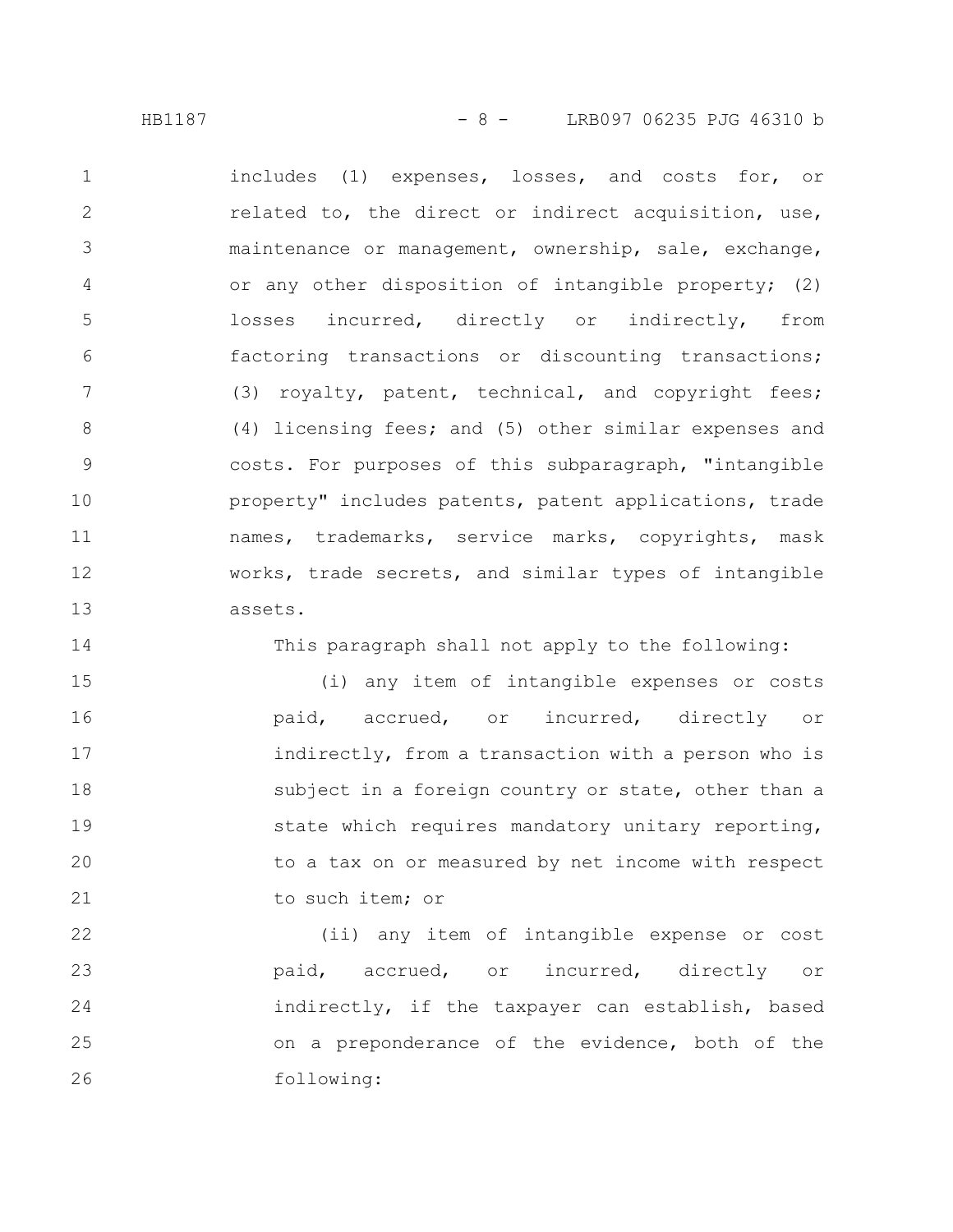1

2

3

4

(a) the person during the same taxable year paid, accrued, or incurred, the intangible expense or cost to a person that is not a related member, and

(b) the transaction giving rise to the intangible expense or cost between the taxpayer and the person did not have as a principal purpose the avoidance of Illinois income tax, and is paid pursuant to a contract or agreement that reflects arm's-length terms; or 5 6 7 8 9 10 11

(iii) any item of intangible expense or cost paid, accrued, or incurred, directly or indirectly, from a transaction with a person if the taxpayer establishes by clear and convincing evidence, that the adjustments are unreasonable; or if the taxpayer and the Director agree in writing to the application or use of an alternative method of apportionment under Section 304(f); 12 13 14 15 16 17 18 19

Nothing in this subsection shall preclude the Director from making any other adjustment otherwise allowed under Section 404 of this Act for any tax year beginning after the effective date of this amendment provided such adjustment is made pursuant to regulation adopted by the Department and such regulations provide methods and standards 20 21 22 23 24 25 26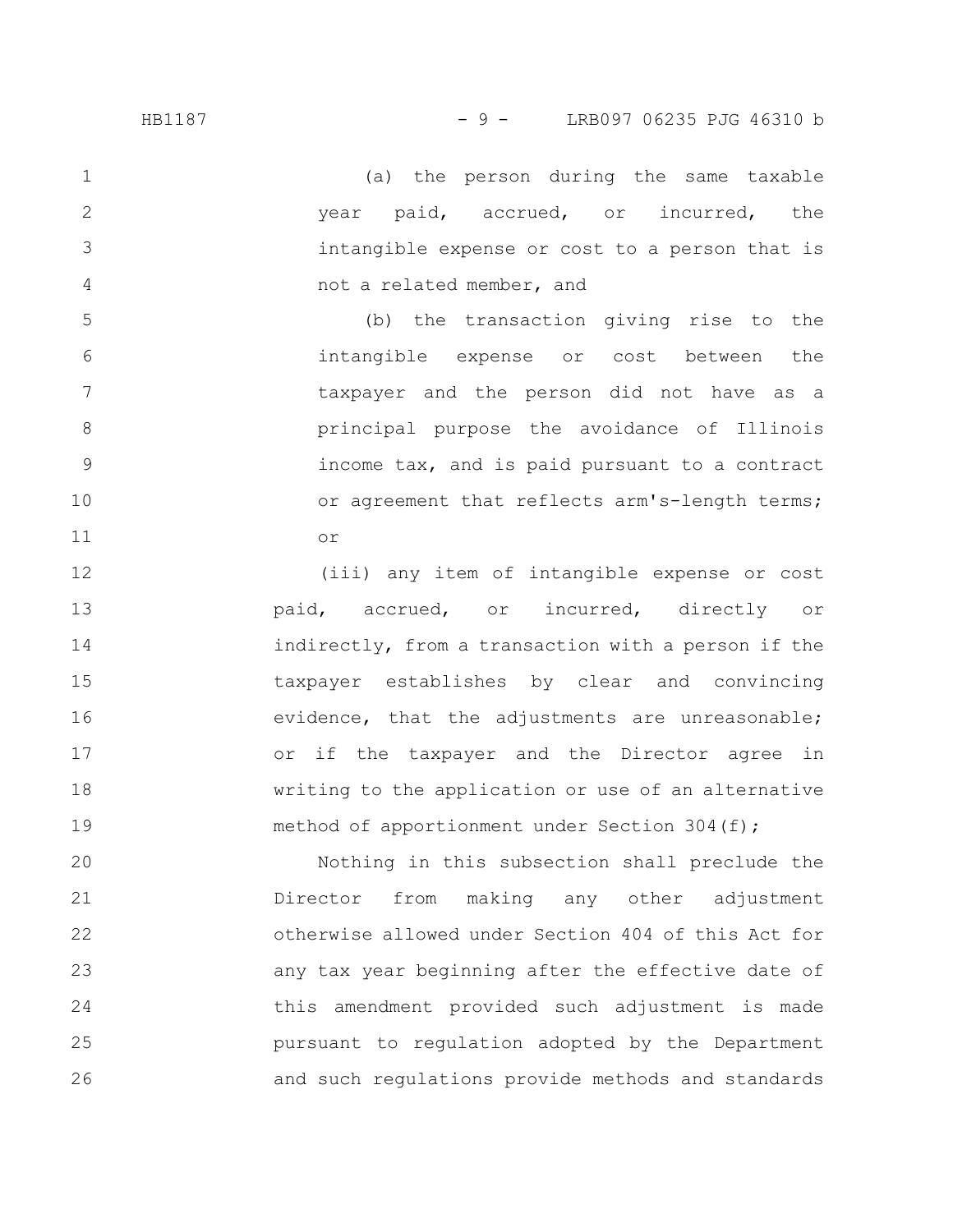#### HB1187 - 10 - LRB097 06235 PJG 46310 b

1

2

by which the Department will utilize its authority under Section 404 of this Act;

(D-19) For taxable years ending on or after December 31, 2008, an amount equal to the amount of insurance premium expenses and costs otherwise allowed as a deduction in computing base income, and that were paid, accrued, or incurred, directly or indirectly, to a person who would be a member of the same unitary business group but for the fact that the person is prohibited under Section 1501(a)(27) from being included in the unitary business group because he or she is ordinarily required to apportion business income under different subsections of Section 304. The addition modification required by this subparagraph shall be reduced to the extent that dividends were included in base income of the unitary group for the same taxable year and received by the taxpayer or by a member of the taxpayer's unitary business group (including amounts included in gross income under Sections 951 through 964 of the Internal Revenue Code and amounts included in gross income under Section 78 of the Internal Revenue Code) with respect to the stock of the same person to whom the premiums and costs were directly or indirectly paid, incurred, or accrued. The preceding sentence does not apply to the extent that the same dividends caused a reduction to the addition 3 4 5 6 7 8 9 10 11 12 13 14 15 16 17 18 19 20 21 22 23 24 25 26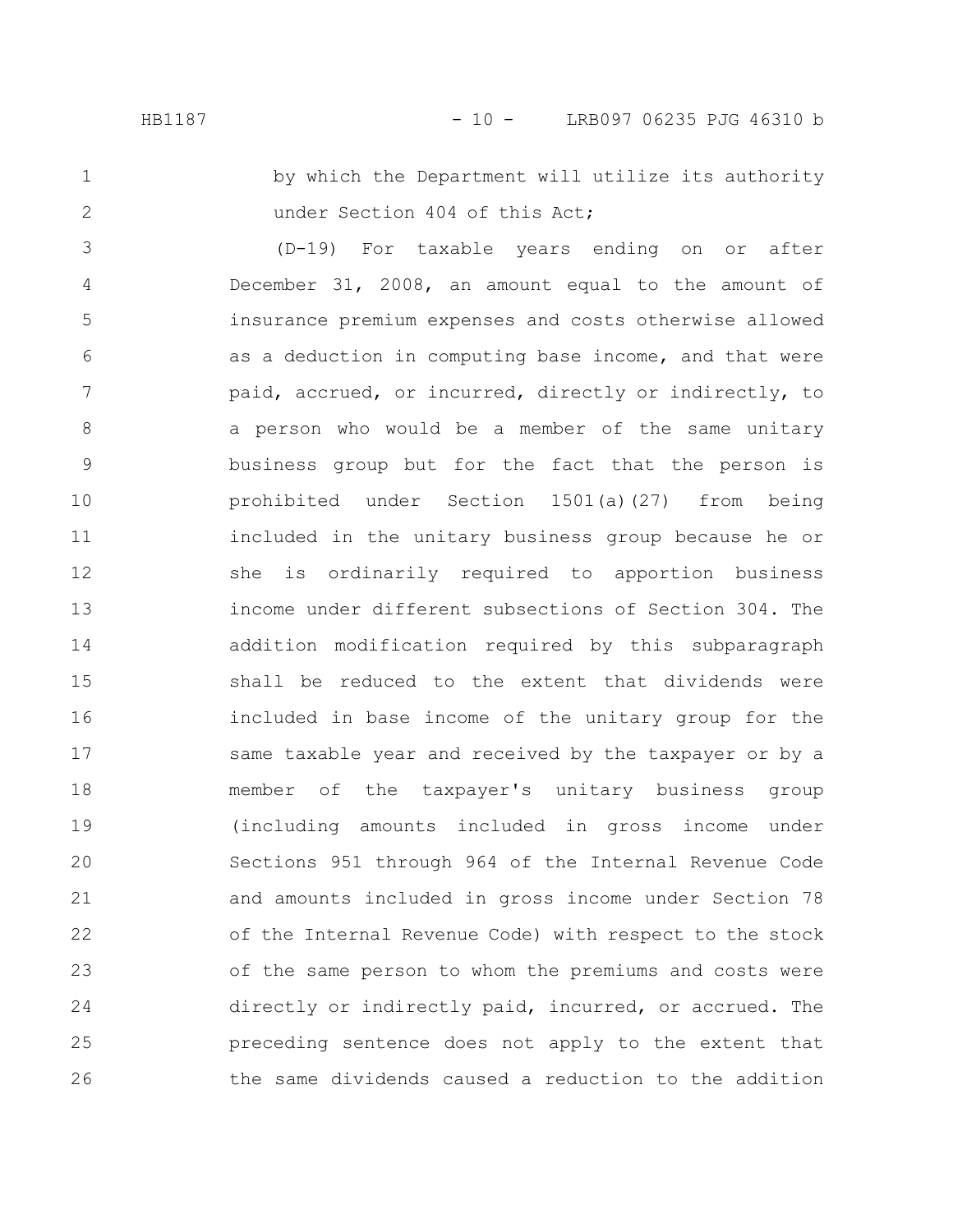### HB1187 - 11 - LRB097 06235 PJG 46310 b

1

2

modification required under Section 203(a)(2)(D-17) or Section  $203(a)(2)(D-18)$  of this Act.

(D-20) For taxable years beginning on or after January 1, 2002 and ending on or before December 31, 2006, in the case of a distribution from a qualified tuition program under Section 529 of the Internal Revenue Code, other than (i) a distribution from a College Savings Pool created under Section 16.5 of the State Treasurer Act or (ii) a distribution from the Illinois Prepaid Tuition Trust Fund, an amount equal to the amount excluded from gross income under Section 529(c)(3)(B). For taxable years beginning on or after January 1, 2007, in the case of a distribution from a qualified tuition program under Section 529 of the Internal Revenue Code, other than (i) a distribution from a College Savings Pool created under Section 16.5 of the State Treasurer Act, (ii) a distribution from the Illinois Prepaid Tuition Trust Fund, or (iii) a distribution from a qualified tuition program under Section 529 of the Internal Revenue Code that (I) adopts and determines that its offering materials comply with the College Savings Plans Network's disclosure principles and (II) has made reasonable efforts to inform in-state residents of the existence of in-state qualified tuition programs by informing Illinois residents directly and, where applicable, to 3 4 5 6 7 8 9 10 11 12 13 14 15 16 17 18 19 20 21 22 23 24 25 26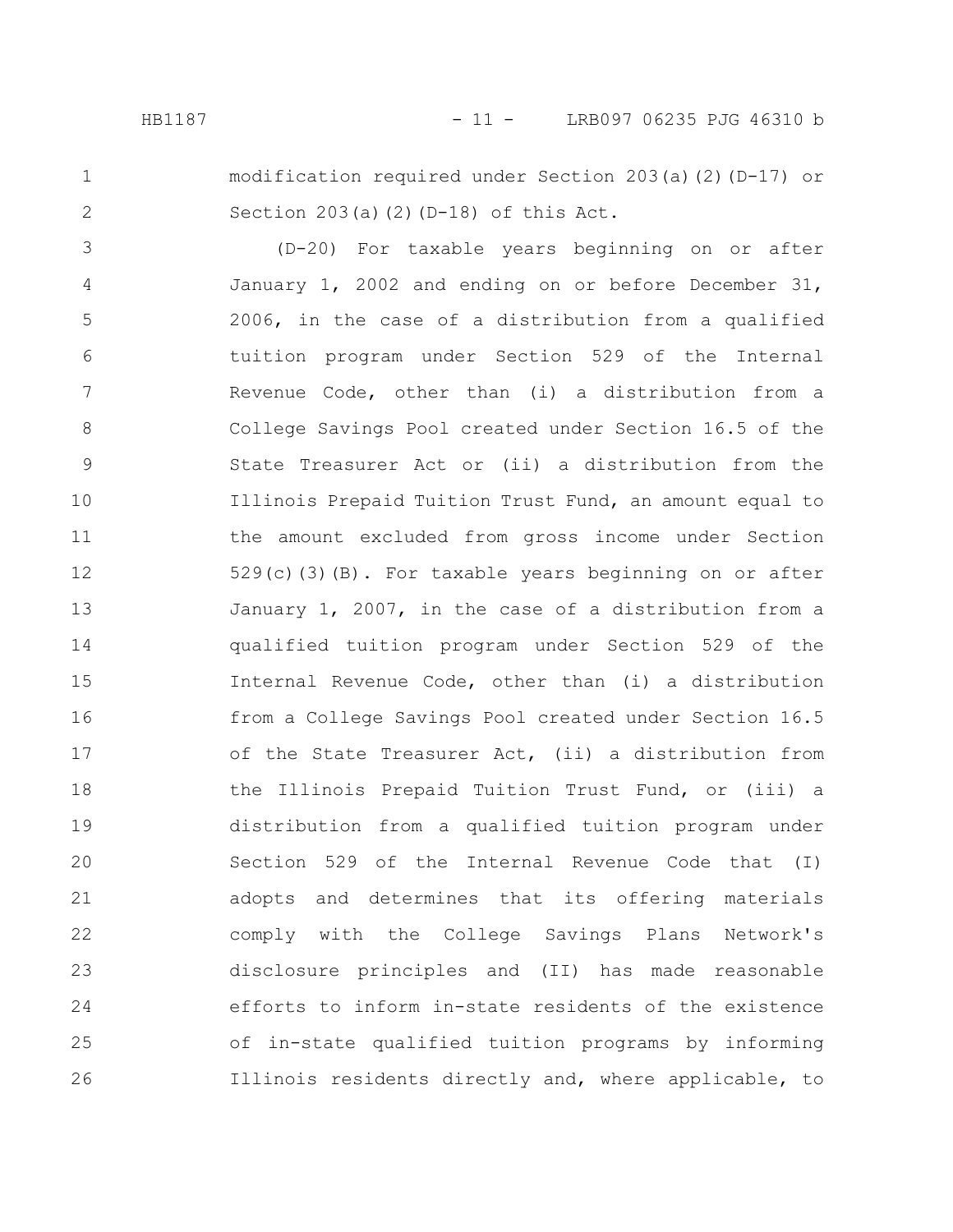inform financial intermediaries distributing the program to inform in-state residents of the existence of in-state qualified tuition programs at least annually, an amount equal to the amount excluded from gross income under Section 529(c)(3)(B). 1 2 3 4 5

For the purposes of this subparagraph (D-20), a qualified tuition program has made reasonable efforts if it makes disclosures (which may use the term "in-state program" or "in-state plan" and need not specifically refer to Illinois or its qualified programs by name) (i) directly to prospective participants in its offering materials or makes a public disclosure, such as a website posting; and (ii) where applicable, to intermediaries selling the out-of-state program in the same manner that the out-of-state program distributes its offering materials; 6 7 8 9 10 11 12 13 14 15 16 17

(D-21) For taxable years beginning on or after January 1, 2007, in the case of transfer of moneys from a qualified tuition program under Section 529 of the Internal Revenue Code that is administered by the State to an out-of-state program, an amount equal to the amount of moneys previously deducted from base income under subsection (a)(2)(Y) of this Section; 18 19 20 21 22 23 24

(D-22) For taxable years beginning on or after January 1, 2009, in the case of a nonqualified 25 26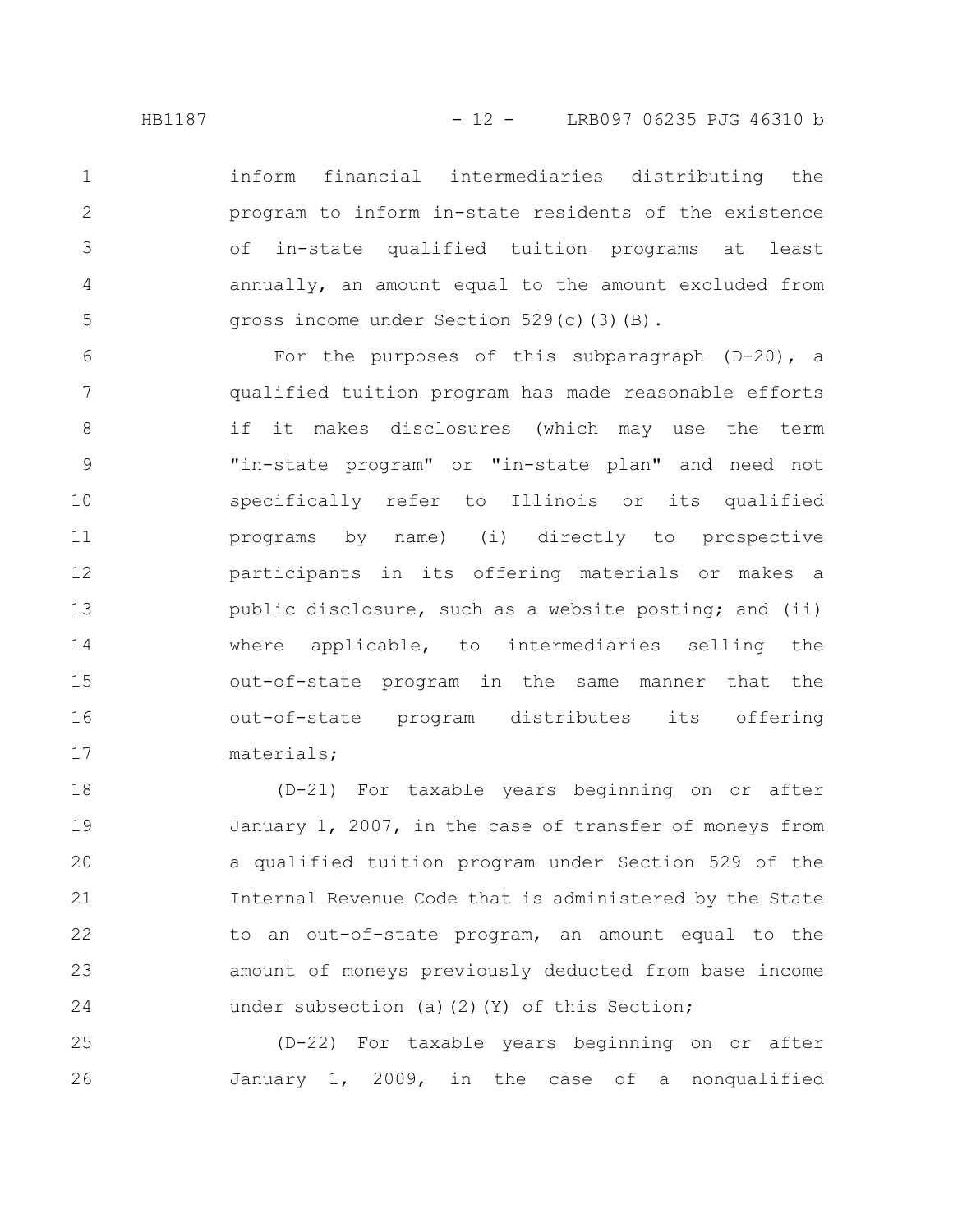withdrawal or refund of moneys from a qualified tuition program under Section 529 of the Internal Revenue Code administered by the State that is not used for qualified expenses at an eligible education institution, an amount equal to the contribution component of the nonqualified withdrawal or refund that was previously deducted from base income under subsection (a)(2)(y) of this Section, provided that the withdrawal or refund did not result from the beneficiary's death or disability; 1 2 3 4 5 6 7 8 9 10

(D-23) An amount equal to the credit allowable to the taxpayer under Section 218(a) of this Act, determined without regard to Section 218(c) of this Act; 11 12 13 14

and by deducting from the total so obtained the sum of the following amounts: 15 16

(E) For taxable years ending before December 31, 2001, any amount included in such total in respect of any compensation (including but not limited to any compensation paid or accrued to a serviceman while a prisoner of war or missing in action) paid to a resident by reason of being on active duty in the Armed Forces of the United States and in respect of any compensation paid or accrued to a resident who as a governmental employee was a prisoner of war or missing in action, and in respect of any compensation paid to a 17 18 19 20 21 22 23 24 25 26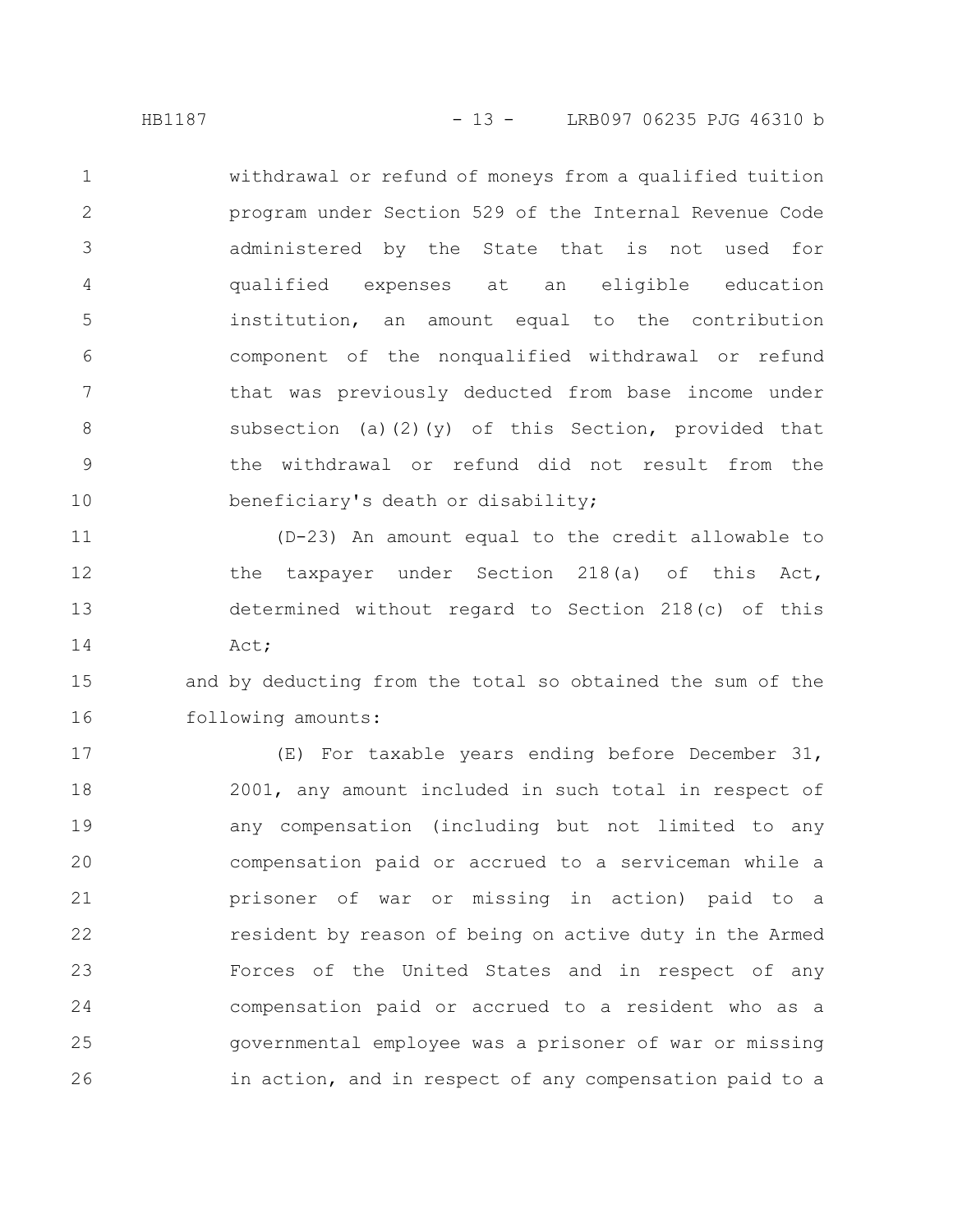resident in 1971 or thereafter for annual training performed pursuant to Sections 502 and 503, Title 32, United States Code as a member of the Illinois National Guard or, beginning with taxable years ending on or after December 31, 2007, the National Guard of any other state. For taxable years ending on or after December 31, 2001, any amount included in such total in respect of any compensation (including but not limited to any compensation paid or accrued to a serviceman while a prisoner of war or missing in action) paid to a resident by reason of being a member of any component of the Armed Forces of the United States and in respect of any compensation paid or accrued to a resident who as a governmental employee was a prisoner of war or missing in action, and in respect of any compensation paid to a resident in 2001 or thereafter by reason of being a member of the Illinois National Guard or, beginning with taxable years ending on or after December 31, 2007, the National Guard of any other state. The provisions of this amendatory Act of the 92nd General Assembly are exempt from the provisions of Section 250; 1 2 3 4 5 6 7 8 9 10 11 12 13 14 15 16 17 18 19 20 21 22

(F) An amount equal to all amounts included in such total pursuant to the provisions of Sections  $402(a)$ , 402(c), 403(a), 403(b), 406(a), 407(a), and 408 of the Internal Revenue Code, or included in such total as 23 24 25 26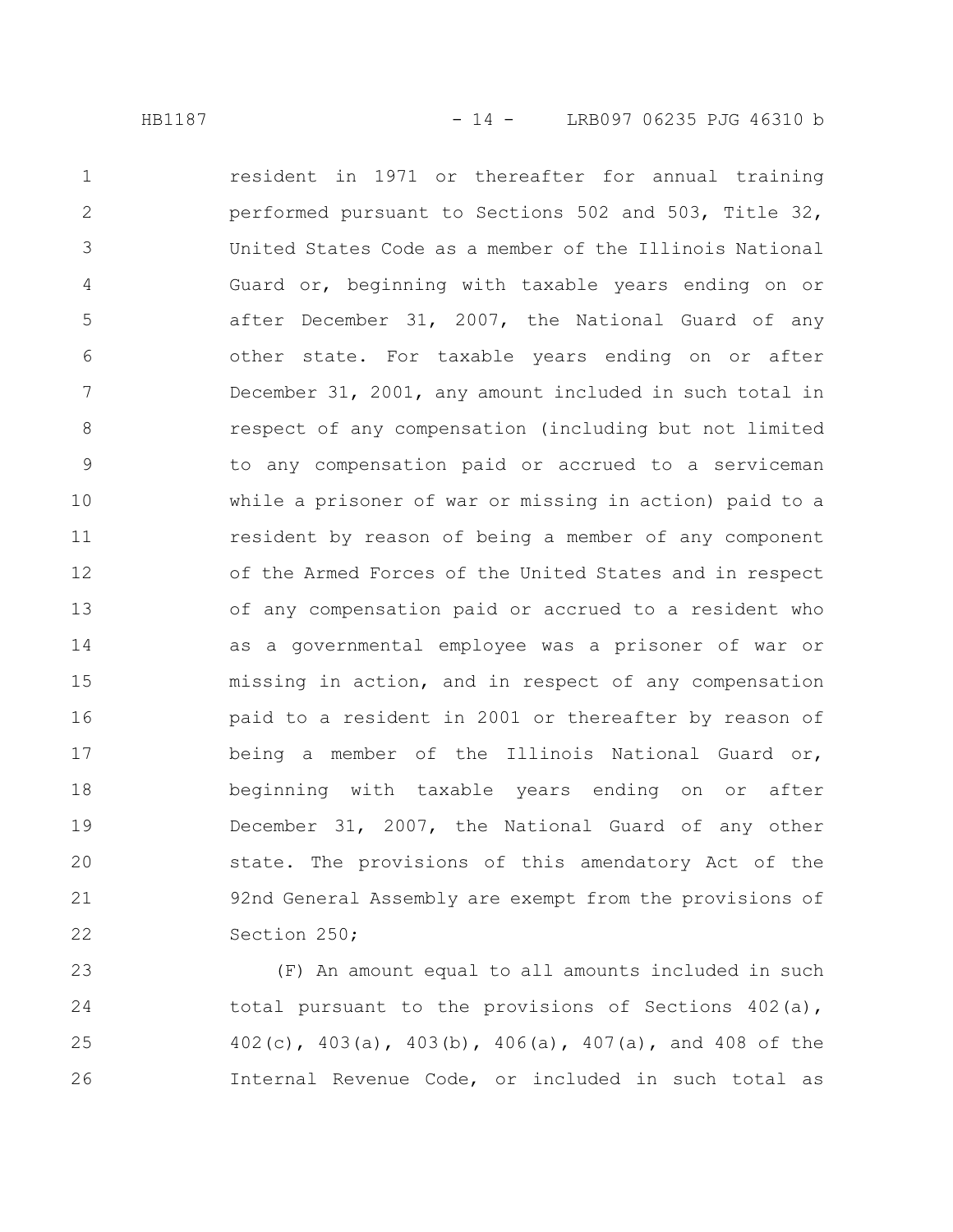distributions under the provisions of any retirement or disability plan for employees of any governmental agency or unit, or retirement payments to retired partners, which payments are excluded in computing net earnings from self employment by Section 1402 of the Internal Revenue Code and regulations adopted pursuant thereto; 1 2 3 4 5 6 7

8

(G) The valuation limitation amount;

(H) An amount equal to the amount of any tax imposed by this Act which was refunded to the taxpayer and included in such total for the taxable year; 9 10 11

(I) An amount equal to all amounts included in such total pursuant to the provisions of Section 111 of the Internal Revenue Code as a recovery of items previously deducted from adjusted gross income in the computation of taxable income; 12 13 14 15 16

(J) An amount equal to those dividends included in such total which were paid by a corporation which conducts business operations in an Enterprise Zone or zones created under the Illinois Enterprise Zone Act or a River Edge Redevelopment Zone or zones created under the River Edge Redevelopment Zone Act, and conducts substantially all of its operations in an Enterprise Zone or zones or a River Edge Redevelopment Zone or zones. This subparagraph (J) is exempt from the provisions of Section 250; 17 18 19 20 21 22 23 24 25 26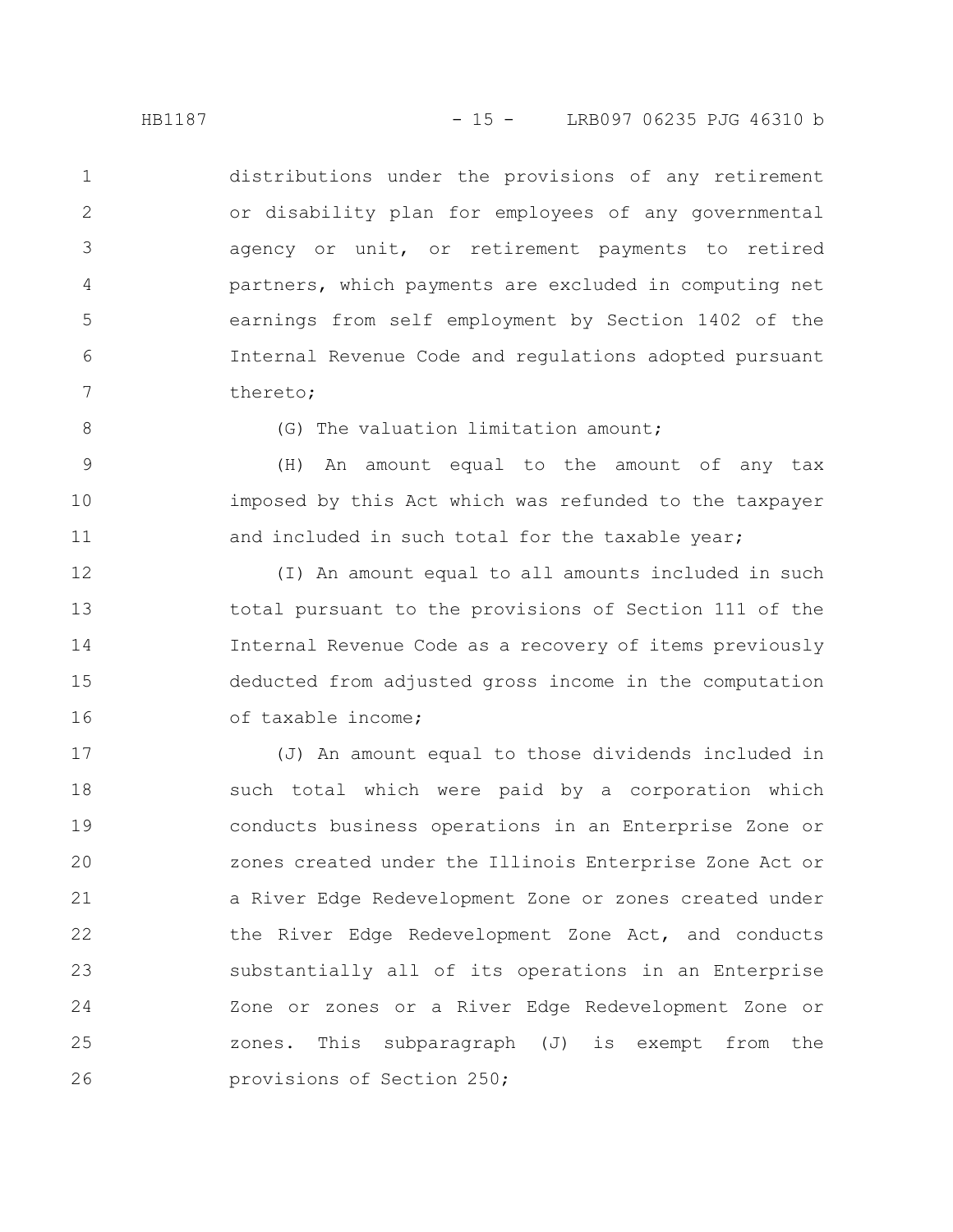(K) An amount equal to those dividends included in such total that were paid by a corporation that conducts business operations in a federally designated Foreign Trade Zone or Sub-Zone and that is designated a High Impact Business located in Illinois; provided that dividends eligible for the deduction provided in subparagraph (J) of paragraph (2) of this subsection shall not be eligible for the deduction provided under this subparagraph (K); 1 2 3 4 5 6 7 8 9

(L) For taxable years ending after December 31, 1983, an amount equal to all social security benefits and railroad retirement benefits included in such total pursuant to Sections 72(r) and 86 of the Internal Revenue Code; 10 11 12 13 14

(M) With the exception of any amounts subtracted under subparagraph (N), an amount equal to the sum of all amounts disallowed as deductions by (i) Sections 171(a) (2), and 265(2) of the Internal Revenue Code of 1954, as now or hereafter amended, and all amounts of expenses allocable to interest and disallowed as deductions by Section 265(1) of the Internal Revenue Code of 1954, as now or hereafter amended; and (ii) for taxable years ending on or after August 13, 1999, Sections 171(a)(2), 265, 280C, and 832(b)(5)(B)(i) of the Internal Revenue Code; the provisions of this subparagraph are exempt from the provisions of Section 15 16 17 18 19 20 21 22 23 24 25 26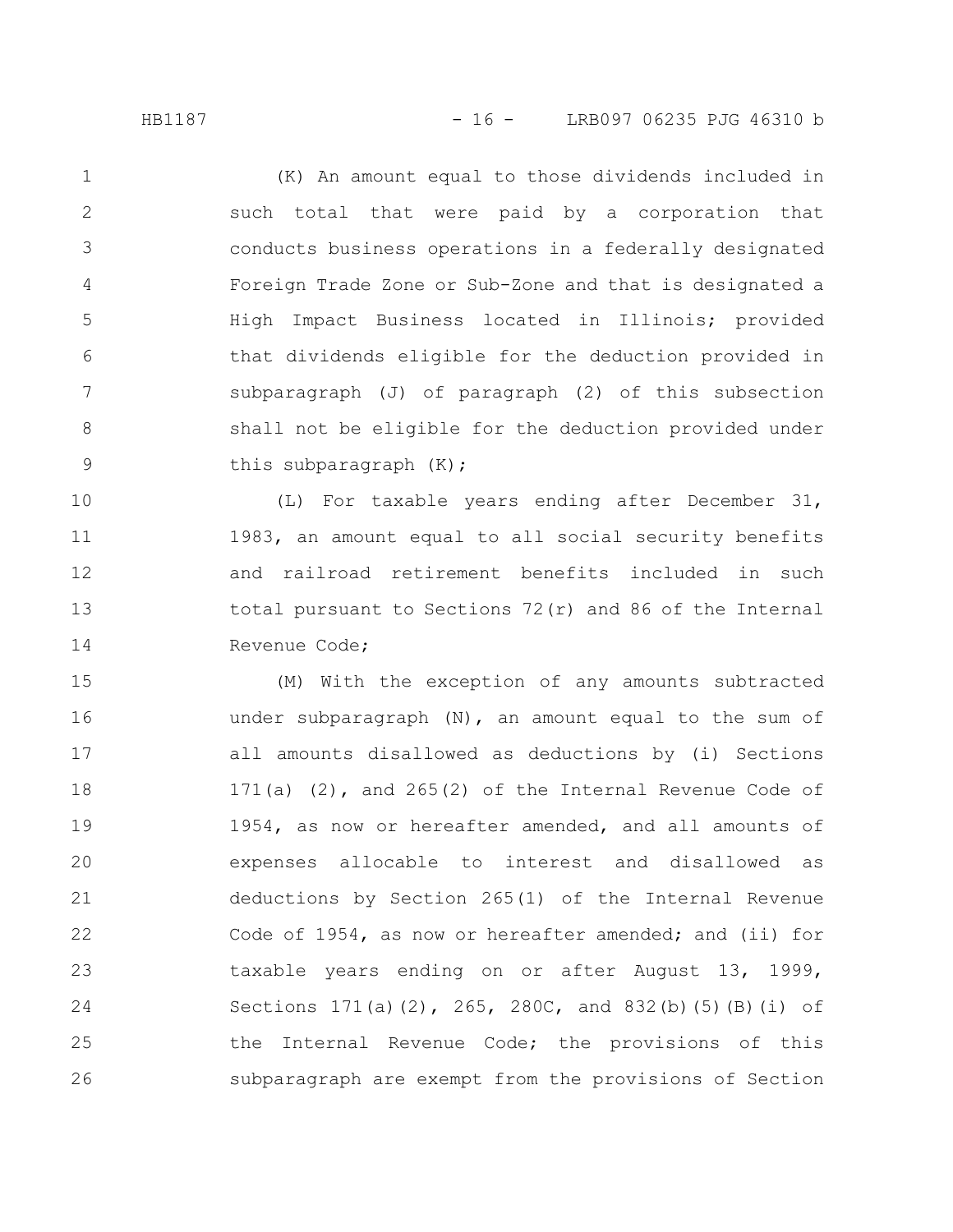250; 1

2

3

4

5

6

7

8

9

10

(N) An amount equal to all amounts included in such total which are exempt from taxation by this State either by reason of its statutes or Constitution or by reason of the Constitution, treaties or statutes of the United States; provided that, in the case of any statute of this State that exempts income derived from bonds or other obligations from the tax imposed under this Act, the amount exempted shall be the interest net of bond premium amortization;

(O) An amount equal to any contribution made to a job training project established pursuant to the Tax Increment Allocation Redevelopment Act; 11 12 13

(P) An amount equal to the amount of the deduction used to compute the federal income tax credit for restoration of substantial amounts held under claim of right for the taxable year pursuant to Section 1341 of the Internal Revenue Code of 1986; 14 15 16 17 18

(Q) An amount equal to any amounts included in such total, received by the taxpayer as an acceleration in the payment of life, endowment or annuity benefits in advance of the time they would otherwise be payable as an indemnity for a terminal illness; 19 20 21 22 23

(R) An amount equal to the amount of any federal or State bonus paid to veterans of the Persian Gulf War; (S) An amount, to the extent included in adjusted 24 25 26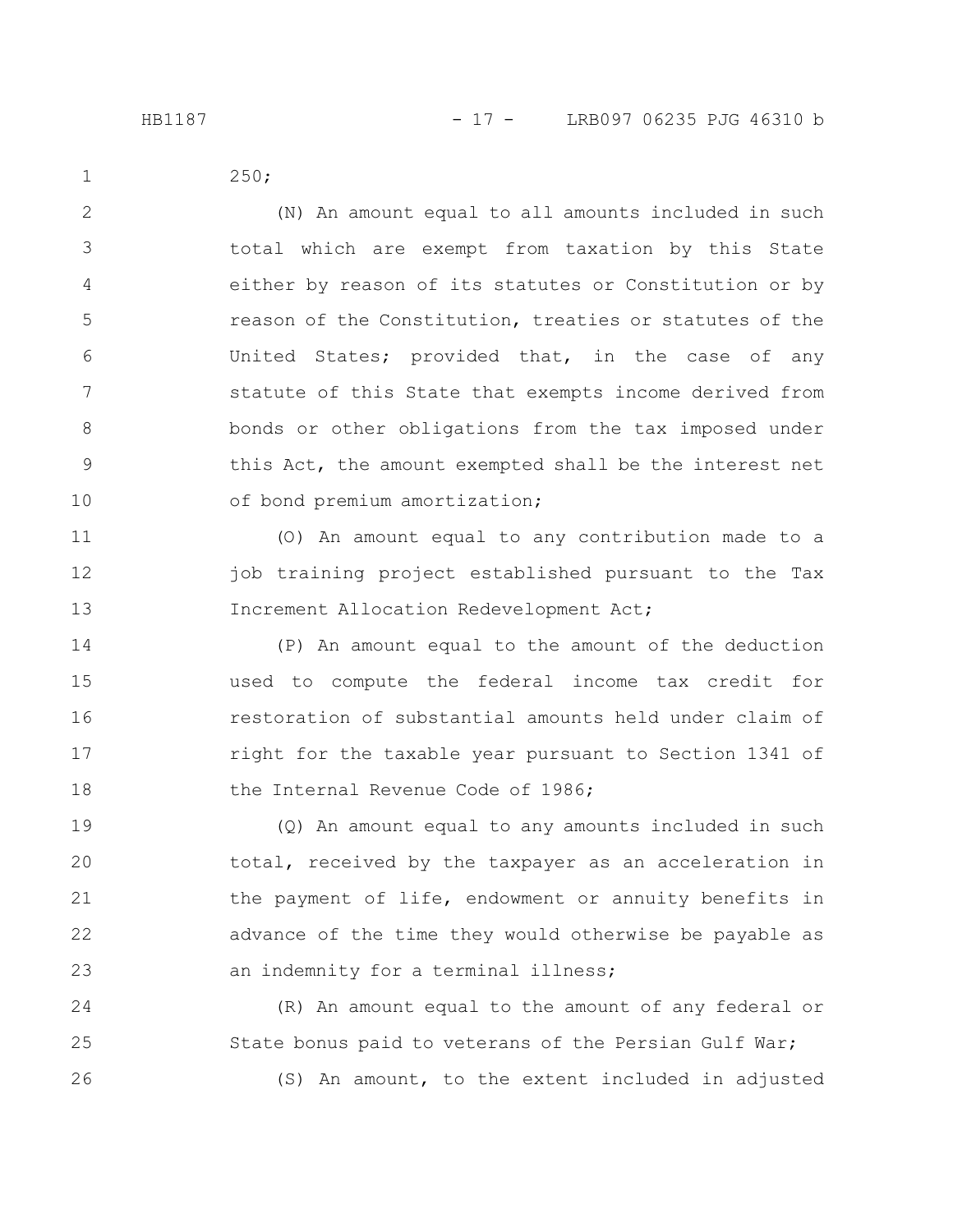gross income, equal to the amount of a contribution made in the taxable year on behalf of the taxpayer to a medical care savings account established under the Medical Care Savings Account Act or the Medical Care Savings Account Act of 2000 to the extent the contribution is accepted by the account administrator as provided in that Act; 1 2 3 4 5 6 7

(T) An amount, to the extent included in adjusted gross income, equal to the amount of interest earned in the taxable year on a medical care savings account established under the Medical Care Savings Account Act or the Medical Care Savings Account Act of 2000 on behalf of the taxpayer, other than interest added pursuant to item (D-5) of this paragraph (2); 8 9 10 11 12 13 14

(U) For one taxable year beginning on or after January 1, 1994, an amount equal to the total amount of tax imposed and paid under subsections (a) and (b) of Section 201 of this Act on grant amounts received by the taxpayer under the Nursing Home Grant Assistance Act during the taxpayer's taxable years 1992 and 1993; 15 16 17 18 19 20

(V) Beginning with tax years ending on or after December 31, 1995 and ending with tax years ending on or before December 31, 2004, an amount equal to the amount paid by a taxpayer who is a self-employed taxpayer, a partner of a partnership, or a shareholder in a Subchapter S corporation for health insurance or 21 22 23 24 25 26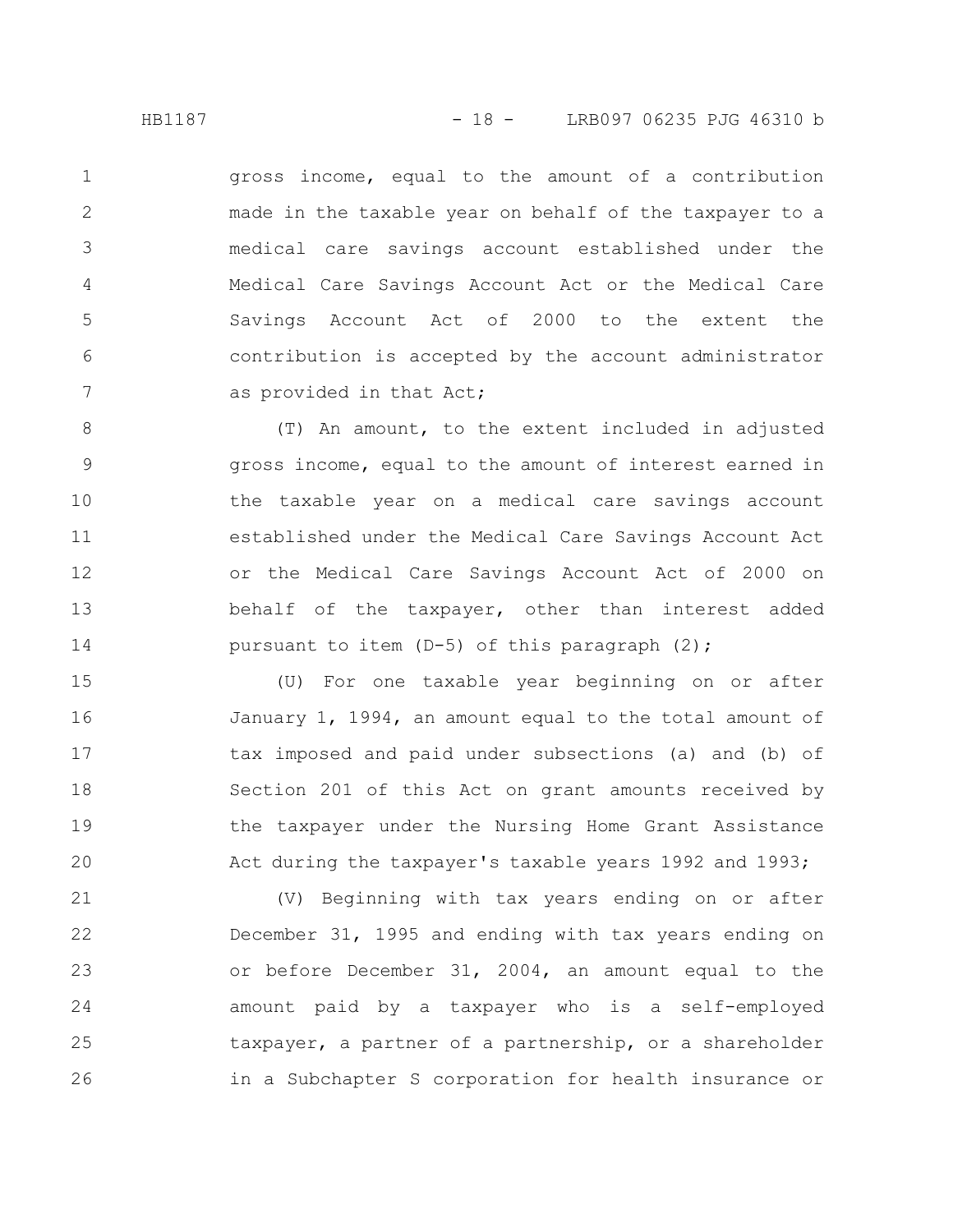long-term care insurance for that taxpayer or that taxpayer's spouse or dependents, to the extent that the amount paid for that health insurance or long-term care insurance may be deducted under Section 213 of the Internal Revenue Code of 1986, has not been deducted on the federal income tax return of the taxpayer, and does not exceed the taxable income attributable to that taxpayer's income, self-employment income, or Subchapter S corporation income; except that no deduction shall be allowed under this item (V) if the taxpayer is eligible to participate in any health insurance or long-term care insurance plan of an employer of the taxpayer or the taxpayer's spouse. The amount of the health insurance and long-term care insurance subtracted under this item (V) shall be determined by multiplying total health insurance and long-term care insurance premiums paid by the taxpayer times a number that represents the fractional percentage of eligible medical expenses under Section 213 of the Internal Revenue Code of 1986 not actually deducted on the taxpayer's federal income tax return; 1 2 3 4 5 6 7 8 9 10 11 12 13 14 15 16 17 18 19 20 21

(W) For taxable years beginning on or after January 1, 1998, all amounts included in the taxpayer's federal gross income in the taxable year from amounts converted from a regular IRA to a Roth IRA. This paragraph is exempt from the provisions of Section 250; 22 23 24 25 26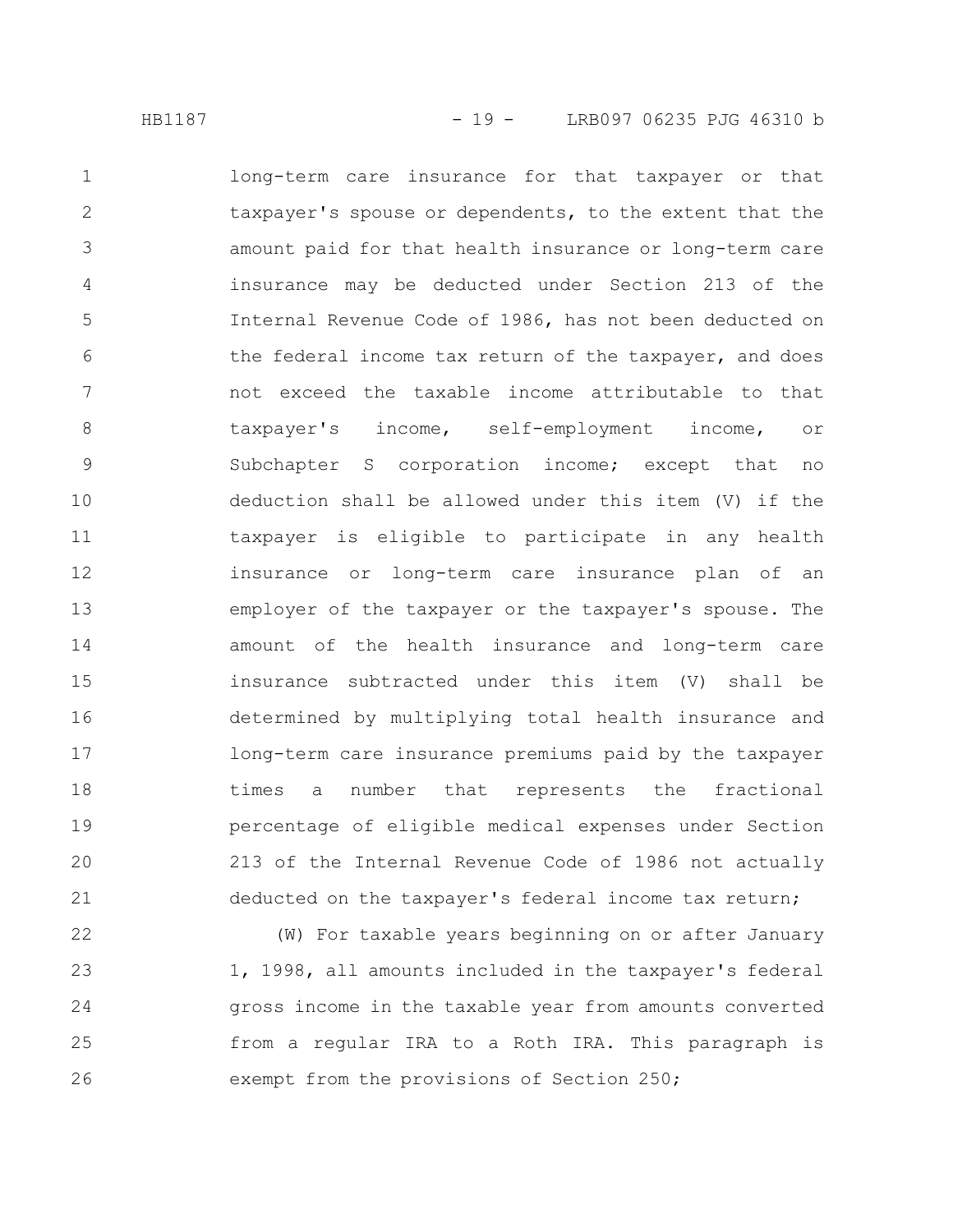(X) For taxable year 1999 and thereafter, an amount equal to the amount of any (i) distributions, to the extent includible in gross income for federal income tax purposes, made to the taxpayer because of his or her status as a victim of persecution for racial or religious reasons by Nazi Germany or any other Axis regime or as an heir of the victim and (ii) items of income, to the extent includible in gross income for federal income tax purposes, attributable to, derived from or in any way related to assets stolen from, hidden from, or otherwise lost to a victim of persecution for racial or religious reasons by Nazi Germany or any other Axis regime immediately prior to, during, and immediately after World War II, including, but not limited to, interest on the proceeds receivable as insurance under policies issued to a victim of persecution for racial or religious reasons by Nazi Germany or any other Axis regime by European insurance companies immediately prior to and during World War II; provided, however, this subtraction from federal adjusted gross income does not apply to assets acquired with such assets or with the proceeds from the sale of such assets; provided, further, this paragraph shall only apply to a taxpayer who was the first recipient of such assets after their recovery and who is a victim of persecution for racial or religious reasons by Nazi 1 2 3 4 5 6 7 8 9 10 11 12 13 14 15 16 17 18 19 20 21 22 23 24 25 26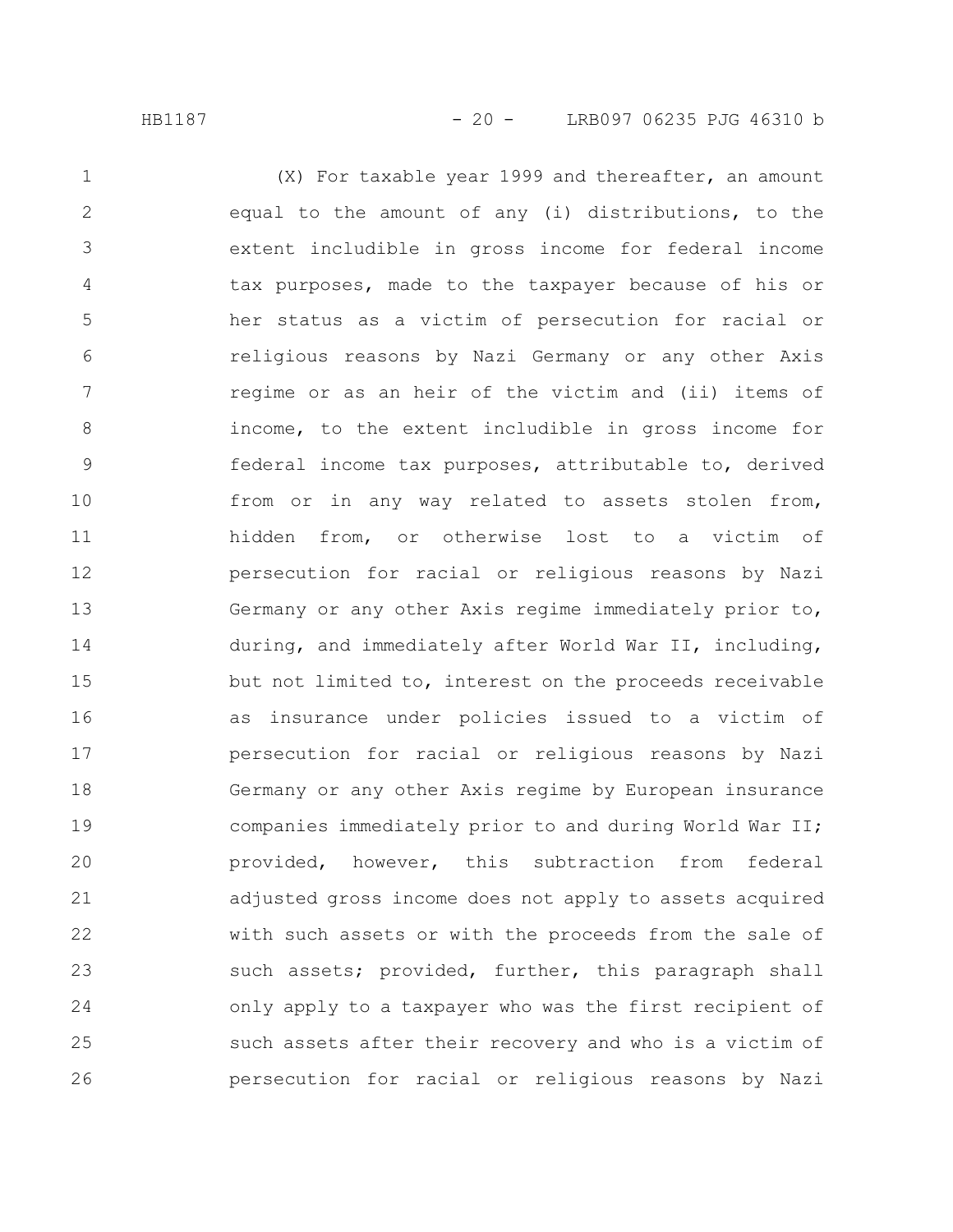Germany or any other Axis regime or as an heir of the victim. The amount of and the eligibility for any public assistance, benefit, or similar entitlement is not affected by the inclusion of items (i) and (ii) of this paragraph in gross income for federal income tax purposes. This paragraph is exempt from the provisions of Section 250; 1 2 3 4 5 6 7

(Y) For taxable years beginning on or after January 1, 2002 and ending on or before December 31, 2004, moneys contributed in the taxable year to a College Savings Pool account under Section 16.5 of the State Treasurer Act, except that amounts excluded from gross income under Section  $529(c)(3)(c)(i)$  of the Internal Revenue Code shall not be considered moneys contributed under this subparagraph (Y). For taxable years beginning on or after January 1, 2005, a maximum of \$10,000 contributed in the taxable year to (i) a College Savings Pool account under Section 16.5 of the State Treasurer Act or (ii) the Illinois Prepaid Tuition Trust Fund, except that amounts excluded from gross income under Section  $529(c)(3)(c)(i)$  of the Internal Revenue Code shall not be considered moneys contributed under this subparagraph (Y). For purposes of this subparagraph, contributions made by an employer on behalf of an employee, or matching contributions made by an employee, shall be treated as 8 9 10 11 12 13 14 15 16 17 18 19 20 21 22 23 24 25 26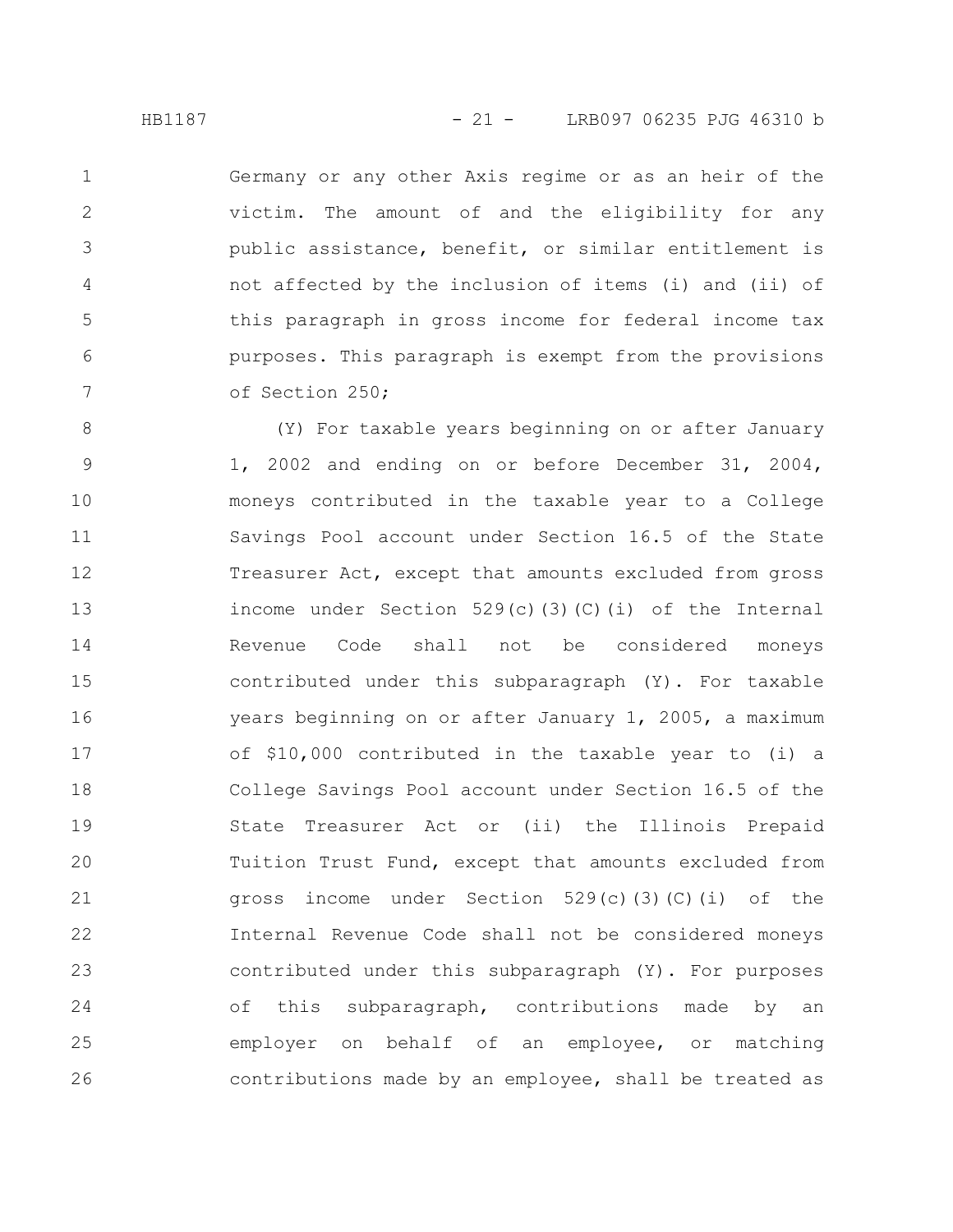1

2

3

4

5

6

7

8

16

17

18

19

made by the employee. This subparagraph (Y) is exempt from the provisions of Section 250;

(Z) For taxable years 2001 and thereafter, for the taxable year in which the bonus depreciation deduction is taken on the taxpayer's federal income tax return under subsection (k) of Section 168 of the Internal Revenue Code and for each applicable taxable year thereafter, an amount equal to "x", where:

(1) "y" equals the amount of the depreciation deduction taken for the taxable year on the taxpayer's federal income tax return on property for which the bonus depreciation deduction was taken in any year under subsection (k) of Section 168 of the Internal Revenue Code, but not including the bonus depreciation deduction; 9 10 11 12 13 14 15

(2) for taxable years ending on or before December 31, 2005, "x" equals "y" multiplied by 30 and then divided by 70 (or "y" multiplied by 0.429); and

(3) for taxable years ending after December 31, 2005: 20 21

(i) for property on which a bonus depreciation deduction of 30% of the adjusted basis was taken, "x" equals "y" multiplied by 30 and then divided by 70 (or "y" multiplied by 0.429); and 22 23 24 25 26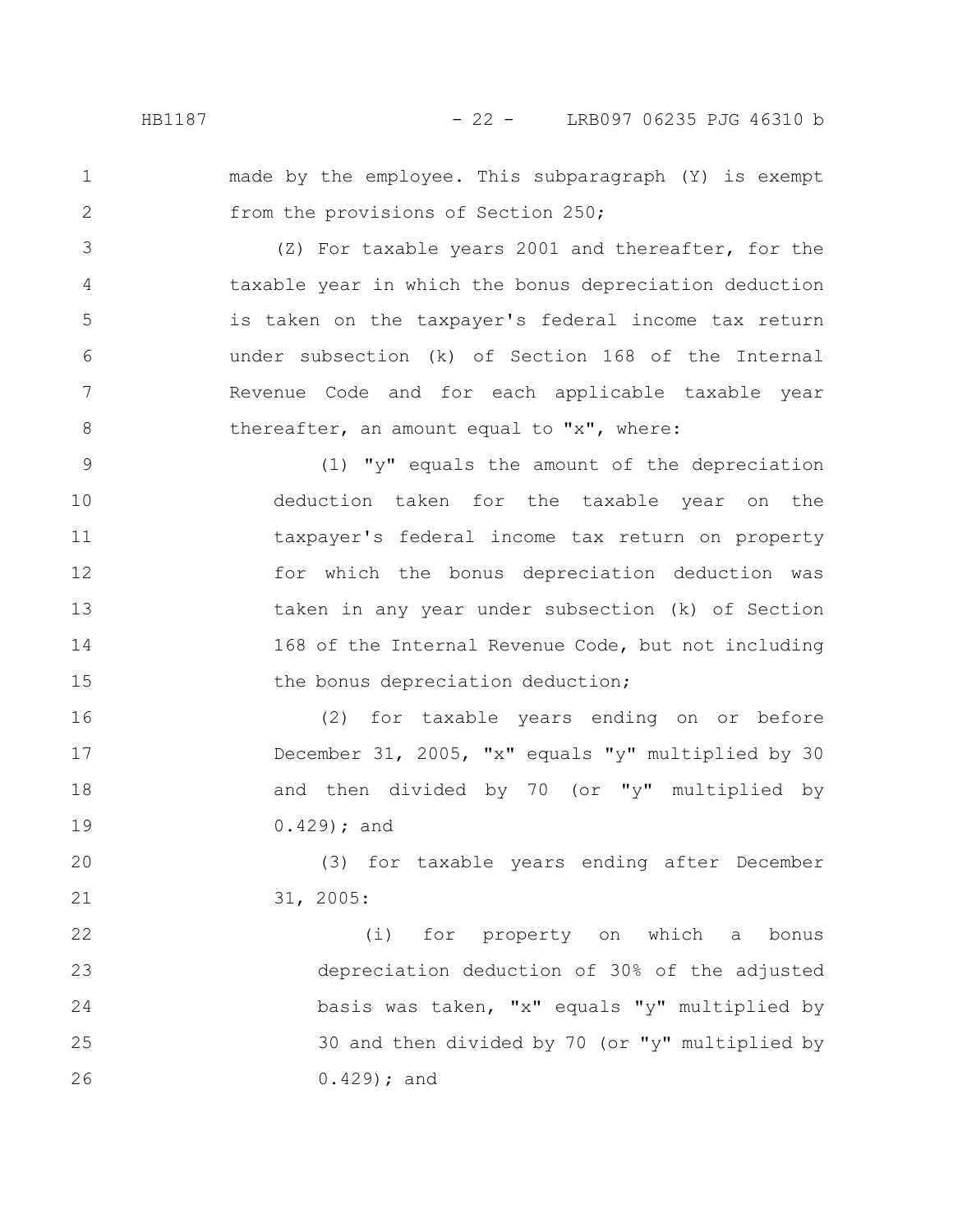(ii) for property on which a bonus depreciation deduction of 50% of the adjusted basis was taken, "x" equals "y" multiplied by 1.0. 1 2 3 4

The aggregate amount deducted under this subparagraph in all taxable years for any one piece of property may not exceed the amount of the bonus depreciation deduction taken on that property on the taxpayer's federal income tax return under subsection (k) of Section 168 of the Internal Revenue Code. This subparagraph (Z) is exempt from the provisions of Section 250; 5 6 7 8 9 10 11 12

(AA) If the taxpayer sells, transfers, abandons, or otherwise disposes of property for which the taxpayer was required in any taxable year to make an addition modification under subparagraph (D-15), then an amount equal to that addition modification. 13 14 15 16 17

If the taxpayer continues to own property through the last day of the last tax year for which the taxpayer may claim a depreciation deduction for federal income tax purposes and for which the taxpayer was required in any taxable year to make an addition modification under subparagraph (D-15), then an amount equal to that addition modification. 18 19 20 21 22 23 24

The taxpayer is allowed to take the deduction under this subparagraph only once with respect to any one 25 26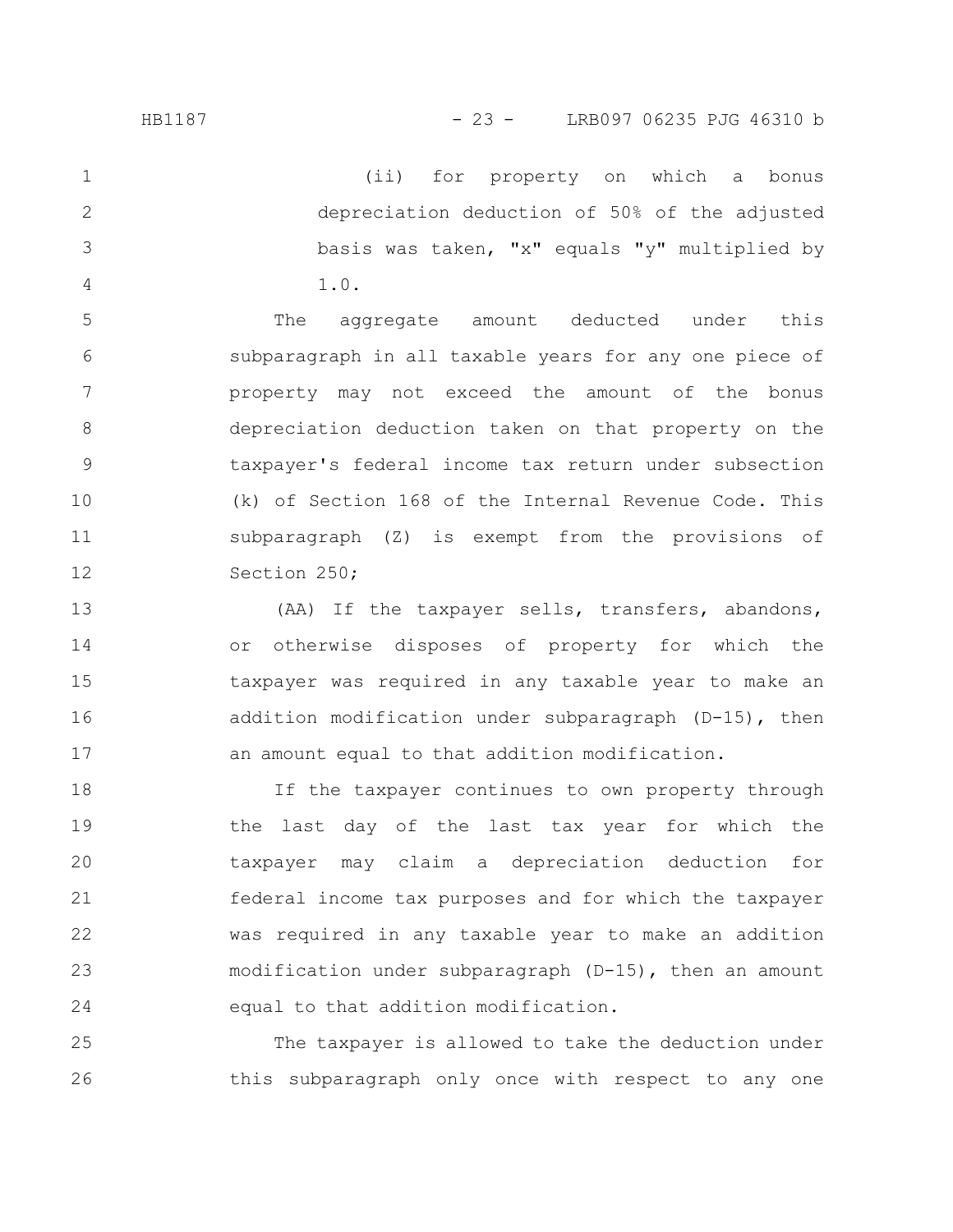piece of property. 1

This subparagraph (AA) is exempt from the provisions of Section 250; 2 3

(BB) Any amount included in adjusted gross income, other than salary, received by a driver in a ridesharing arrangement using a motor vehicle;

(CC) The amount of (i) any interest income (net of the deductions allocable thereto) taken into account for the taxable year with respect to a transaction with a taxpayer that is required to make an addition modification with respect to such transaction under Section 203(a)(2)(D-17), 203(b)(2)(E-12),  $203(c)(2)(G-12)$ , or  $203(d)(2)(D-7)$ , but not to exceed the amount of that addition modification, and (ii) any income from intangible property (net of the deductions allocable thereto) taken into account for the taxable year with respect to a transaction with a taxpayer that is required to make an addition modification with respect to such transaction under Section 203(a)(2)(D-18), 203(b)(2)(E-13), 203(c)(2)(G-13), or  $203(d)(2)(D-8)$ , but not to exceed the amount of that addition modification. This subparagraph (CC) is exempt from the provisions of Section 250; 7 8 9 10 11 12 13 14 15 16 17 18 19 20 21 22 23

(DD) An amount equal to the interest income taken into account for the taxable year (net of the deductions allocable thereto) with respect to 24 25 26

4

5

6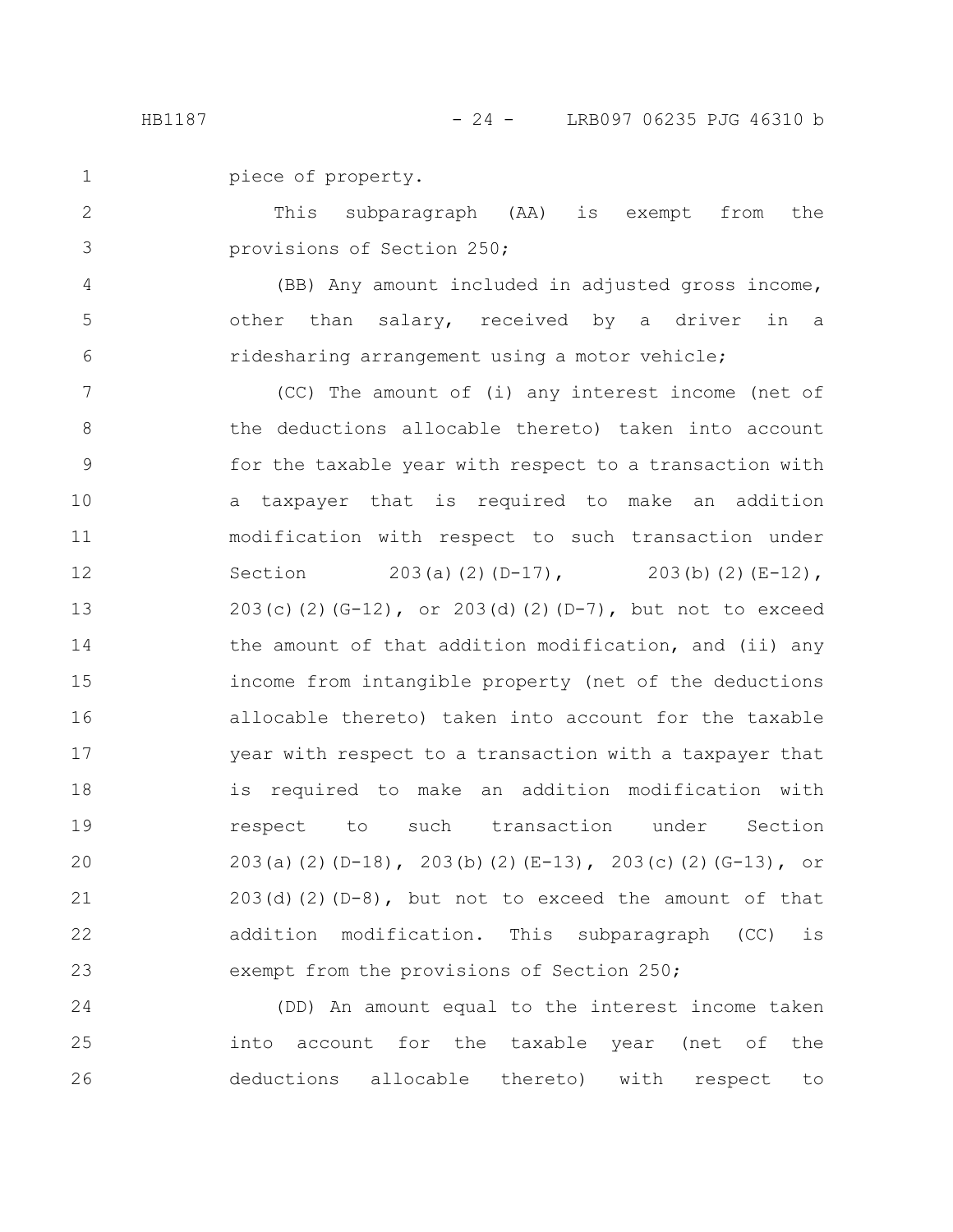transactions with (i) a foreign person who would be a member of the taxpayer's unitary business group but for the fact that the foreign person's business activity outside the United States is 80% or more of that person's total business activity and (ii) for taxable years ending on or after December 31, 2008, to a person who would be a member of the same unitary business group but for the fact that the person is prohibited under Section 1501(a)(27) from being included in the unitary business group because he or she is ordinarily required to apportion business income under different subsections of Section 304, but not to exceed the addition modification required to be made for the same taxable year under Section 203(a)(2)(D-17) for interest paid, accrued, or incurred, directly or indirectly, to the same person. This subparagraph (DD) is exempt from the provisions of Section 250; 1 2 3 4 5 6 7 8 9 10 11 12 13 14 15 16 17

(EE) An amount equal to the income from intangible property taken into account for the taxable year (net of the deductions allocable thereto) with respect to transactions with (i) a foreign person who would be a member of the taxpayer's unitary business group but for the fact that the foreign person's business activity outside the United States is 80% or more of that person's total business activity and (ii) for taxable years ending on or after December 31, 2008, to a person 18 19 20 21 22 23 24 25 26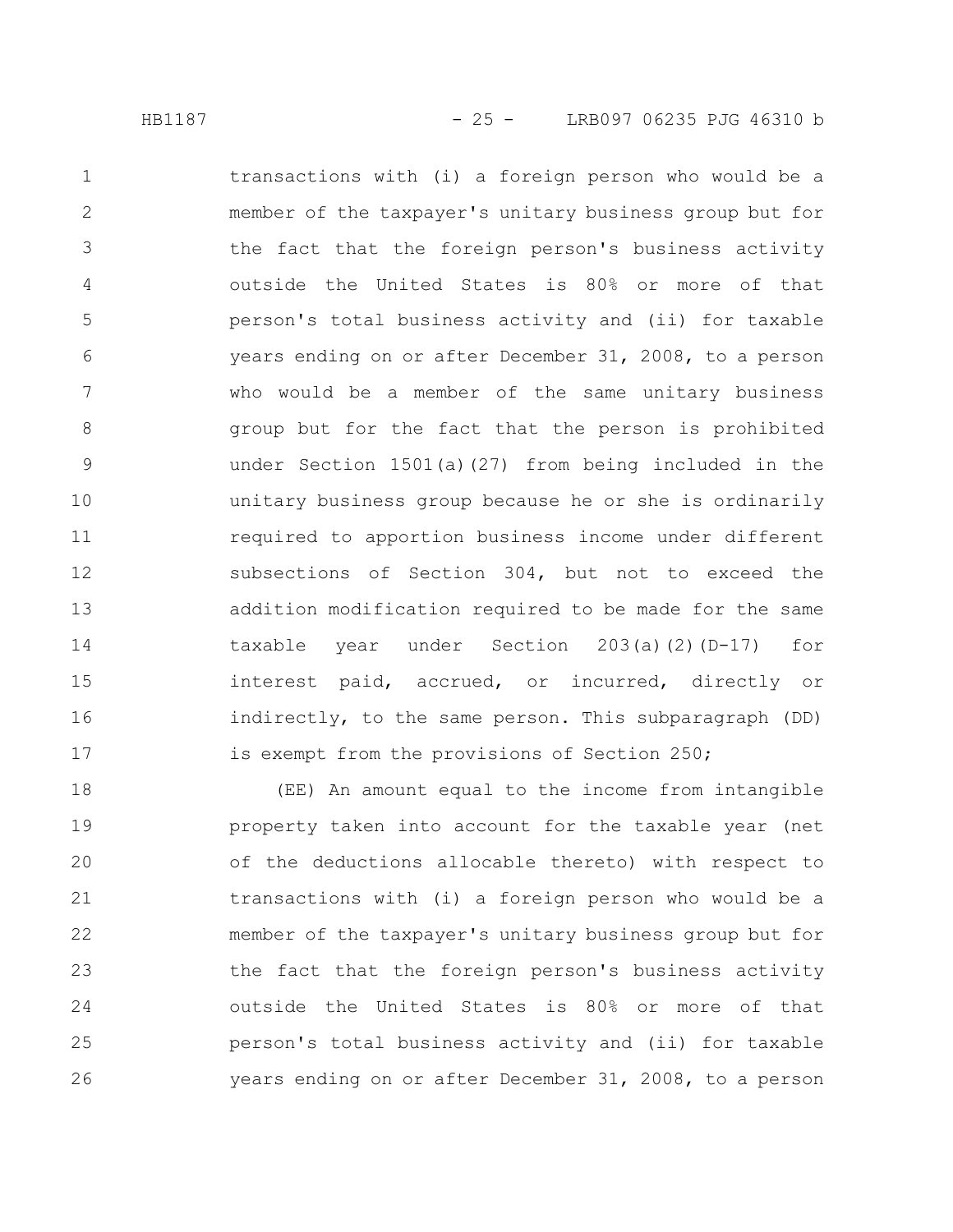HB1187 - 26 - LRB097 06235 PJG 46310 b

who would be a member of the same unitary business group but for the fact that the person is prohibited under Section 1501(a)(27) from being included in the unitary business group because he or she is ordinarily required to apportion business income under different subsections of Section 304, but not to exceed the addition modification required to be made for the same taxable year under Section 203(a)(2)(D-18) for intangible expenses and costs paid, accrued, or incurred, directly or indirectly, to the same foreign person. This subparagraph (EE) is exempt from the provisions of Section 250; and 1 2 3 4 5 6 7 8 9 10 11 12

(FF) An amount equal to any amount awarded to the taxpayer during the taxable year by the Court of Claims under subsection (c) of Section 8 of the Court of Claims Act for time unjustly served in a State prison. This subparagraph (FF) is exempt from the provisions of Section 250; and 13 14 15 16 17 18

(GG) For each taxable year ending on or after December 31, 2011, an amount equal to 10% of the amount of expenditures by the taxpayer for equipment and computer software placed in service during the taxable year for the purpose of preventing identity theft, but not to exceed \$100 per article of equipment or software. 19 20 21 22 23 24 25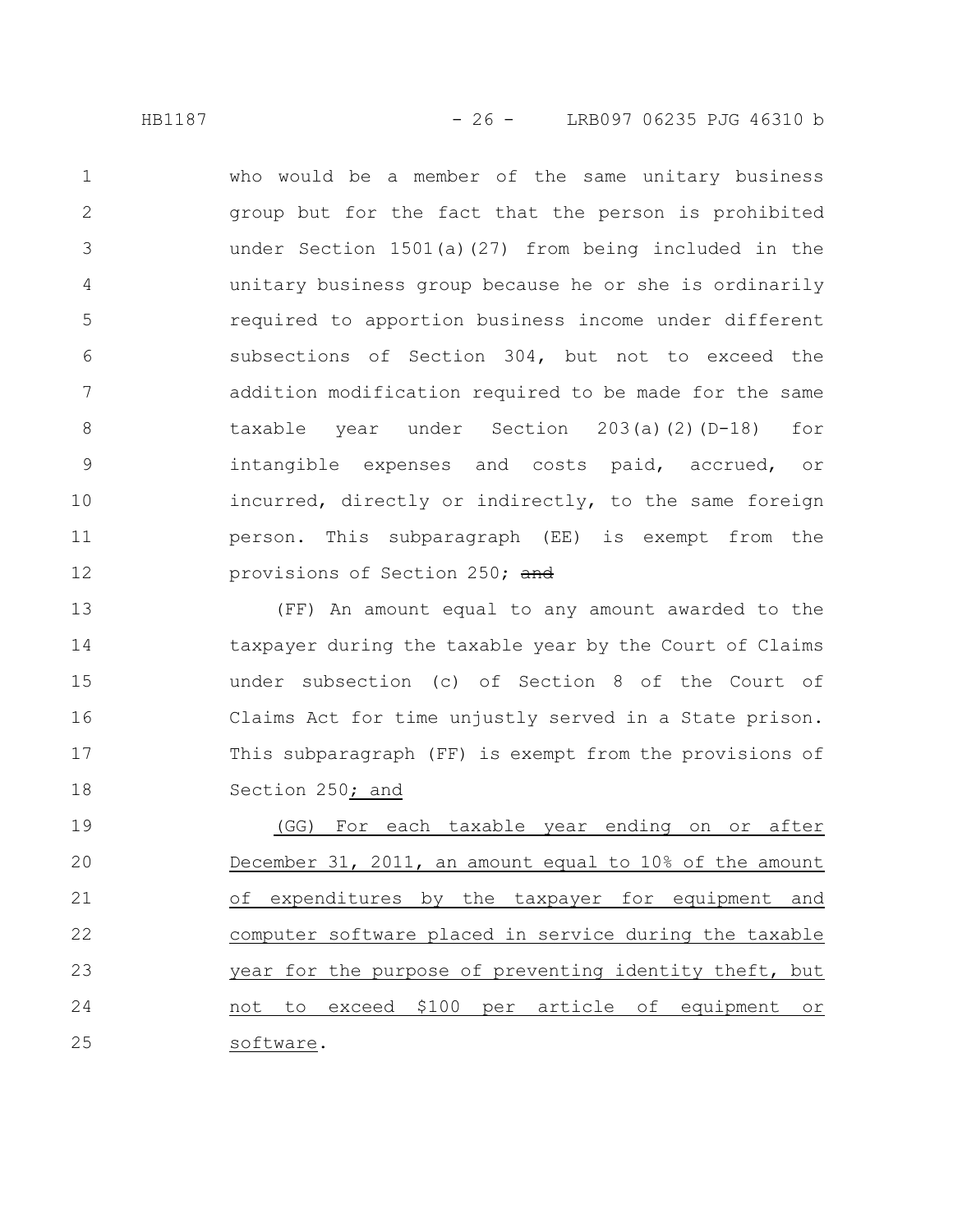(b) Corporations. 1

(1) In general. In the case of a corporation, base income means an amount equal to the taxpayer's taxable income for the taxable year as modified by paragraph (2). 2 3 4

(2) Modifications. The taxable income referred to in paragraph (1) shall be modified by adding thereto the sum of the following amounts: 5 6 7

(A) An amount equal to all amounts paid or accrued to the taxpayer as interest and all distributions received from regulated investment companies during the taxable year to the extent excluded from gross income in the computation of taxable income; 8 9 10 11 12

(B) An amount equal to the amount of tax imposed by this Act to the extent deducted from gross income in the computation of taxable income for the taxable year; 13 14 15

(C) In the case of a regulated investment company, an amount equal to the excess of (i) the net long-term capital gain for the taxable year, over (ii) the amount of the capital gain dividends designated as such in accordance with Section 852(b)(3)(C) of the Internal Revenue Code and any amount designated under Section 852(b)(3)(D) of the Internal Revenue Code, attributable to the taxable year (this amendatory Act of 1995 (Public Act 89-89) is declarative of existing law and is not a new enactment); 16 17 18 19 20 21 22 23 24 25

26

(D) The amount of any net operating loss deduction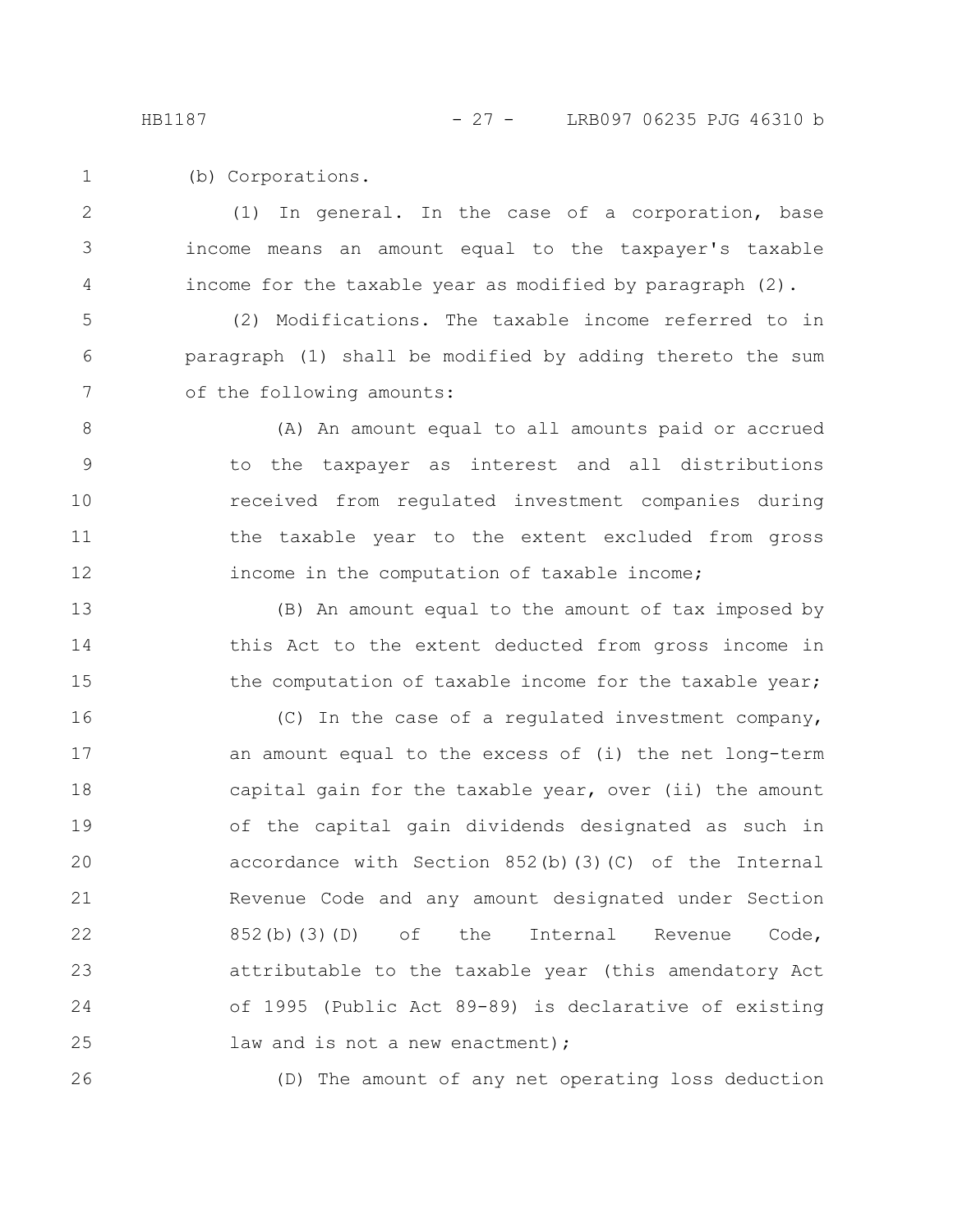1 2

3

taken in arriving at taxable income, other than a net operating loss carried forward from a taxable year ending prior to December 31, 1986;

(E) For taxable years in which a net operating loss carryback or carryforward from a taxable year ending prior to December 31, 1986 is an element of taxable income under paragraph (1) of subsection (e) or subparagraph (E) of paragraph (2) of subsection (e), the amount by which addition modifications other than those provided by this subparagraph (E) exceeded subtraction modifications in such earlier taxable year, with the following limitations applied in the order that they are listed: 4 5 6 7 8 9 10 11 12 13

(i) the addition modification relating to the net operating loss carried back or forward to the taxable year from any taxable year ending prior to December 31, 1986 shall be reduced by the amount of addition modification under this subparagraph (E) which related to that net operating loss and which was taken into account in calculating the base income of an earlier taxable year, and 14 15 16 17 18 19 20 21

(ii) the addition modification relating to the net operating loss carried back or forward to the taxable year from any taxable year ending prior to December 31, 1986 shall not exceed the amount of such carryback or carryforward; 22 23 24 25 26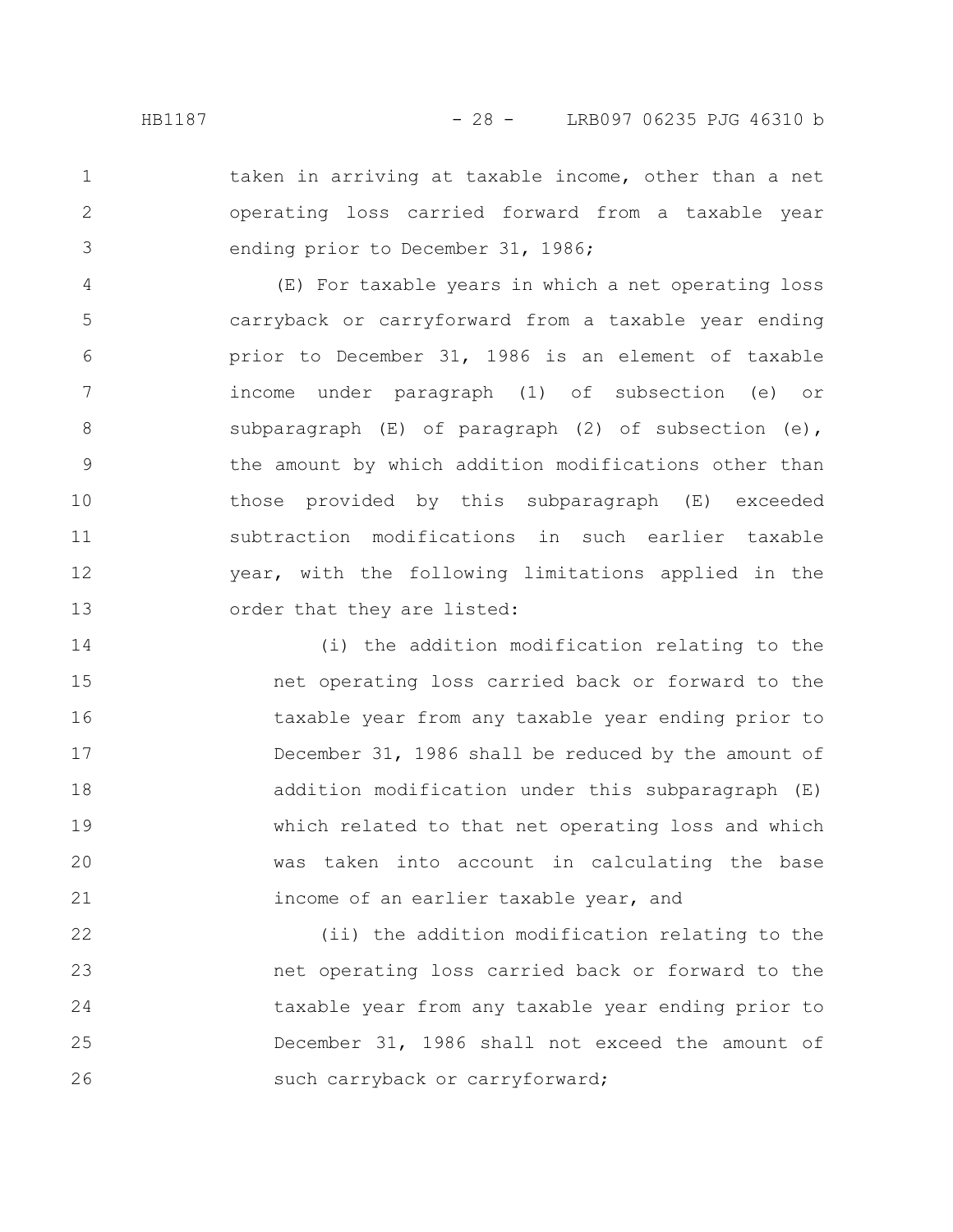For taxable years in which there is a net operating loss carryback or carryforward from more than one other taxable year ending prior to December 31, 1986, the addition modification provided in this subparagraph (E) shall be the sum of the amounts computed independently under the preceding provisions of this subparagraph (E) for each such taxable year; 1 2 3 4 5 6 7

(E-5) For taxable years ending after December 31, 1997, an amount equal to any eligible remediation costs that the corporation deducted in computing adjusted gross income and for which the corporation claims a credit under subsection (l) of Section 201; 8 9 10 11 12

(E-10) For taxable years 2001 and thereafter, an amount equal to the bonus depreciation deduction taken on the taxpayer's federal income tax return for the taxable year under subsection (k) of Section 168 of the Internal Revenue Code; 13 14 15 16 17

(E-11) If the taxpayer sells, transfers, abandons, or otherwise disposes of property for which the taxpayer was required in any taxable year to make an addition modification under subparagraph (E-10), then an amount equal to the aggregate amount of the deductions taken in all taxable years under subparagraph (T) with respect to that property. 18 19 20 21 22 23 24

If the taxpayer continues to own property through the last day of the last tax year for which the 25 26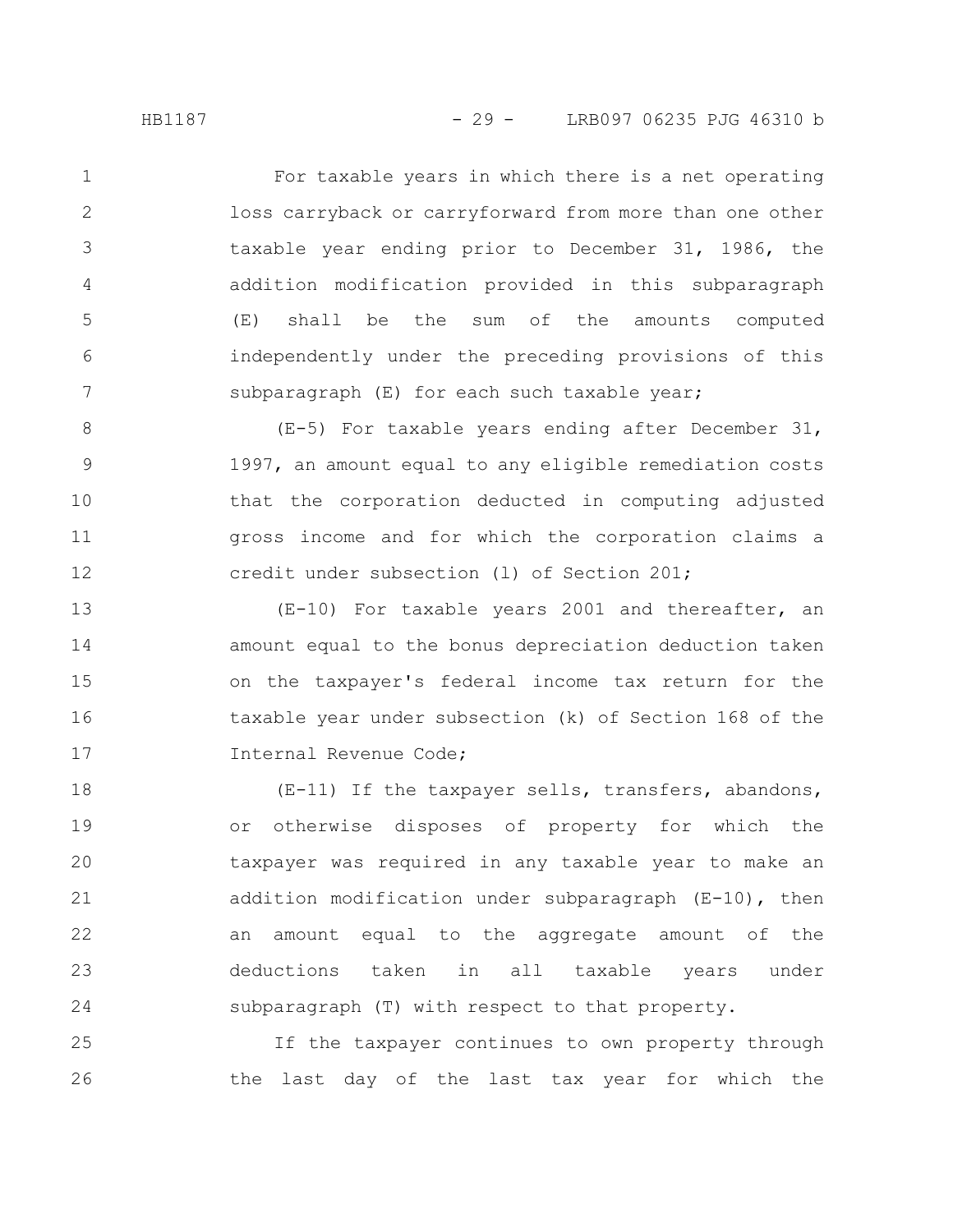taxpayer may claim a depreciation deduction for federal income tax purposes and for which the taxpayer was allowed in any taxable year to make a subtraction modification under subparagraph (T), then an amount equal to that subtraction modification. 1 2 3 5

The taxpayer is required to make the addition modification under this subparagraph only once with respect to any one piece of property;

(E-12) An amount equal to the amount otherwise allowed as a deduction in computing base income for interest paid, accrued, or incurred, directly or indirectly, (i) for taxable years ending on or after December 31, 2004, to a foreign person who would be a member of the same unitary business group but for the fact the foreign person's business activity outside the United States is 80% or more of the foreign person's total business activity and (ii) for taxable years ending on or after December 31, 2008, to a person who would be a member of the same unitary business group but for the fact that the person is prohibited under Section 1501(a)(27) from being included in the unitary business group because he or she is ordinarily required to apportion business income under different subsections of Section 304. The addition modification required by this subparagraph shall be reduced to the extent that dividends were included in base income of 9 10 11 12 13 14 15 16 17 18 19 20 21 22 23 24 25 26

4

6

7

8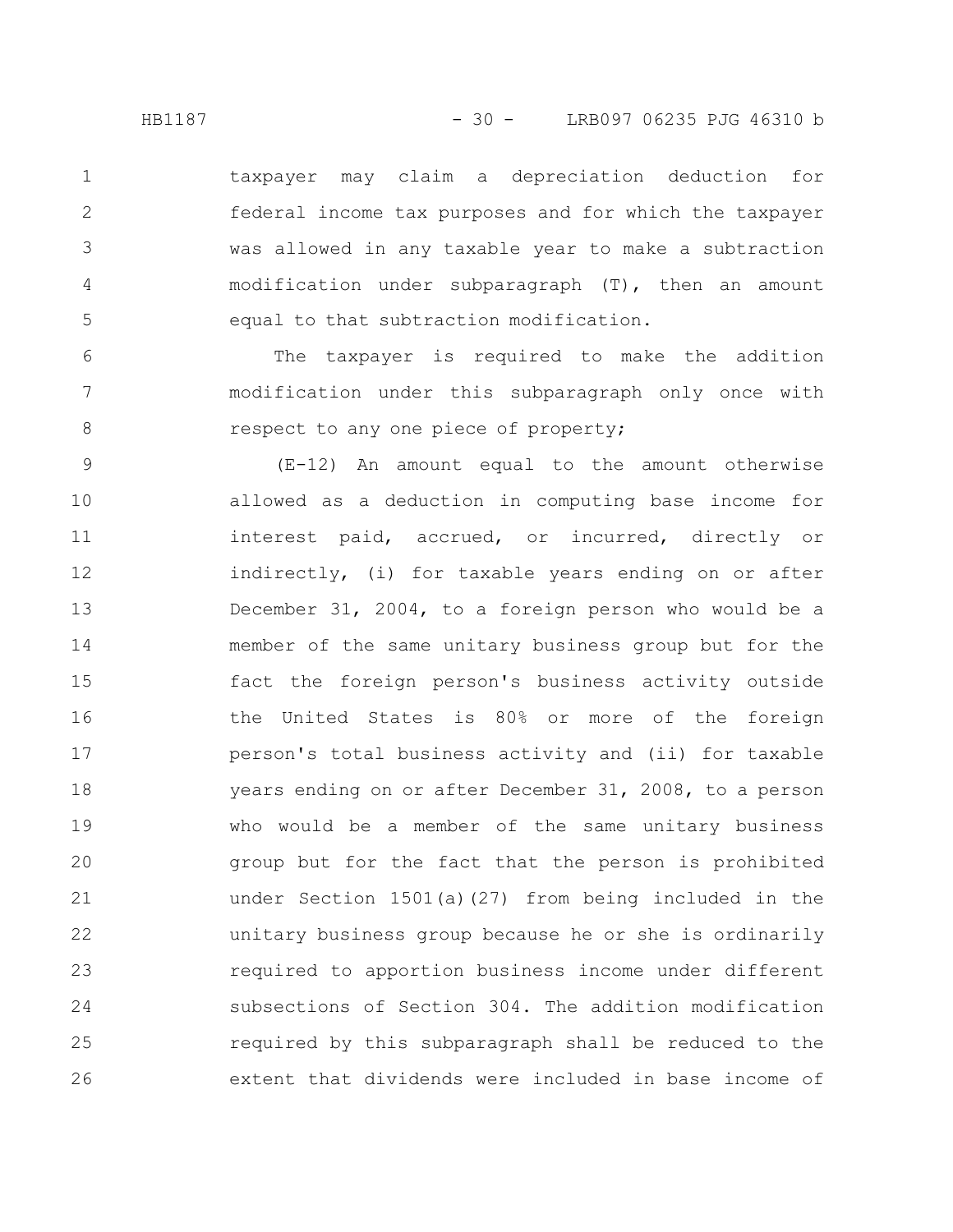the unitary group for the same taxable year and received by the taxpayer or by a member of the taxpayer's unitary business group (including amounts included in gross income pursuant to Sections 951 through 964 of the Internal Revenue Code and amounts included in gross income under Section 78 of the Internal Revenue Code) with respect to the stock of the same person to whom the interest was paid, accrued, or incurred. 1 2 3 4 5 6 7 8 9

This paragraph shall not apply to the following:

(i) an item of interest paid, accrued, or incurred, directly or indirectly, to a person who is subject in a foreign country or state, other than a state which requires mandatory unitary reporting, to a tax on or measured by net income with respect to such interest; or 11 12 13 14 15 16

(ii) an item of interest paid, accrued, or incurred, directly or indirectly, to a person if the taxpayer can establish, based on a preponderance of the evidence, both of the following: 17 18 19 20 21

(a) the person, during the same taxable year, paid, accrued, or incurred, the interest to a person that is not a related member, and 22 23 24

(b) the transaction giving rise to the interest expense between the taxpayer and the 25 26

10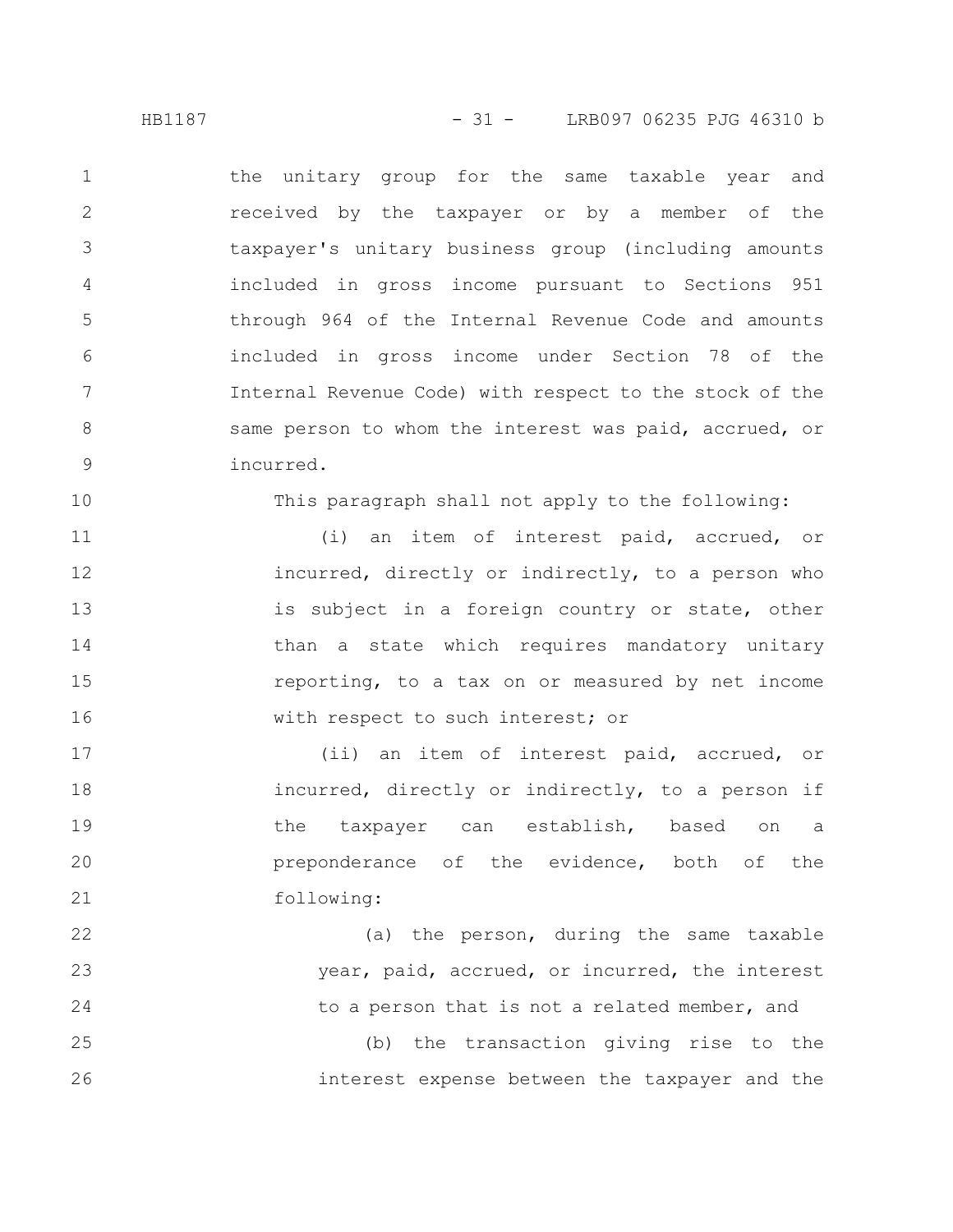person did not have as a principal purpose the avoidance of Illinois income tax, and is paid pursuant to a contract or agreement that reflects an arm's-length interest rate and terms; or 1 2 3 4 5

(iii) the taxpayer can establish, based on clear and convincing evidence, that the interest paid, accrued, or incurred relates to a contract or agreement entered into at arm's-length rates and terms and the principal purpose for the payment is not federal or Illinois tax avoidance; or 6 7 8 9 10 11

(iv) an item of interest paid, accrued, or incurred, directly or indirectly, to a person if the taxpayer establishes by clear and convincing evidence that the adjustments are unreasonable; or if the taxpayer and the Director agree in writing to the application or use of an alternative method of apportionment under Section 304(f). 12 13 14 15 16 17 18

Nothing in this subsection shall preclude the Director from making any other adjustment otherwise allowed under Section 404 of this Act for any tax year beginning after the effective date of this amendment provided such adjustment is made pursuant to regulation adopted by the Department and such regulations provide methods and standards by which the Department will utilize its authority 19 20 21 22 23 24 25 26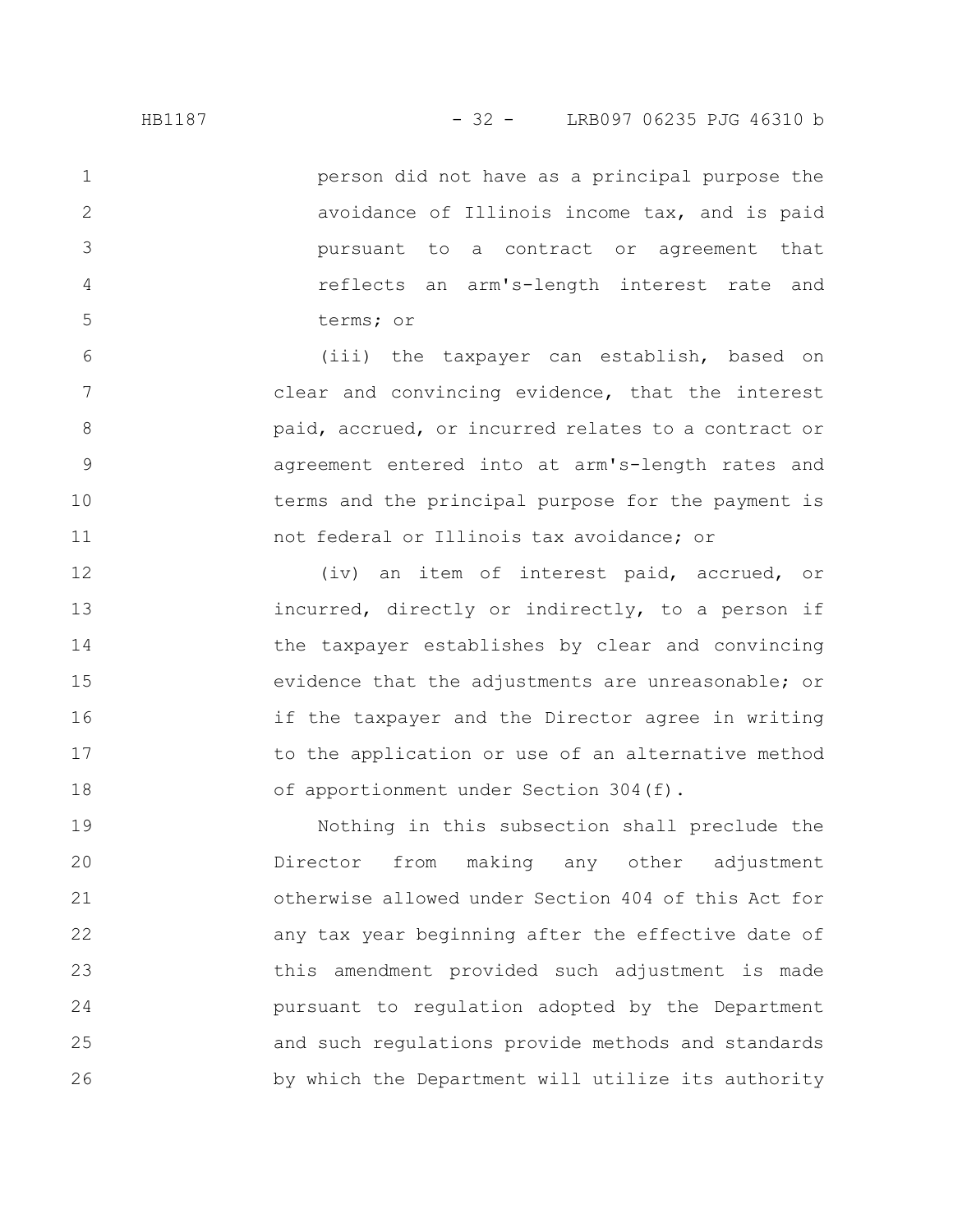1

under Section 404 of this Act;

(E-13) An amount equal to the amount of intangible expenses and costs otherwise allowed as a deduction in computing base income, and that were paid, accrued, or incurred, directly or indirectly, (i) for taxable years ending on or after December 31, 2004, to a foreign person who would be a member of the same unitary business group but for the fact that the foreign person's business activity outside the United States is 80% or more of that person's total business activity and (ii) for taxable years ending on or after December 31, 2008, to a person who would be a member of the same unitary business group but for the fact that the person is prohibited under Section 1501(a)(27) from being included in the unitary business group because he or she is ordinarily required to apportion business income under different subsections of Section 304. The addition modification required by this subparagraph shall be reduced to the extent that dividends were included in base income of the unitary group for the same taxable year and received by the taxpayer or by a member of the taxpayer's unitary business group (including amounts included in gross income pursuant to Sections 951 through 964 of the Internal Revenue Code and amounts included in gross income under Section 78 of the Internal Revenue Code) 2 3 4 5 6 7 8 9 10 11 12 13 14 15 16 17 18 19 20 21 22 23 24 25 26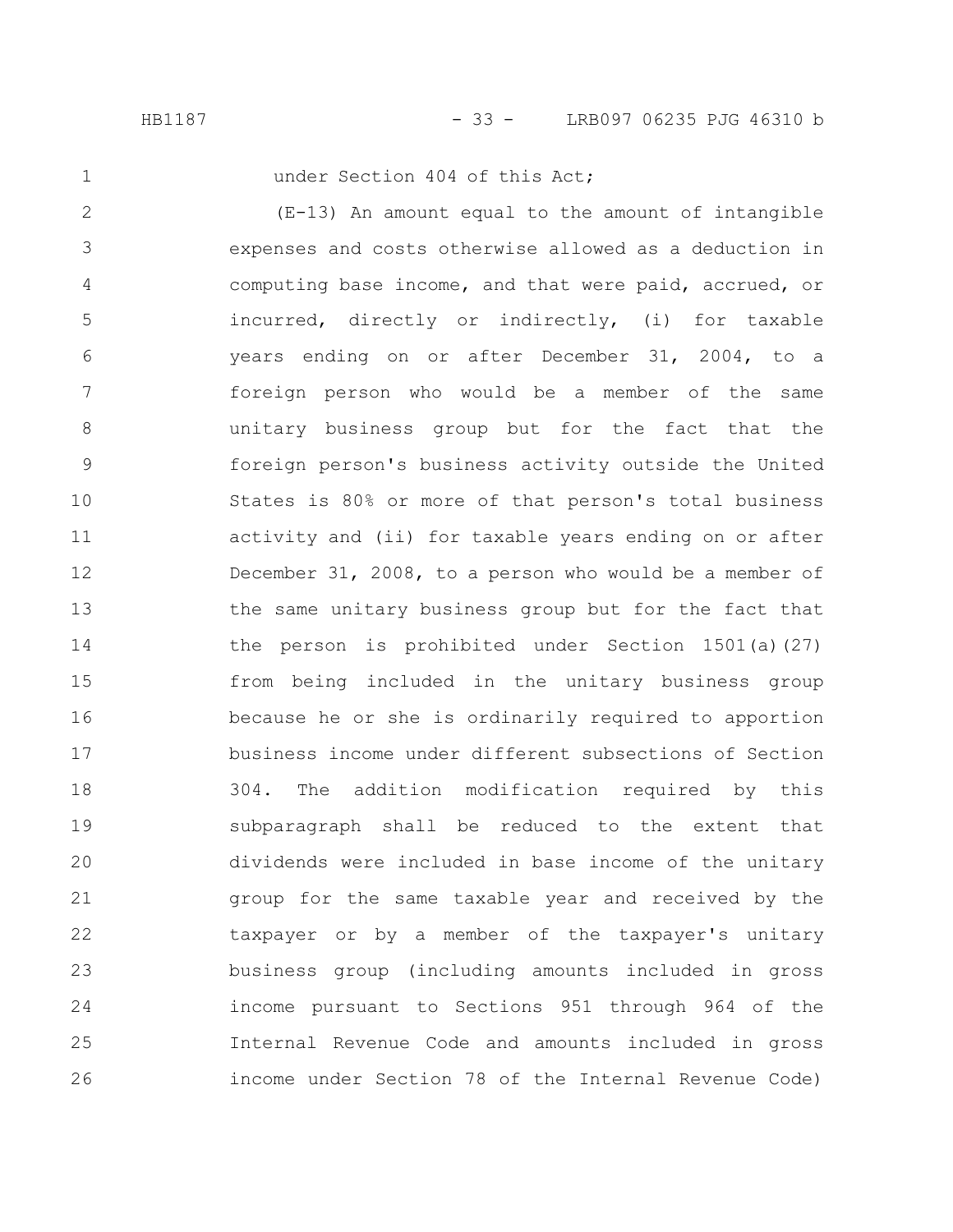with respect to the stock of the same person to whom the intangible expenses and costs were directly or indirectly paid, incurred, or accrued. The preceding sentence shall not apply to the extent that the same dividends caused a reduction to the addition modification required under Section 203(b)(2)(E-12) of this Act. As used in this subparagraph, the term "intangible expenses and costs" includes (1) expenses, losses, and costs for, or related to, the direct or indirect acquisition, use, maintenance or management, ownership, sale, exchange, or any other disposition of intangible property; (2) losses incurred, directly or indirectly, from factoring transactions or discounting transactions; (3) royalty, patent, technical, and copyright fees; (4) licensing fees; and (5) other similar expenses and costs. For purposes of this subparagraph, "intangible property" includes patents, patent applications, trade names, trademarks, service marks, copyrights, mask works, trade secrets, and similar types of intangible assets. 1 2 3 4 5 6 7 8 9 10 11 12 13 14 15 16 17 18 19 20

21

This paragraph shall not apply to the following:

(i) any item of intangible expenses or costs paid, accrued, or incurred, directly or indirectly, from a transaction with a person who is subject in a foreign country or state, other than a state which requires mandatory unitary reporting, 22 23 24 25 26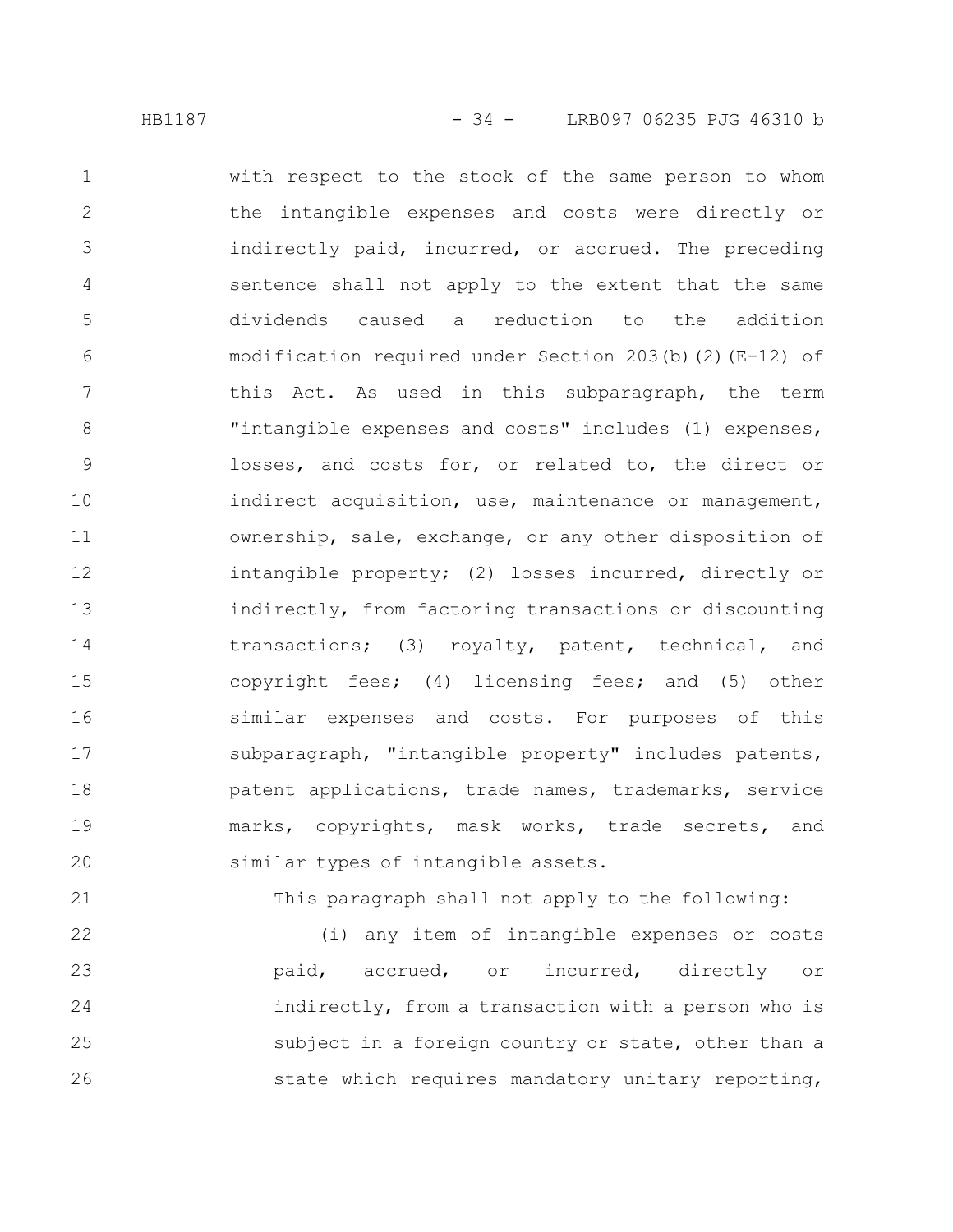### HB1187 - 35 - LRB097 06235 PJG 46310 b

1

2

3

4

5

6

7

to a tax on or measured by net income with respect to such item; or

(ii) any item of intangible expense or cost paid, accrued, or incurred, directly or indirectly, if the taxpayer can establish, based on a preponderance of the evidence, both of the following:

(a) the person during the same taxable year paid, accrued, or incurred, the intangible expense or cost to a person that is not a related member, and 8 9 10 11

(b) the transaction giving rise to the intangible expense or cost between the taxpayer and the person did not have as a principal purpose the avoidance of Illinois income tax, and is paid pursuant to a contract or agreement that reflects arm's-length terms; or 12 13 14 15 16 17 18

(iii) any item of intangible expense or cost paid, accrued, or incurred, directly or indirectly, from a transaction with a person if the taxpayer establishes by clear and convincing evidence, that the adjustments are unreasonable; or if the taxpayer and the Director agree in writing to the application or use of an alternative method of apportionment under Section 304(f); 19 20 21 22 23 24 25 26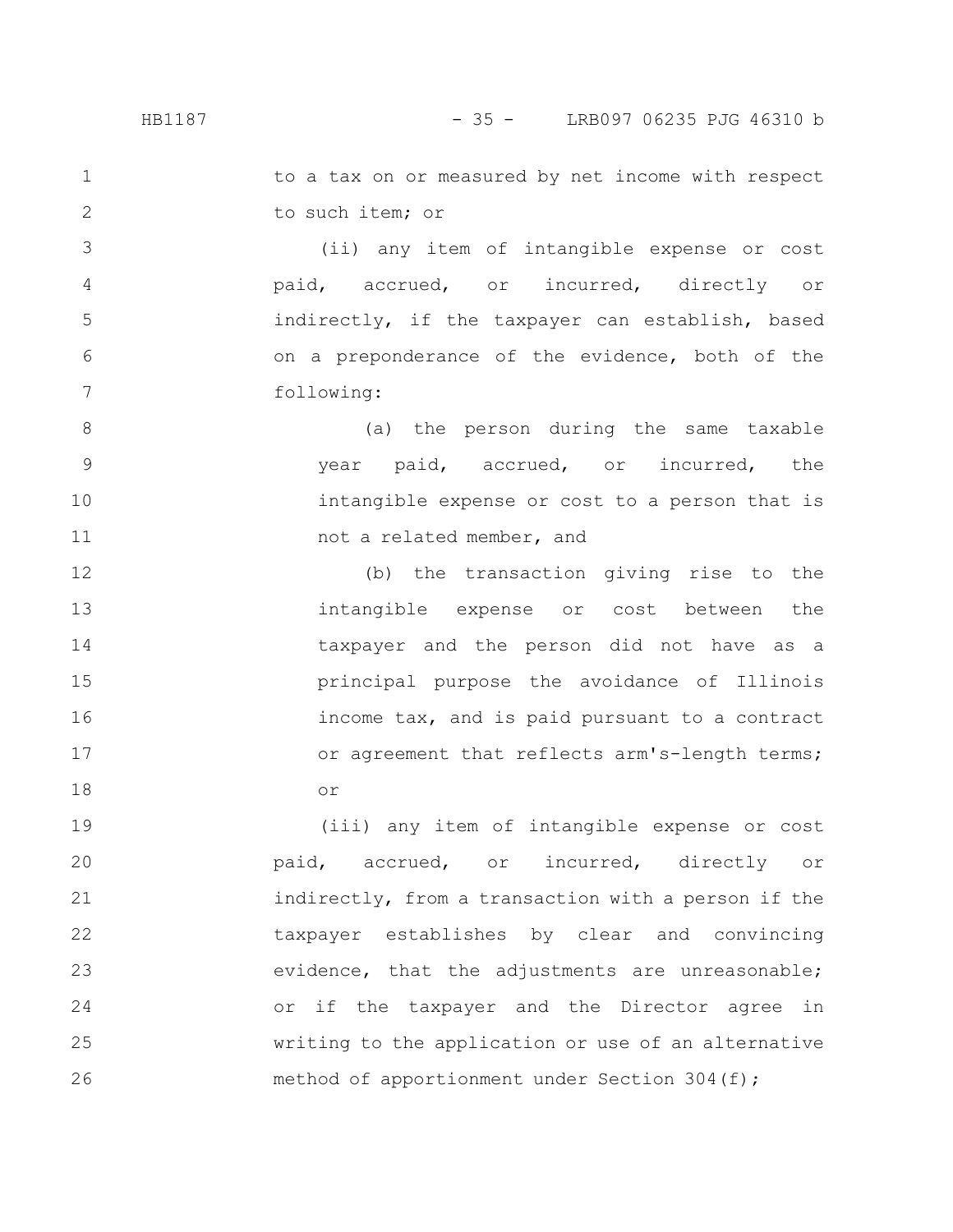Nothing in this subsection shall preclude the Director from making any other adjustment otherwise allowed under Section 404 of this Act for any tax year beginning after the effective date of this amendment provided such adjustment is made pursuant to regulation adopted by the Department and such regulations provide methods and standards by which the Department will utilize its authority under Section 404 of this Act; 1 2 3 4 5 6 7 8 9

(E-14) For taxable years ending on or after December 31, 2008, an amount equal to the amount of insurance premium expenses and costs otherwise allowed as a deduction in computing base income, and that were paid, accrued, or incurred, directly or indirectly, to a person who would be a member of the same unitary business group but for the fact that the person is prohibited under Section 1501(a)(27) from being included in the unitary business group because he or she is ordinarily required to apportion business income under different subsections of Section 304. The addition modification required by this subparagraph shall be reduced to the extent that dividends were included in base income of the unitary group for the same taxable year and received by the taxpayer or by a member of the taxpayer's unitary business group (including amounts included in gross income under 10 11 12 13 14 15 16 17 18 19 20 21 22 23 24 25 26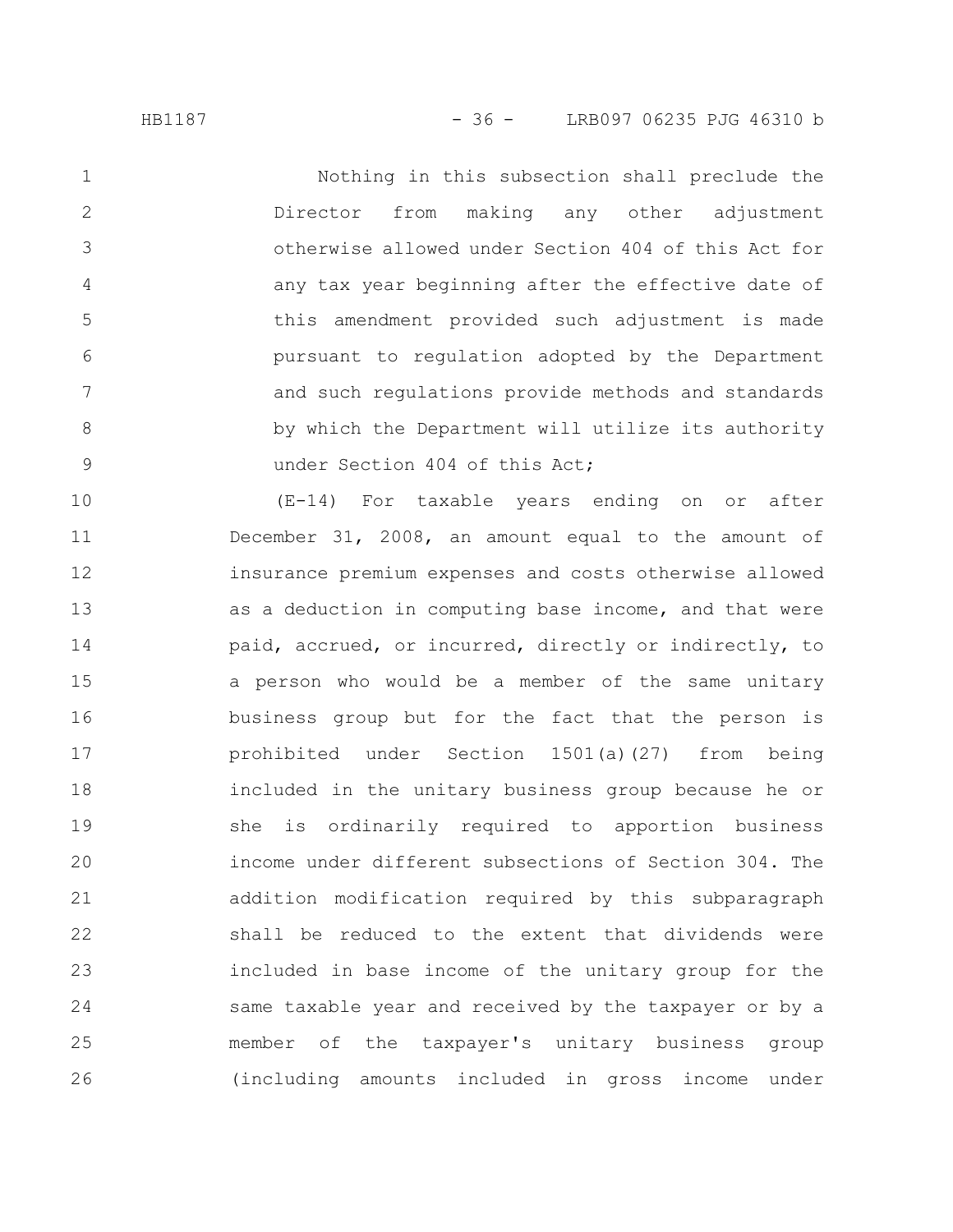Sections 951 through 964 of the Internal Revenue Code and amounts included in gross income under Section 78 of the Internal Revenue Code) with respect to the stock of the same person to whom the premiums and costs were directly or indirectly paid, incurred, or accrued. The preceding sentence does not apply to the extent that the same dividends caused a reduction to the addition modification required under Section 203(b)(2)(E-12) or Section  $203(b)$  (2) (E-13) of this Act; 1 2 3 4 5 6 7 8 9

(E-15) For taxable years beginning after December 31, 2008, any deduction for dividends paid by a captive real estate investment trust that is allowed to a real estate investment trust under Section 857(b)(2)(B) of the Internal Revenue Code for dividends paid; 10 11 12 13 14

(E-16) An amount equal to the credit allowable to the taxpayer under Section 218(a) of this Act, determined without regard to Section 218(c) of this Act; 15 16 17 18

and by deducting from the total so obtained the sum of the following amounts: 19 20

(F) An amount equal to the amount of any tax imposed by this Act which was refunded to the taxpayer and included in such total for the taxable year; 21 22 23

(G) An amount equal to any amount included in such total under Section 78 of the Internal Revenue Code; (H) In the case of a regulated investment company, 24 25 26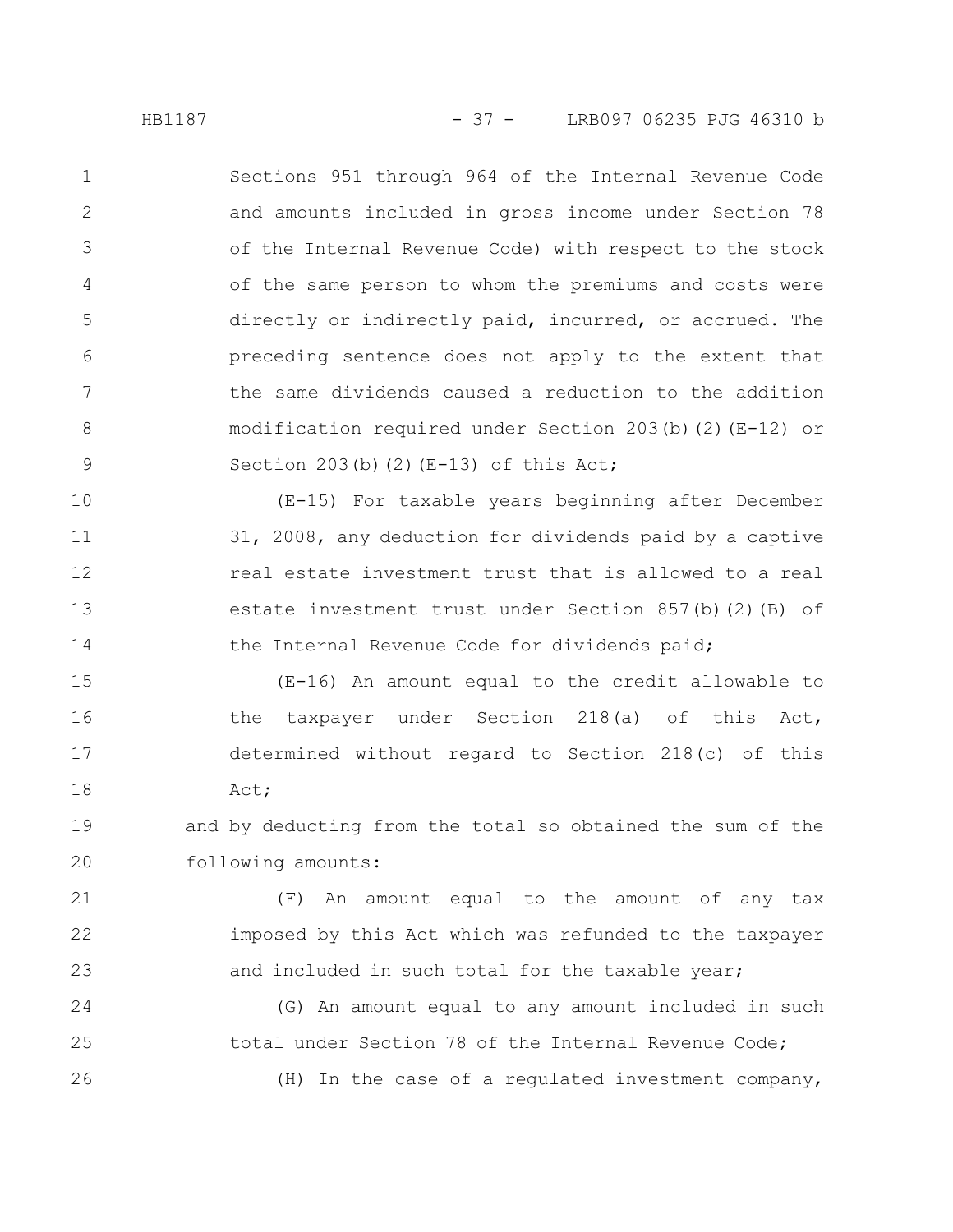2

3

4

an amount equal to the amount of exempt interest dividends as defined in subsection (b) (5) of Section 852 of the Internal Revenue Code, paid to shareholders for the taxable year;

(I) With the exception of any amounts subtracted under subparagraph  $(J)$ , an amount equal to the sum of all amounts disallowed as deductions by (i) Sections 171(a)  $(2)$ , and 265(a)(2) and amounts disallowed as interest expense by Section 291(a)(3) of the Internal Revenue Code, as now or hereafter amended, and all amounts of expenses allocable to interest and disallowed as deductions by Section 265(a)(1) of the Internal Revenue Code, as now or hereafter amended; and (ii) for taxable years ending on or after August 13, 1999, Sections 171(a)(2), 265, 280C, 291(a)(3), and 832(b)(5)(B)(i) of the Internal Revenue Code; the provisions of this subparagraph are exempt from the provisions of Section 250; 5 6 7 8 9 10 11 12 13 14 15 16 17 18

(J) An amount equal to all amounts included in such total which are exempt from taxation by this State either by reason of its statutes or Constitution or by reason of the Constitution, treaties or statutes of the United States; provided that, in the case of any statute of this State that exempts income derived from bonds or other obligations from the tax imposed under this Act, the amount exempted shall be the interest net 19 20 21 22 23 24 25 26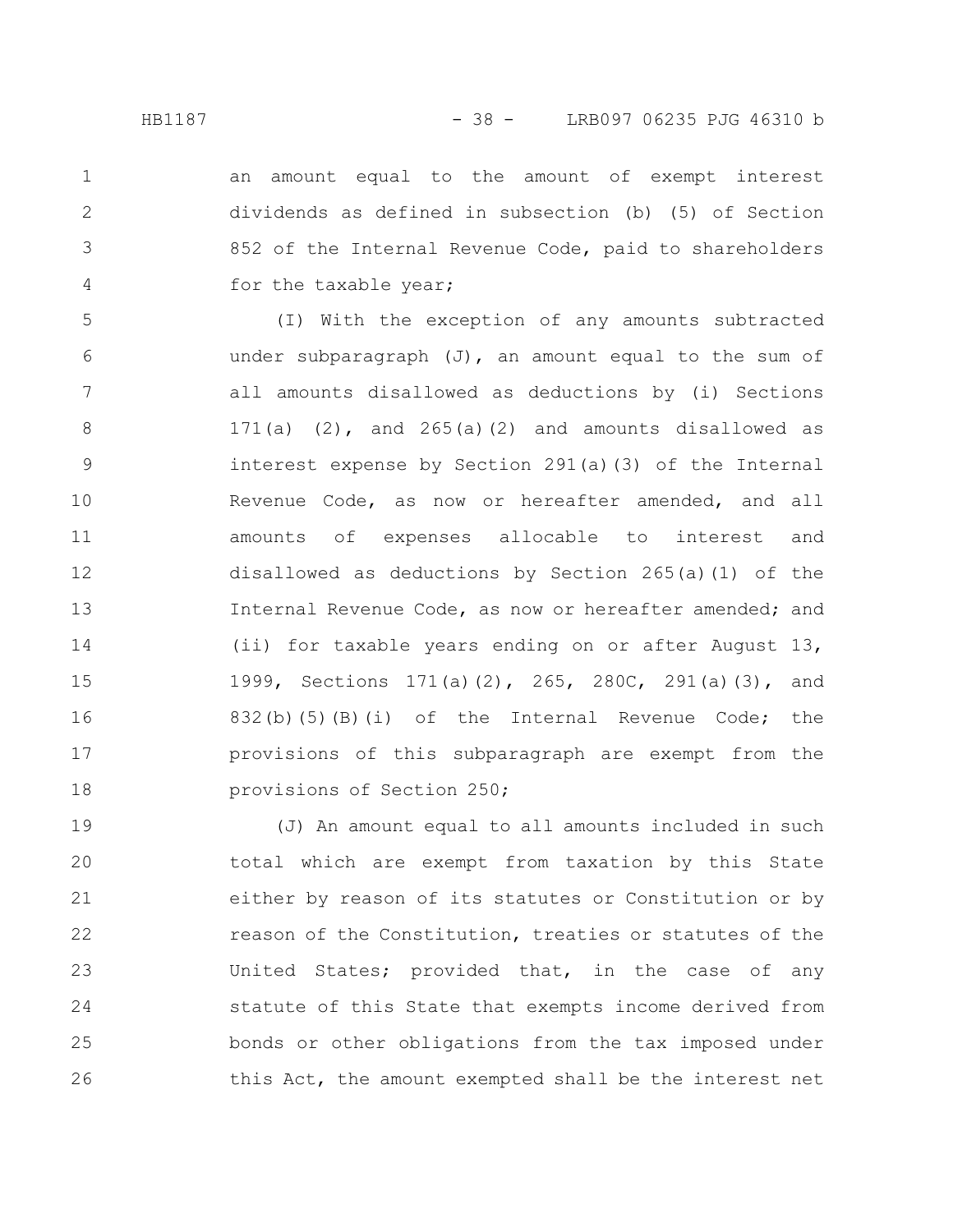2

3

4

5

6

7

8

9

10

11

of bond premium amortization;

(K) An amount equal to those dividends included in such total which were paid by a corporation which conducts business operations in an Enterprise Zone or zones created under the Illinois Enterprise Zone Act or a River Edge Redevelopment Zone or zones created under the River Edge Redevelopment Zone Act and conducts substantially all of its operations in an Enterprise Zone or zones or a River Edge Redevelopment Zone or zones. This subparagraph (K) is exempt from the provisions of Section 250;

(L) An amount equal to those dividends included in such total that were paid by a corporation that conducts business operations in a federally designated Foreign Trade Zone or Sub-Zone and that is designated a High Impact Business located in Illinois; provided that dividends eligible for the deduction provided in subparagraph (K) of paragraph 2 of this subsection shall not be eligible for the deduction provided under this subparagraph (L); 12 13 14 15 16 17 18 19 20

(M) For any taxpayer that is a financial organization within the meaning of Section 304(c) of this Act, an amount included in such total as interest income from a loan or loans made by such taxpayer to a borrower, to the extent that such a loan is secured by property which is eligible for the Enterprise Zone 21 22 23 24 25 26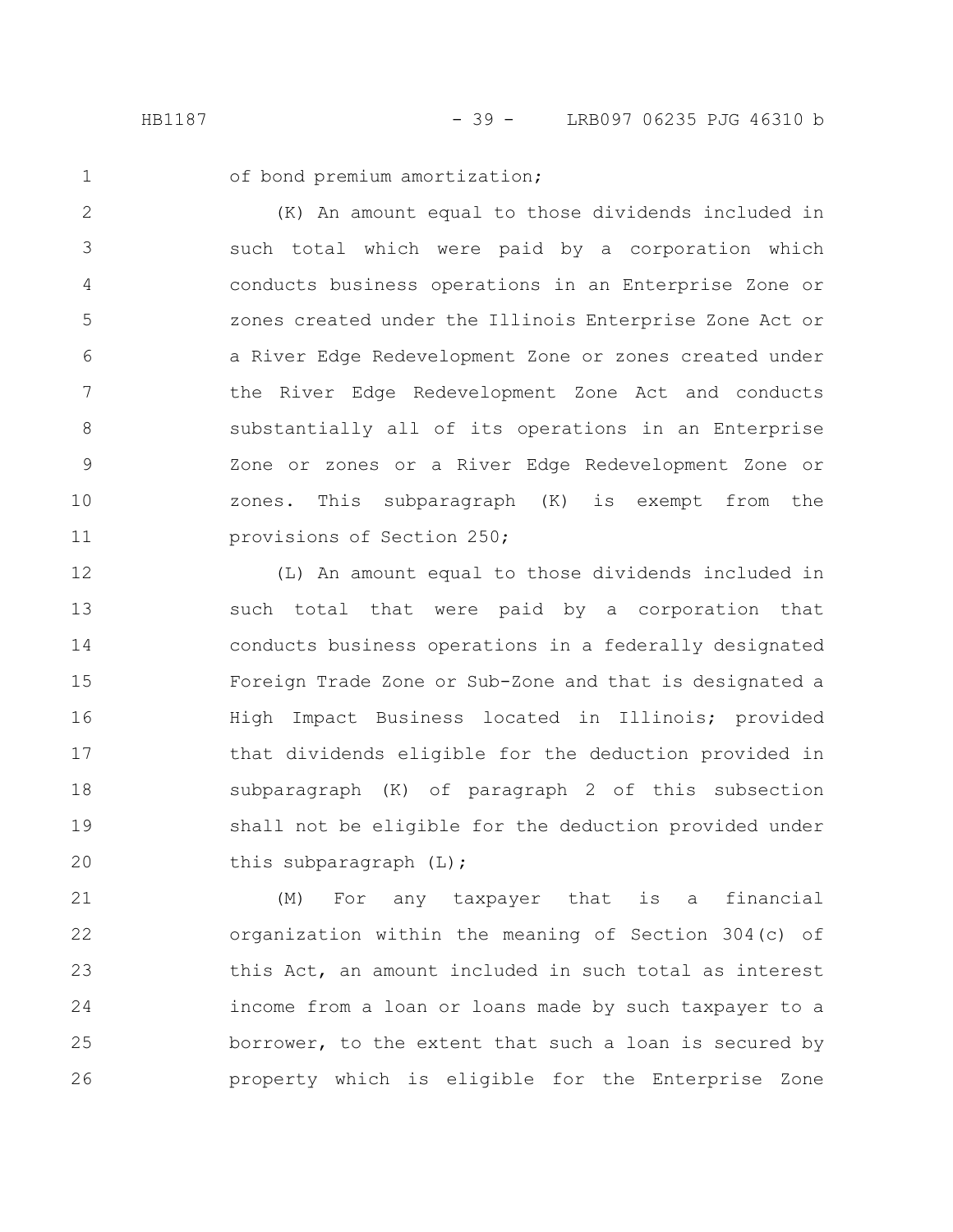Investment Credit or the River Edge Redevelopment Zone Investment Credit. To determine the portion of a loan or loans that is secured by property eligible for a Section 201(f) investment credit to the borrower, the entire principal amount of the loan or loans between the taxpayer and the borrower should be divided into the basis of the Section 201(f) investment credit property which secures the loan or loans, using for this purpose the original basis of such property on the date that it was placed in service in the Enterprise Zone or the River Edge Redevelopment Zone. The subtraction modification available to taxpayer in any year under this subsection shall be that portion of the total interest paid by the borrower with respect to such loan attributable to the eligible property as calculated under the previous sentence. This subparagraph (M) is exempt from the provisions of Section 250; 1 2 3 4 5 6 7 8 9 10 11 12 13 14 15 16 17 18

(M-1) For any taxpayer that is a financial organization within the meaning of Section 304(c) of this Act, an amount included in such total as interest income from a loan or loans made by such taxpayer to a borrower, to the extent that such a loan is secured by property which is eligible for the High Impact Business Investment Credit. To determine the portion of a loan or loans that is secured by property eligible for a 19 20 21 22 23 24 25 26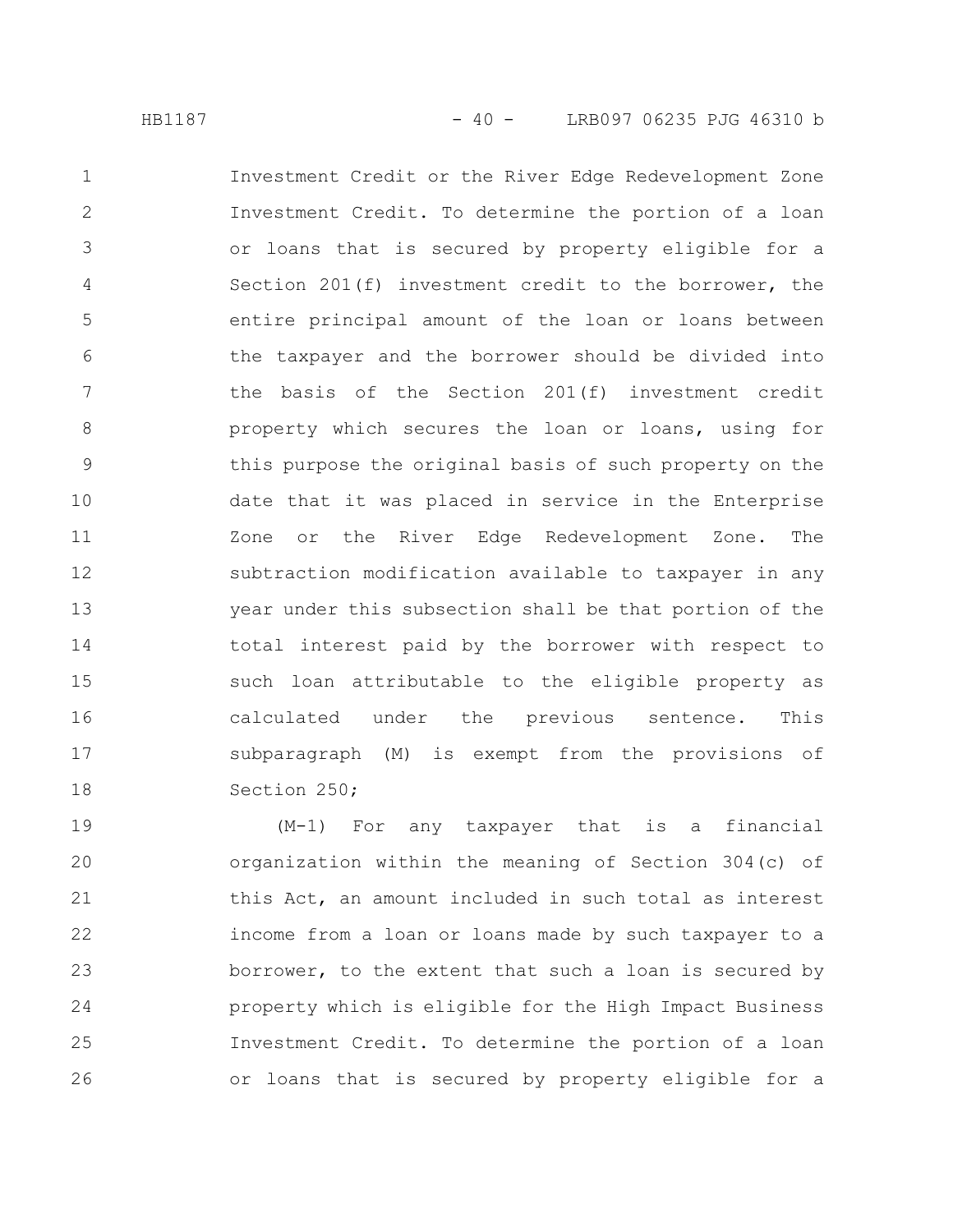Section 201(h) investment credit to the borrower, the entire principal amount of the loan or loans between the taxpayer and the borrower should be divided into the basis of the Section 201(h) investment credit property which secures the loan or loans, using for this purpose the original basis of such property on the date that it was placed in service in a federally designated Foreign Trade Zone or Sub-Zone located in Illinois. No taxpayer that is eligible for the deduction provided in subparagraph (M) of paragraph (2) of this subsection shall be eligible for the deduction provided under this subparagraph (M-1). The subtraction modification available to taxpayers in any year under this subsection shall be that portion of the total interest paid by the borrower with respect to such loan attributable to the eligible property as calculated under the previous sentence; 1 2 3 4 5 6 7 8 9 10 11 12 13 14 15 16 17

(N) Two times any contribution made during the taxable year to a designated zone organization to the extent that the contribution (i) qualifies as a charitable contribution under subsection (c) of Section 170 of the Internal Revenue Code and (ii) must, by its terms, be used for a project approved by the Department of Commerce and Economic Opportunity under Section 11 of the Illinois Enterprise Zone Act or under Section 10-10 of the River Edge Redevelopment Zone Act. 18 19 20 21 22 23 24 25 26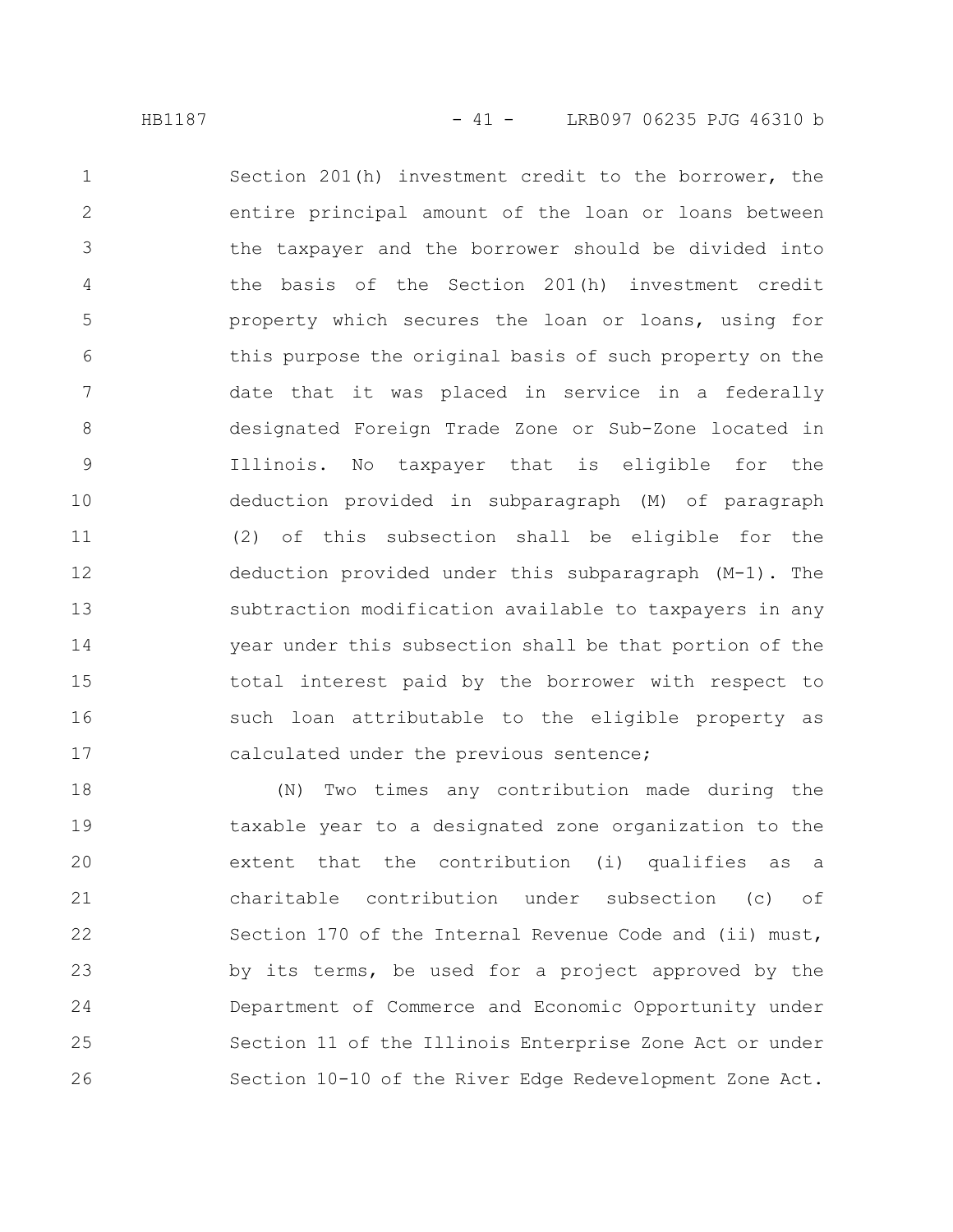This subparagraph (N) is exempt from the provisions of Section 250; 1 2

(O) An amount equal to: (i) 85% for taxable years ending on or before December 31, 1992, or, a percentage equal to the percentage allowable under Section 243(a)(1) of the Internal Revenue Code of 1986 for taxable years ending after December 31, 1992, of the amount by which dividends included in taxable income and received from a corporation that is not created or organized under the laws of the United States or any state or political subdivision thereof, including, for taxable years ending on or after December 31, 1988, dividends received or deemed received or paid or deemed paid under Sections 951 through 964 of the Internal Revenue Code, exceed the amount of the modification provided under subparagraph (G) of paragraph (2) of this subsection (b) which is related to such dividends, and including, for taxable years ending on or after December 31, 2008, dividends received from a captive real estate investment trust; plus (ii) 100% of the amount by which dividends, included in taxable income and received, including, for taxable years ending on or after December 31, 1988, dividends received or deemed received or paid or deemed paid under Sections 951 through 964 of the Internal Revenue Code and including, for taxable years ending on or after December 31, 2008, 3 4 5 6 7 8 9 10 11 12 13 14 15 16 17 18 19 20 21 22 23 24 25 26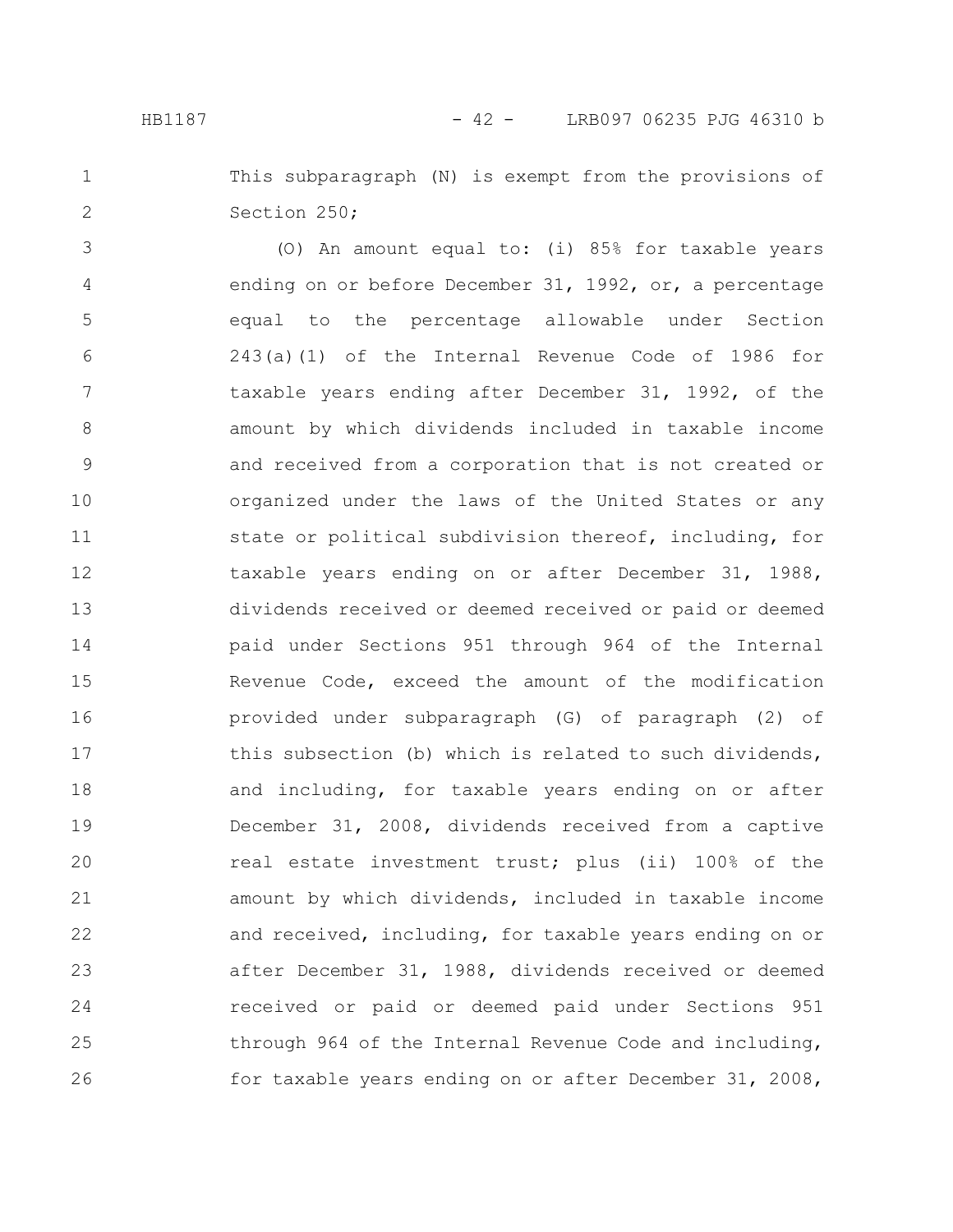HB1187 - 43 - LRB097 06235 PJG 46310 b

dividends received from a captive real estate investment trust, from any such corporation specified in clause (i) that would but for the provisions of Section 1504 (b) (3) of the Internal Revenue Code be treated as a member of the affiliated group which includes the dividend recipient, exceed the amount of the modification provided under subparagraph (G) of paragraph (2) of this subsection (b) which is related to such dividends. This subparagraph (O) is exempt from the provisions of Section 250 of this Act; 1 2 3 4 5 6 7 8 9 10

(P) An amount equal to any contribution made to a job training project established pursuant to the Tax Increment Allocation Redevelopment Act; 11 12 13

(Q) An amount equal to the amount of the deduction used to compute the federal income tax credit for restoration of substantial amounts held under claim of right for the taxable year pursuant to Section 1341 of the Internal Revenue Code of 1986; 14 15 16 17 18

(R) On and after July 20, 1999, in the case of an attorney-in-fact with respect to whom an interinsurer or a reciprocal insurer has made the election under Section 835 of the Internal Revenue Code, 26 U.S.C. 835, an amount equal to the excess, if any, of the amounts paid or incurred by that interinsurer or reciprocal insurer in the taxable year to the attorney-in-fact over the deduction allowed to that 19 20 21 22 23 24 25 26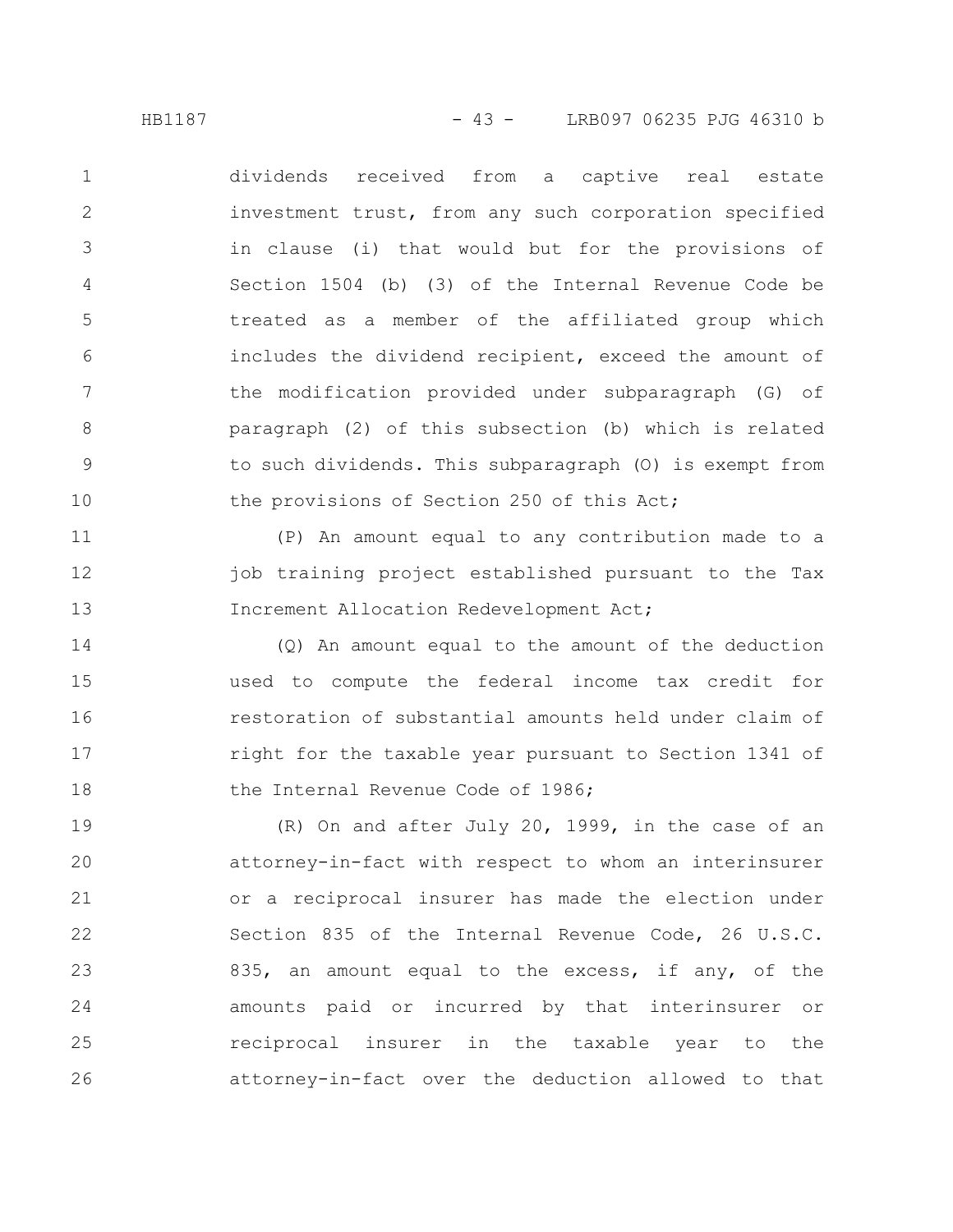2

3

4

5

interinsurer or reciprocal insurer with respect to the attorney-in-fact under Section 835(b) of the Internal Revenue Code for the taxable year; the provisions of this subparagraph are exempt from the provisions of Section 250;

(S) For taxable years ending on or after December 31, 1997, in the case of a Subchapter S corporation, an amount equal to all amounts of income allocable to a shareholder subject to the Personal Property Tax Replacement Income Tax imposed by subsections (c) and (d) of Section 201 of this Act, including amounts allocable to organizations exempt from federal income tax by reason of Section 501(a) of the Internal Revenue Code. This subparagraph (S) is exempt from the provisions of Section 250; 6 7 8 9 10 11 12 13 14 15

(T) For taxable years 2001 and thereafter, for the taxable year in which the bonus depreciation deduction is taken on the taxpayer's federal income tax return under subsection (k) of Section 168 of the Internal Revenue Code and for each applicable taxable year thereafter, an amount equal to "x", where: 16 17 18 19 20 21

(1) "y" equals the amount of the depreciation deduction taken for the taxable year on the taxpayer's federal income tax return on property for which the bonus depreciation deduction was taken in any year under subsection (k) of Section 22 23 24 25 26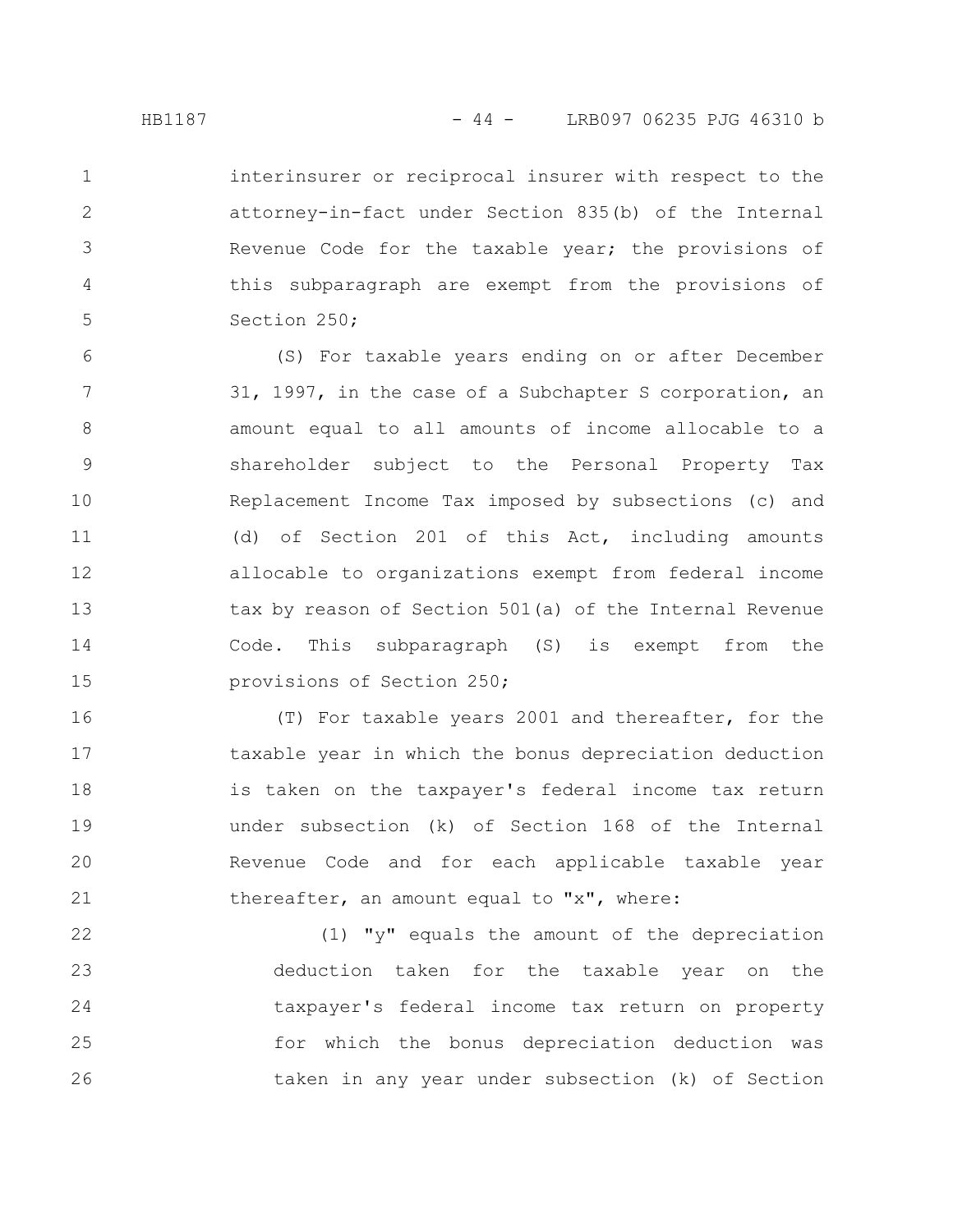## HB1187 - 45 - LRB097 06235 PJG 46310 b

168 of the Internal Revenue Code, but not including the bonus depreciation deduction; (2) for taxable years ending on or before December 31, 2005, "x" equals "y" multiplied by 30 and then divided by 70 (or "y" multiplied by 0.429); and (3) for taxable years ending after December 31, 2005: (i) for property on which a bonus depreciation deduction of 30% of the adjusted basis was taken, "x" equals "y" multiplied by 30 and then divided by 70 (or "y" multiplied by 0.429); and (ii) for property on which a bonus depreciation deduction of 50% of the adjusted basis was taken, "x" equals "y" multiplied by 1.0. The aggregate amount deducted under this subparagraph in all taxable years for any one piece of property may not exceed the amount of the bonus depreciation deduction taken on that property on the taxpayer's federal income tax return under subsection (k) of Section 168 of the Internal Revenue Code. This 1 2 3 4 5 6 7 8 9 10 11 12 13 14 15 16 17 18 19 20 21 22 23

Section 250; 25

26

24

(U) If the taxpayer sells, transfers, abandons, or

subparagraph (T) is exempt from the provisions of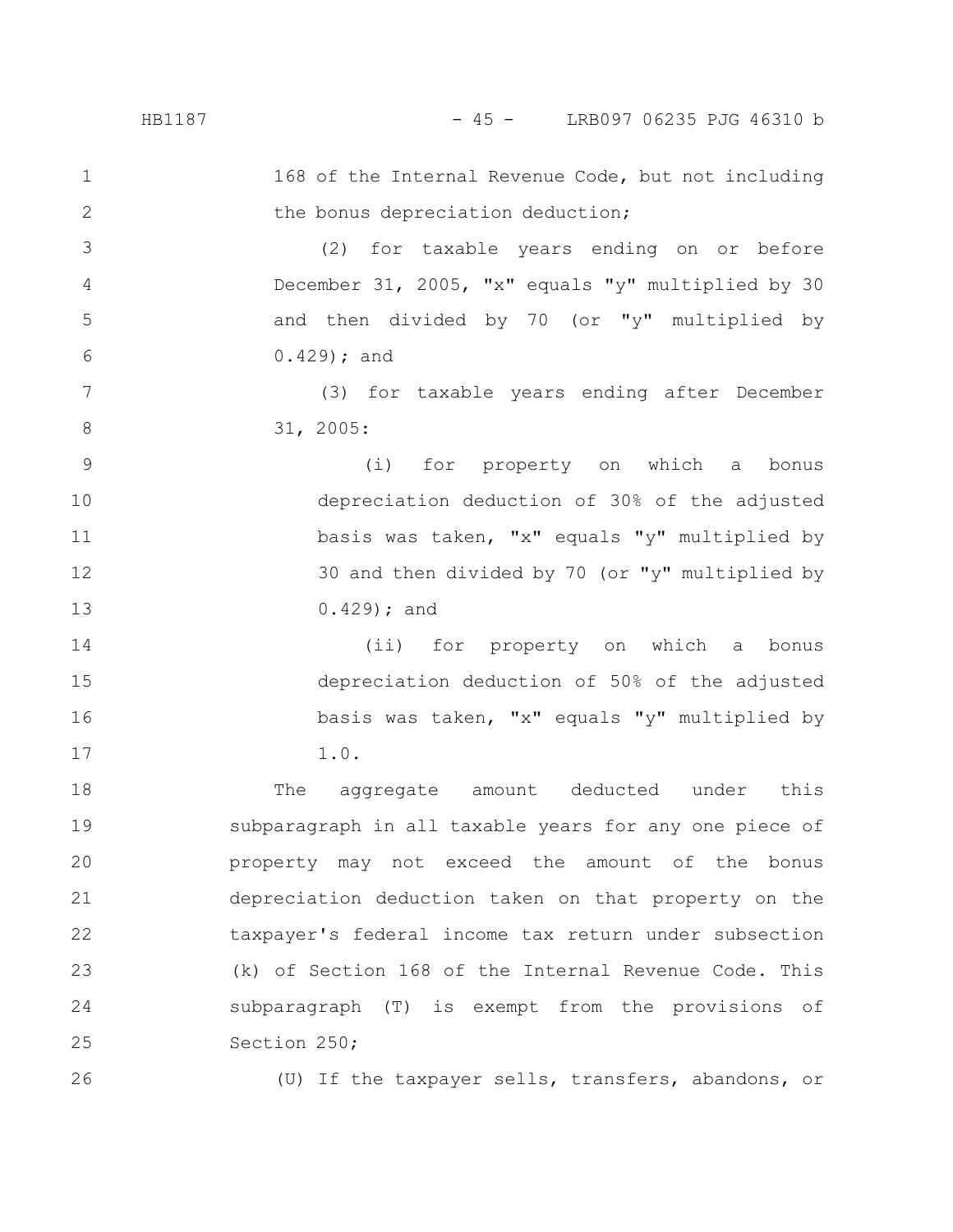otherwise disposes of property for which the taxpayer was required in any taxable year to make an addition modification under subparagraph (E-10), then an amount equal to that addition modification.

If the taxpayer continues to own property through the last day of the last tax year for which the taxpayer may claim a depreciation deduction for federal income tax purposes and for which the taxpayer was required in any taxable year to make an addition modification under subparagraph (E-10), then an amount equal to that addition modification. 5 6 7 8 9 10 11

The taxpayer is allowed to take the deduction under this subparagraph only once with respect to any one piece of property. 12 13 14

This subparagraph (U) is exempt from the provisions of Section 250; 15 16

(V) The amount of: (i) any interest income (net of the deductions allocable thereto) taken into account for the taxable year with respect to a transaction with a taxpayer that is required to make an addition modification with respect to such transaction under Section 203(a)(2)(D-17), 203(b)(2)(E-12), 203(c)(2)(G-12), or 203(d)(2)(D-7), but not to exceed the amount of such addition modification, (ii) any income from intangible property (net of the deductions allocable thereto) taken into account for the taxable 17 18 19 20 21 22 23 24 25 26

1

2

3

4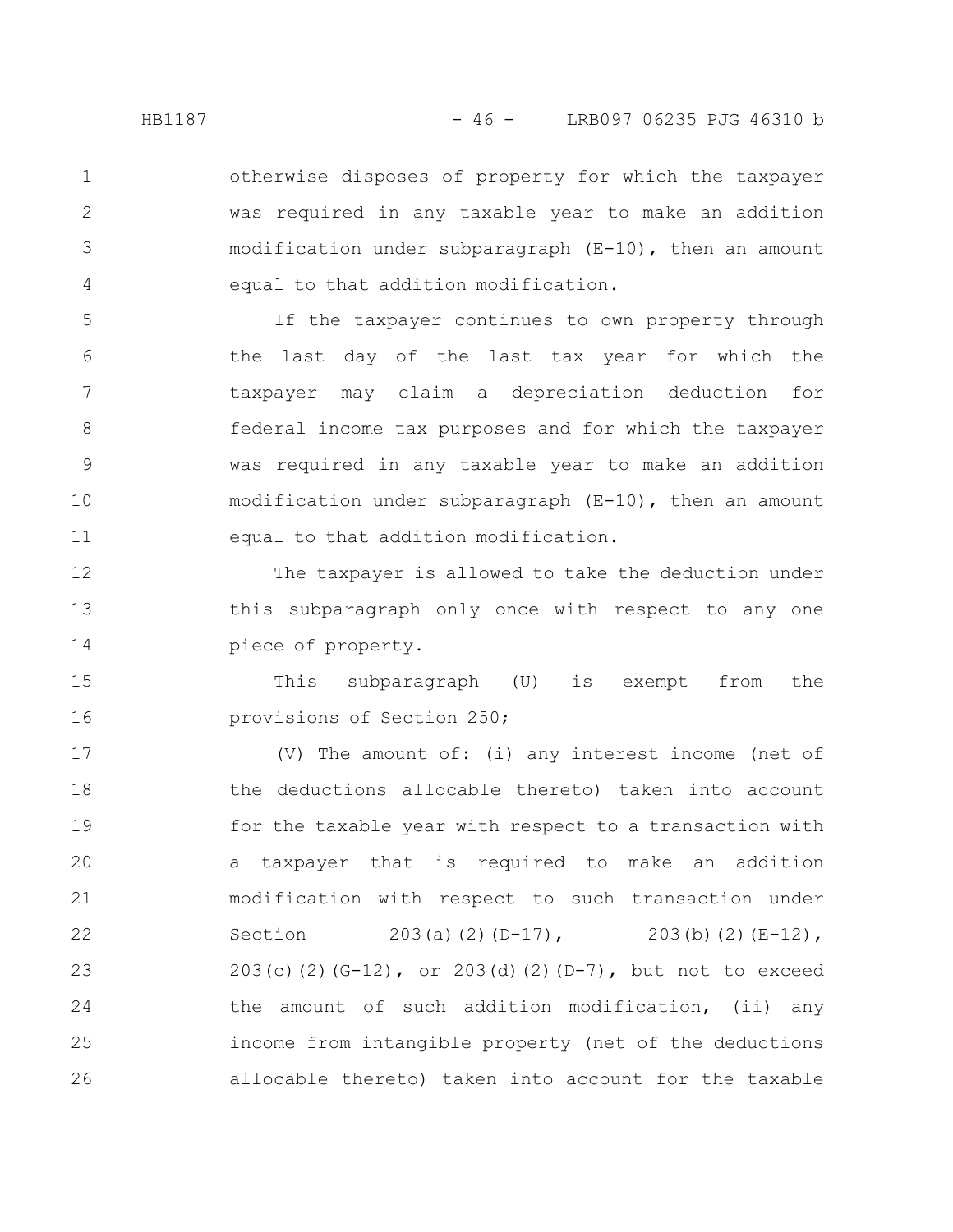year with respect to a transaction with a taxpayer that is required to make an addition modification with respect to such transaction under Section 203(a)(2)(D-18), 203(b)(2)(E-13), 203(c)(2)(G-13), or  $203$ (d)(2)(D-8), but not to exceed the amount of such addition modification, and (iii) any insurance premium income (net of deductions allocable thereto) taken into account for the taxable year with respect to a transaction with a taxpayer that is required to make an addition modification with respect to such transaction under Section 203(a)(2)(D-19), Section 203(b)(2)(E-14), Section 203(c)(2)(G-14), or Section  $203(d)(2)(D-9)$ , but not to exceed the amount of that addition modification. This subparagraph (V) is exempt from the provisions of Section 250; 1 2 3 4 5 6 7 8 9 10 11 12 13 14 15

(W) An amount equal to the interest income taken into account for the taxable year (net of the deductions allocable thereto) with respect to transactions with (i) a foreign person who would be a member of the taxpayer's unitary business group but for the fact that the foreign person's business activity outside the United States is 80% or more of that person's total business activity and (ii) for taxable years ending on or after December 31, 2008, to a person who would be a member of the same unitary business group but for the fact that the person is prohibited 16 17 18 19 20 21 22 23 24 25 26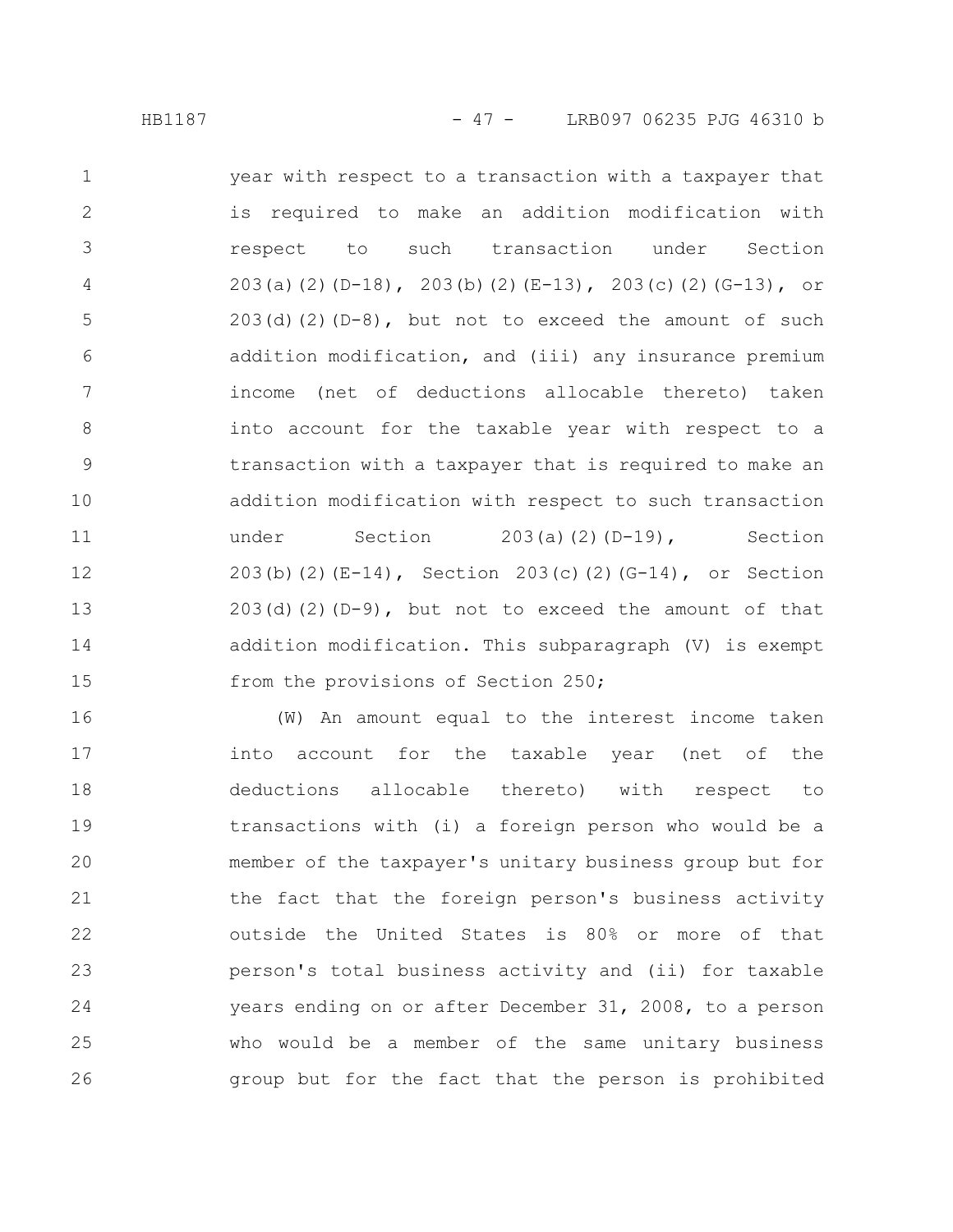under Section 1501(a)(27) from being included in the unitary business group because he or she is ordinarily required to apportion business income under different subsections of Section 304, but not to exceed the addition modification required to be made for the same taxable year under Section 203(b)(2)(E-12) for interest paid, accrued, or incurred, directly or indirectly, to the same person. This subparagraph (W) is exempt from the provisions of Section 250; and 1 2 3 4 5 6 7 8 9

(X) An amount equal to the income from intangible property taken into account for the taxable year (net of the deductions allocable thereto) with respect to transactions with (i) a foreign person who would be a member of the taxpayer's unitary business group but for the fact that the foreign person's business activity outside the United States is 80% or more of that person's total business activity and (ii) for taxable years ending on or after December 31, 2008, to a person who would be a member of the same unitary business group but for the fact that the person is prohibited under Section 1501(a)(27) from being included in the unitary business group because he or she is ordinarily required to apportion business income under different subsections of Section 304, but not to exceed the addition modification required to be made for the same taxable year under Section 203(b)(2)(E-13) for 10 11 12 13 14 15 16 17 18 19 20 21 22 23 24 25 26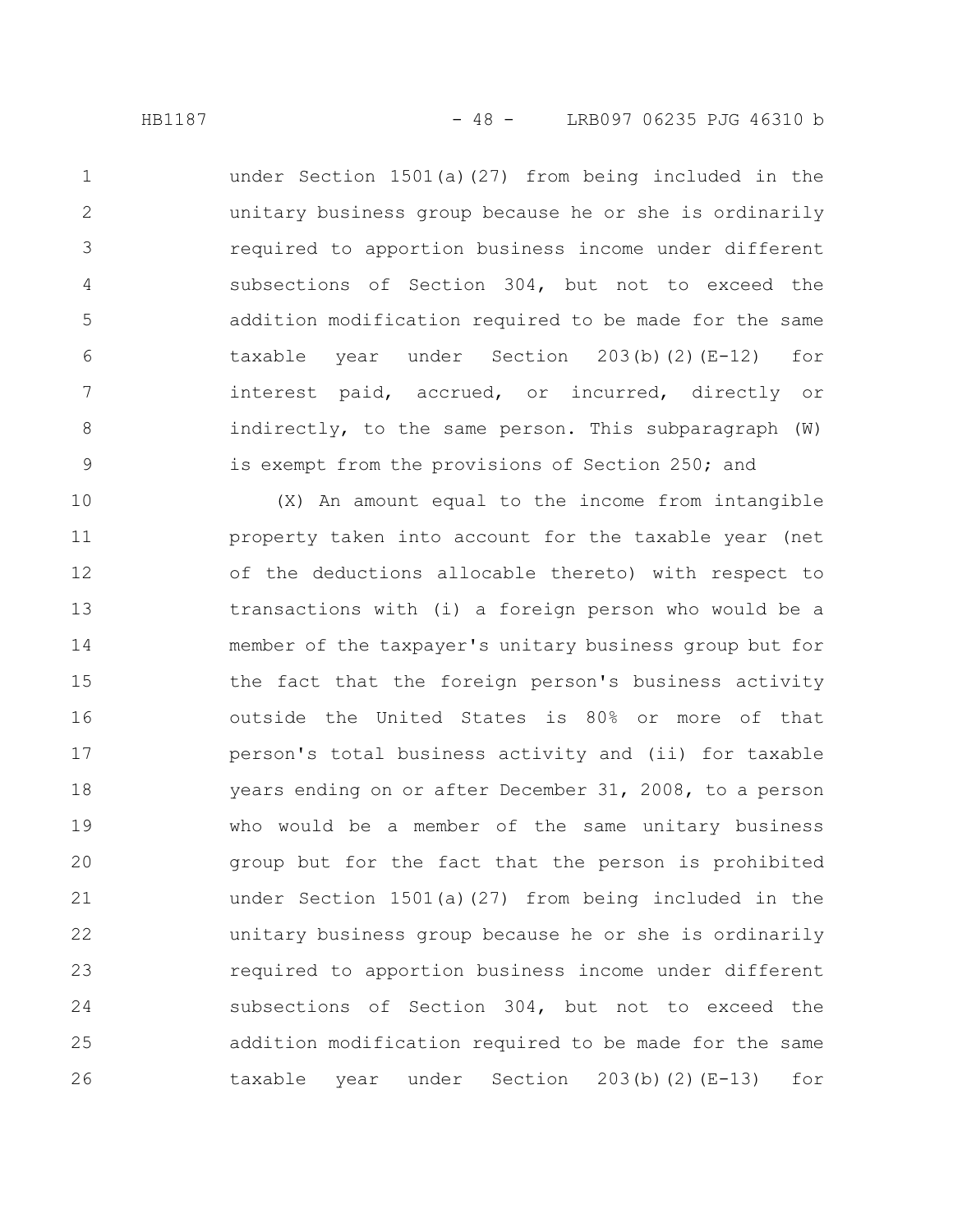intangible expenses and costs paid, accrued, or incurred, directly or indirectly, to the same foreign person. This subparagraph (X) is exempt from the provisions of Section 250. 1 2 3 4

(3) Special rule. For purposes of paragraph (2) (A), "gross income" in the case of a life insurance company, for tax years ending on and after December 31, 1994, shall mean the gross investment income for the taxable year. 5 6 7 8

(c) Trusts and estates. 9

(1) In general. In the case of a trust or estate, base income means an amount equal to the taxpayer's taxable income for the taxable year as modified by paragraph (2). 10 11 12

(2) Modifications. Subject to the provisions of paragraph (3), the taxable income referred to in paragraph (1) shall be modified by adding thereto the sum of the following amounts: 13 14 15 16

(A) An amount equal to all amounts paid or accrued to the taxpayer as interest or dividends during the taxable year to the extent excluded from gross income in the computation of taxable income; 17 18 19 20

(B) In the case of (i) an estate, \$600; (ii) a trust which, under its governing instrument, is required to distribute all of its income currently, \$300; and (iii) any other trust, \$100, but in each such case, only to the extent such amount was deducted in 21 22 23 24 25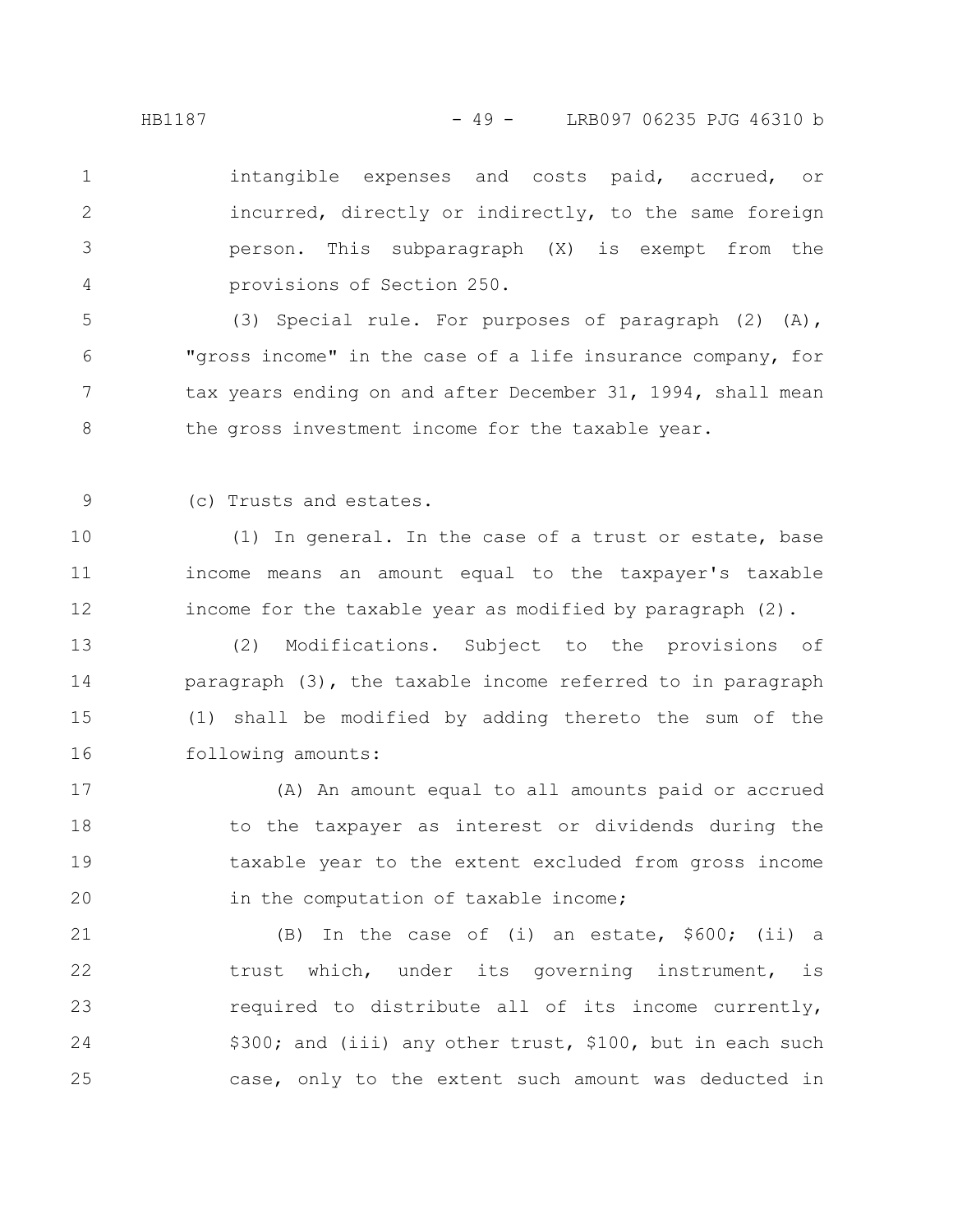2

3

4

the computation of taxable income;

(C) An amount equal to the amount of tax imposed by this Act to the extent deducted from gross income in the computation of taxable income for the taxable year;

(D) The amount of any net operating loss deduction taken in arriving at taxable income, other than a net operating loss carried forward from a taxable year ending prior to December 31, 1986; 5 6 7 8

(E) For taxable years in which a net operating loss carryback or carryforward from a taxable year ending prior to December 31, 1986 is an element of taxable income under paragraph (1) of subsection (e) or subparagraph (E) of paragraph (2) of subsection (e), the amount by which addition modifications other than those provided by this subparagraph (E) exceeded subtraction modifications in such taxable year, with the following limitations applied in the order that they are listed: 9 10 11 12 13 14 15 16 17 18

(i) the addition modification relating to the net operating loss carried back or forward to the taxable year from any taxable year ending prior to December 31, 1986 shall be reduced by the amount of addition modification under this subparagraph (E) which related to that net operating loss and which was taken into account in calculating the base income of an earlier taxable year, and 19 20 21 22 23 24 25 26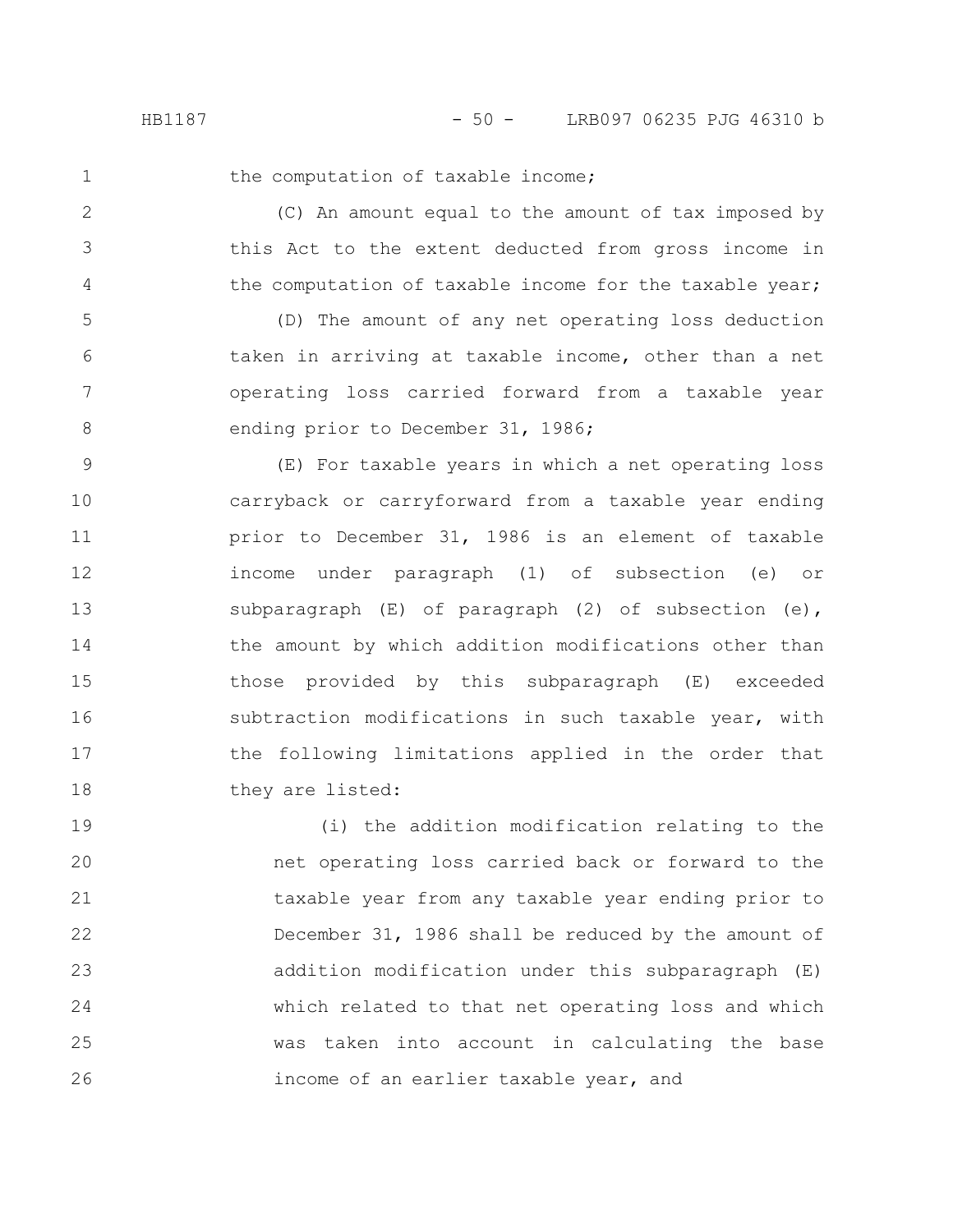(ii) the addition modification relating to the net operating loss carried back or forward to the taxable year from any taxable year ending prior to December 31, 1986 shall not exceed the amount of such carryback or carryforward; 1 2 3 4 5

For taxable years in which there is a net operating loss carryback or carryforward from more than one other taxable year ending prior to December 31, 1986, the addition modification provided in this subparagraph (E) shall be the sum of the amounts computed independently under the preceding provisions of this subparagraph (E) for each such taxable year; 6 7 8 9 10 11 12

(F) For taxable years ending on or after January 1, 1989, an amount equal to the tax deducted pursuant to Section 164 of the Internal Revenue Code if the trust or estate is claiming the same tax for purposes of the Illinois foreign tax credit under Section 601 of this Act; 13 14 15 16 17 18

(G) An amount equal to the amount of the capital gain deduction allowable under the Internal Revenue Code, to the extent deducted from gross income in the computation of taxable income; 19 20 21 22

(G-5) For taxable years ending after December 31, 1997, an amount equal to any eligible remediation costs that the trust or estate deducted in computing adjusted gross income and for which the trust or estate claims a 23 24 25 26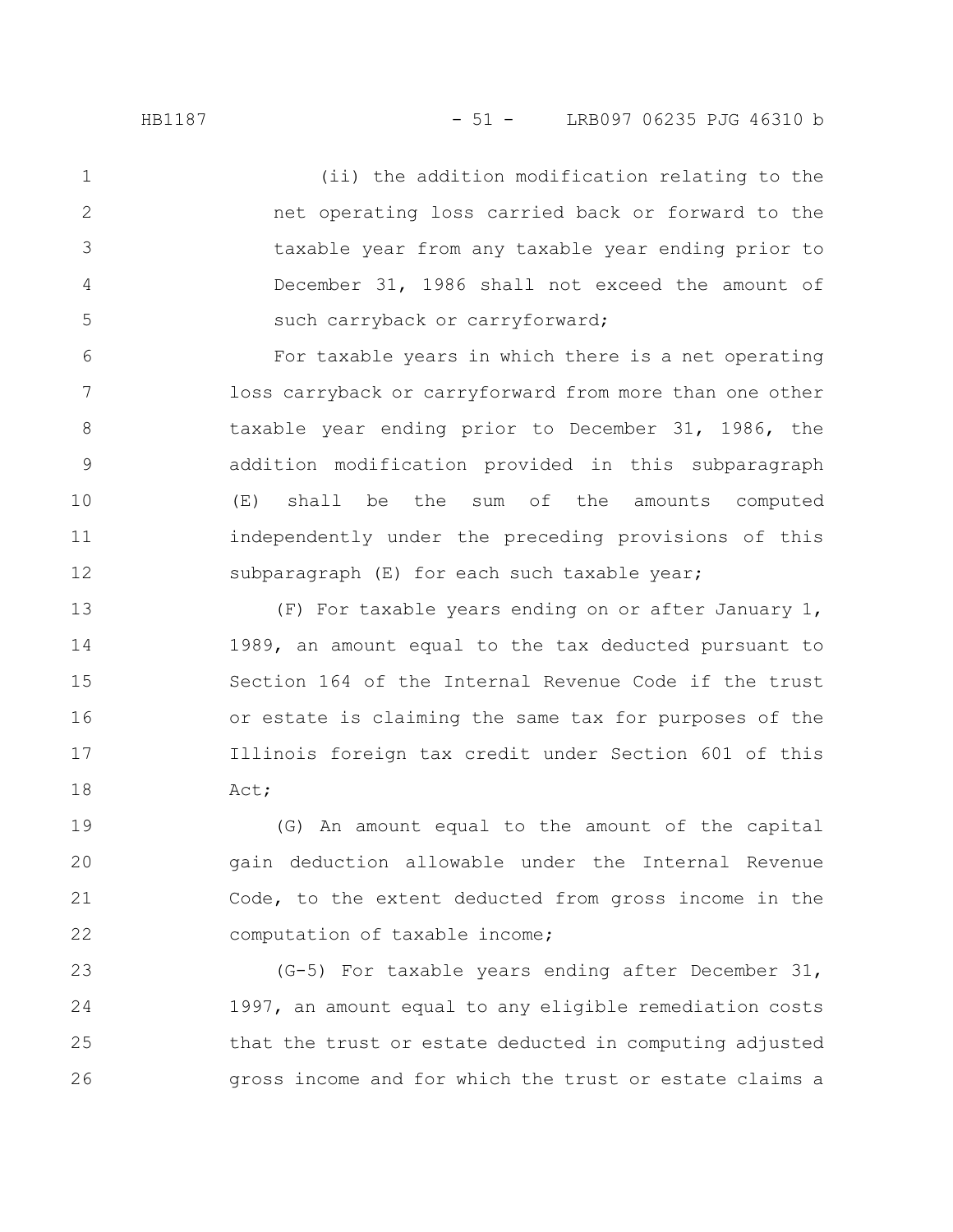2

3

4

5

6

credit under subsection (l) of Section 201;

(G-10) For taxable years 2001 and thereafter, an amount equal to the bonus depreciation deduction taken on the taxpayer's federal income tax return for the taxable year under subsection (k) of Section 168 of the Internal Revenue Code; and

(G-11) If the taxpayer sells, transfers, abandons, or otherwise disposes of property for which the taxpayer was required in any taxable year to make an addition modification under subparagraph (G-10), then an amount equal to the aggregate amount of the deductions taken in all taxable years under subparagraph (R) with respect to that property. 7 8 9 10 11 12 13

If the taxpayer continues to own property through the last day of the last tax year for which the taxpayer may claim a depreciation deduction for federal income tax purposes and for which the taxpayer was allowed in any taxable year to make a subtraction modification under subparagraph (R), then an amount equal to that subtraction modification. 14 15 16 17 18 19 20

The taxpayer is required to make the addition modification under this subparagraph only once with respect to any one piece of property; 21 22 23

(G-12) An amount equal to the amount otherwise allowed as a deduction in computing base income for interest paid, accrued, or incurred, directly or 24 25 26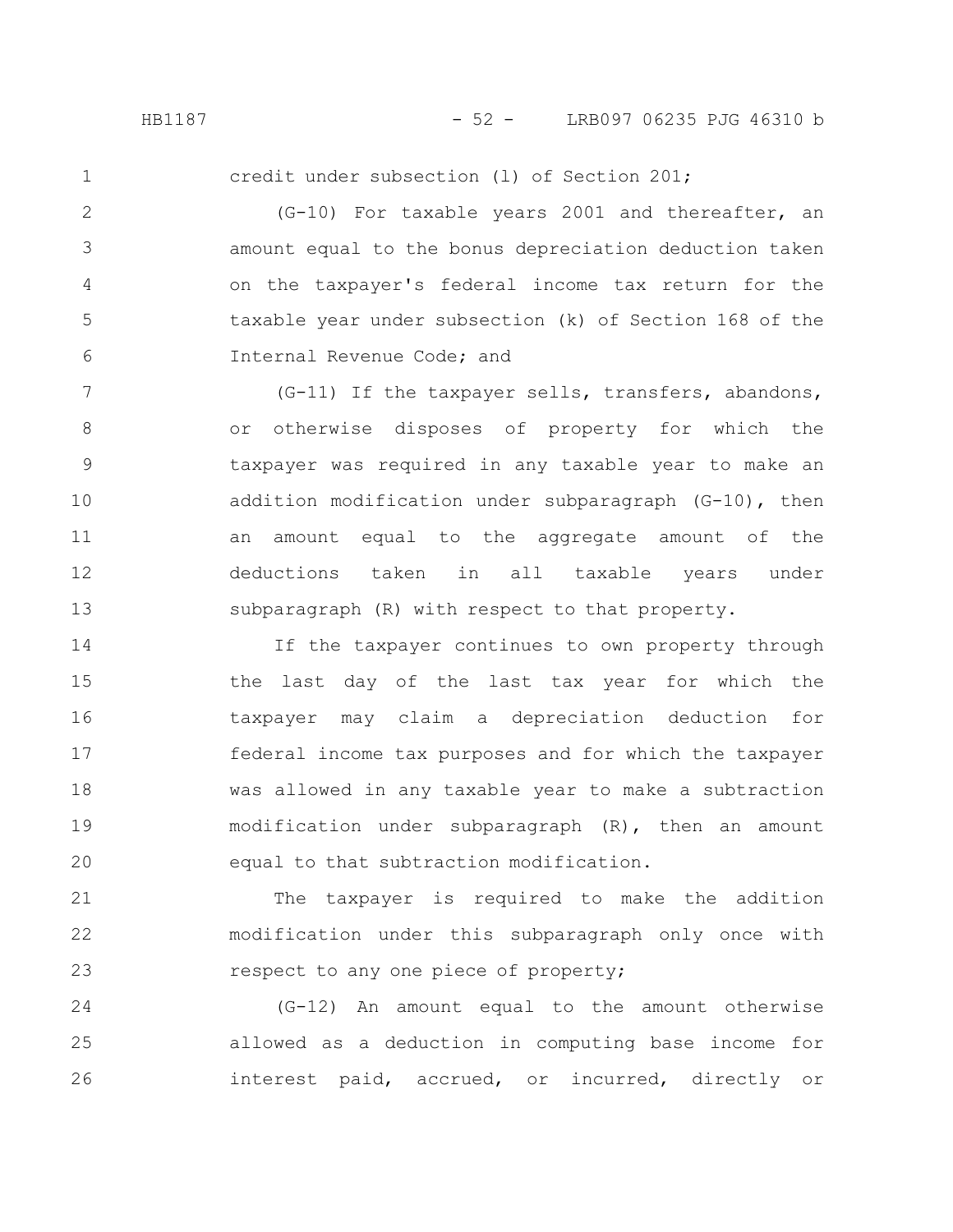indirectly, (i) for taxable years ending on or after December 31, 2004, to a foreign person who would be a member of the same unitary business group but for the fact that the foreign person's business activity outside the United States is 80% or more of the foreign person's total business activity and (ii) for taxable years ending on or after December 31, 2008, to a person who would be a member of the same unitary business group but for the fact that the person is prohibited under Section 1501(a)(27) from being included in the unitary business group because he or she is ordinarily required to apportion business income under different subsections of Section 304. The addition modification required by this subparagraph shall be reduced to the extent that dividends were included in base income of the unitary group for the same taxable year and received by the taxpayer or by a member of the taxpayer's unitary business group (including amounts included in gross income pursuant to Sections 951 through 964 of the Internal Revenue Code and amounts included in gross income under Section 78 of the Internal Revenue Code) with respect to the stock of the same person to whom the interest was paid, accrued, or incurred. 1 2 3 4 5 6 7 8 9 10 11 12 13 14 15 16 17 18 19 20 21 22 23 24

This paragraph shall not apply to the following: (i) an item of interest paid, accrued, or 25 26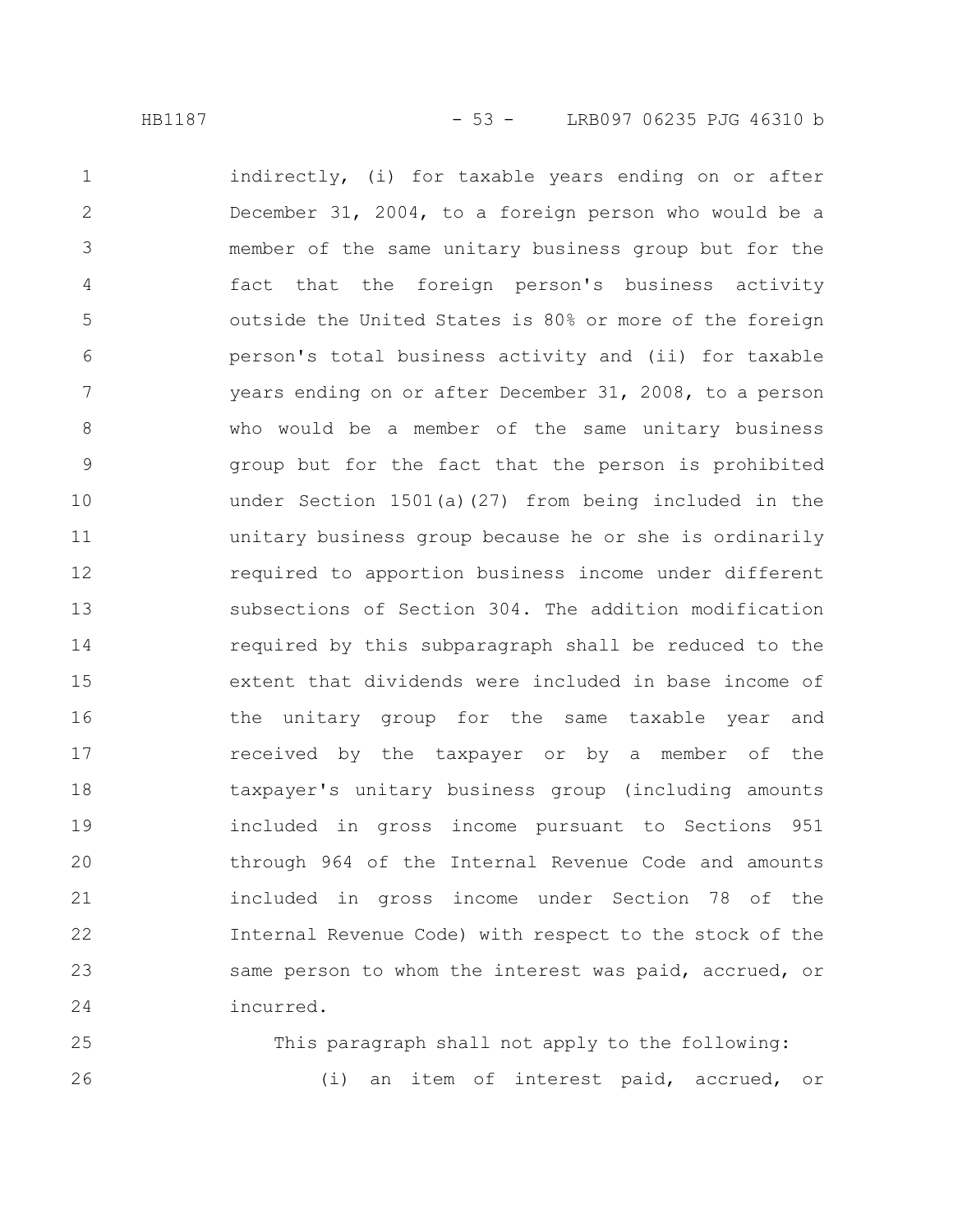incurred, directly or indirectly, to a person who is subject in a foreign country or state, other than a state which requires mandatory unitary reporting, to a tax on or measured by net income with respect to such interest; or 1 2 3 5

(ii) an item of interest paid, accrued, or incurred, directly or indirectly, to a person if the taxpayer can establish, based on a preponderance of the evidence, both of the following:

(a) the person, during the same taxable year, paid, accrued, or incurred, the interest to a person that is not a related member, and 11 12 13

(b) the transaction giving rise to the interest expense between the taxpayer and the person did not have as a principal purpose the avoidance of Illinois income tax, and is paid pursuant to a contract or agreement that reflects an arm's-length interest rate and terms; or 14 15 16 17 18 19 20

(iii) the taxpayer can establish, based on clear and convincing evidence, that the interest paid, accrued, or incurred relates to a contract or agreement entered into at arm's-length rates and terms and the principal purpose for the payment is not federal or Illinois tax avoidance; or 21 22 23 24 25 26

4

6

7

8

9

10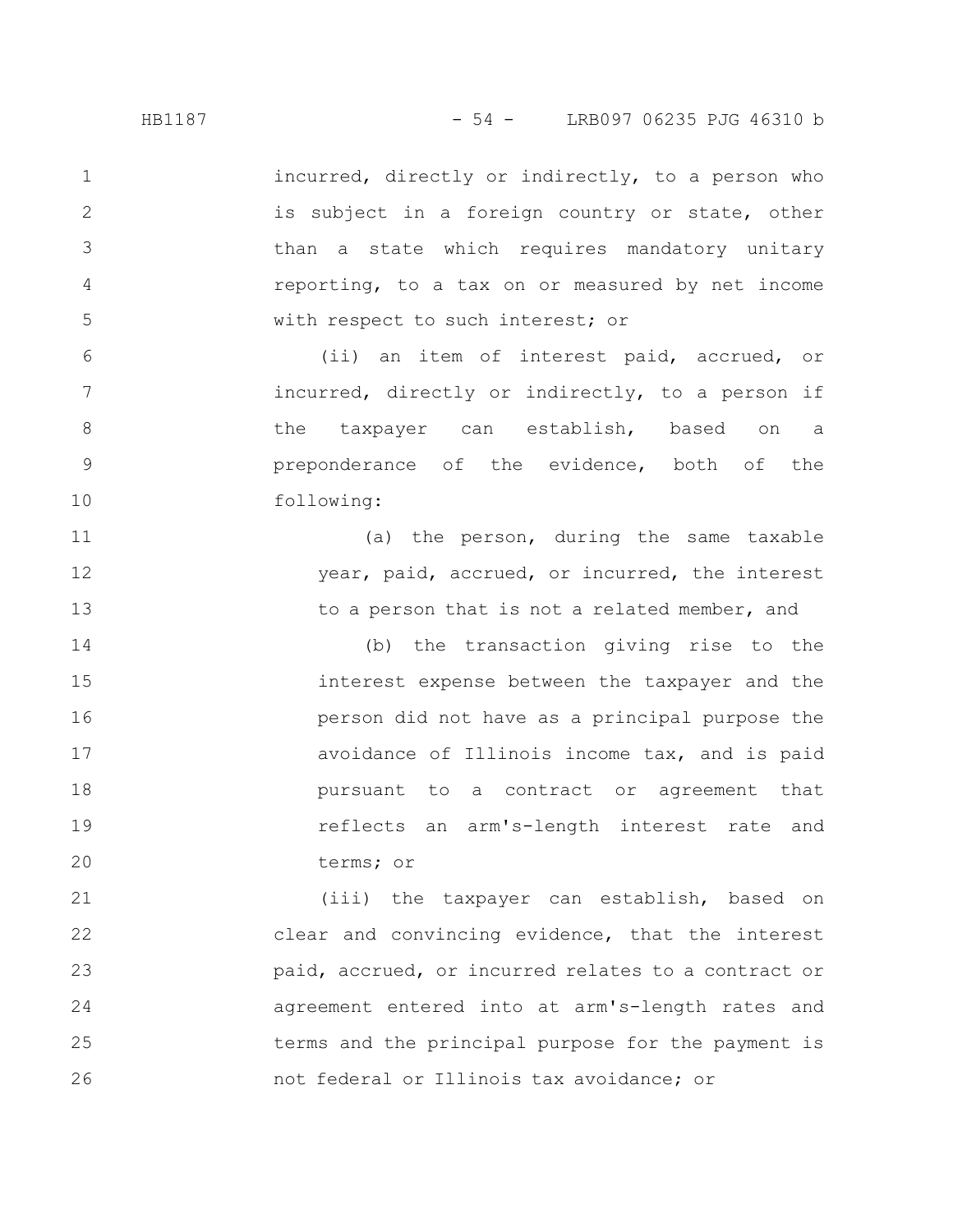(iv) an item of interest paid, accrued, or incurred, directly or indirectly, to a person if the taxpayer establishes by clear and convincing evidence that the adjustments are unreasonable; or if the taxpayer and the Director agree in writing to the application or use of an alternative method of apportionment under Section 304(f). 1 2 3 4 5 6 7

Nothing in this subsection shall preclude the Director from making any other adjustment otherwise allowed under Section 404 of this Act for any tax year beginning after the effective date of this amendment provided such adjustment is made pursuant to regulation adopted by the Department and such regulations provide methods and standards by which the Department will utilize its authority under Section 404 of this Act; 8 9 10 11 12 13 14 15 16

(G-13) An amount equal to the amount of intangible expenses and costs otherwise allowed as a deduction in computing base income, and that were paid, accrued, or incurred, directly or indirectly, (i) for taxable years ending on or after December 31, 2004, to a foreign person who would be a member of the same unitary business group but for the fact that the foreign person's business activity outside the United States is 80% or more of that person's total business activity and (ii) for taxable years ending on or after 17 18 19 20 21 22 23 24 25 26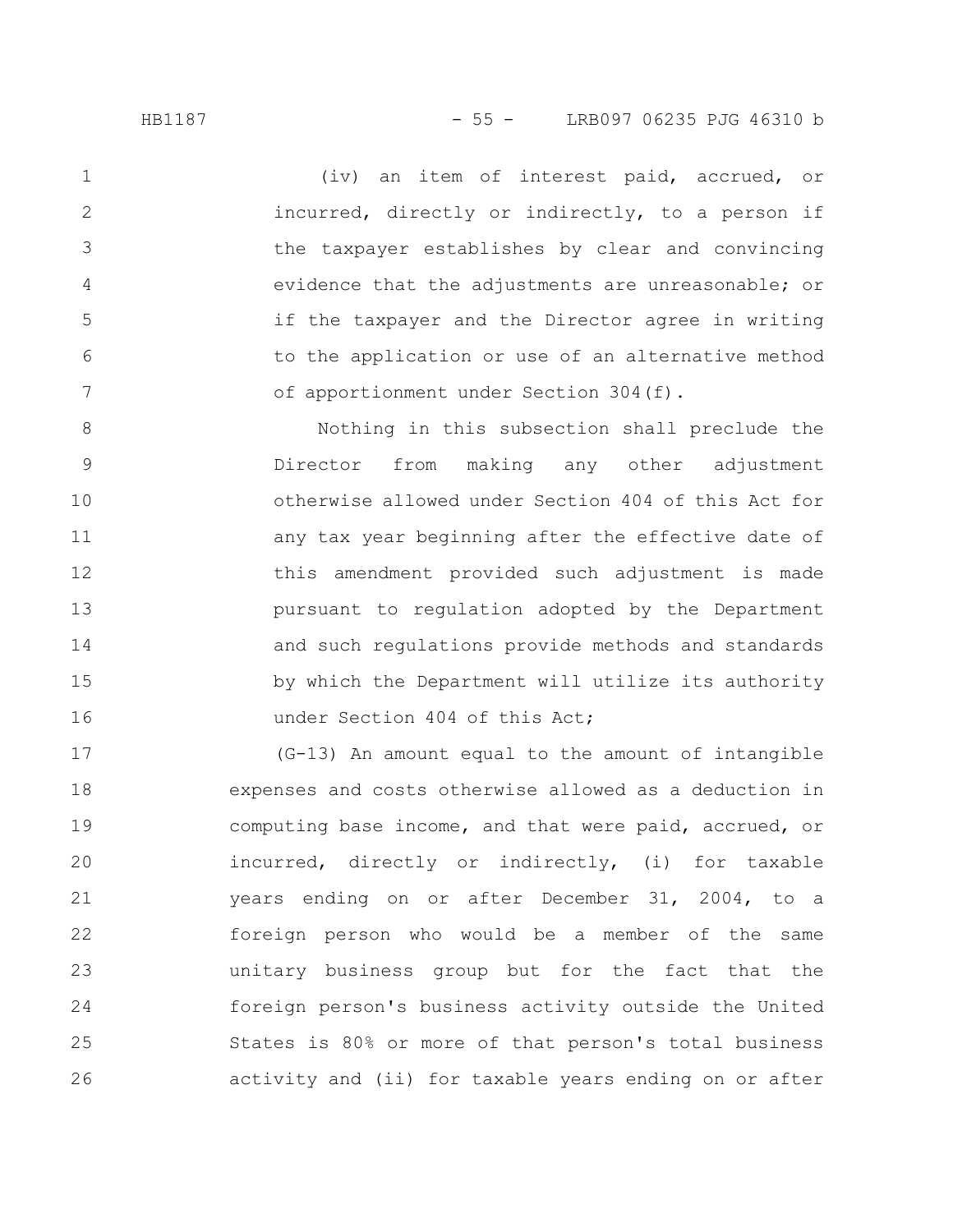December 31, 2008, to a person who would be a member of the same unitary business group but for the fact that the person is prohibited under Section 1501(a)(27) from being included in the unitary business group because he or she is ordinarily required to apportion business income under different subsections of Section 304. The addition modification required by this subparagraph shall be reduced to the extent that dividends were included in base income of the unitary group for the same taxable year and received by the taxpayer or by a member of the taxpayer's unitary business group (including amounts included in gross income pursuant to Sections 951 through 964 of the Internal Revenue Code and amounts included in gross income under Section 78 of the Internal Revenue Code) with respect to the stock of the same person to whom the intangible expenses and costs were directly or indirectly paid, incurred, or accrued. The preceding sentence shall not apply to the extent that the same dividends caused a reduction to the addition modification required under Section 203(c)(2)(G-12) of this Act. As used in this subparagraph, the term "intangible expenses and costs" includes: (1) expenses, losses, and costs for or related to the direct or indirect acquisition, use, maintenance or management, ownership, sale, exchange, or any other 1 2 3 4 5 6 7 8 9 10 11 12 13 14 15 16 17 18 19 20 21 22 23 24 25 26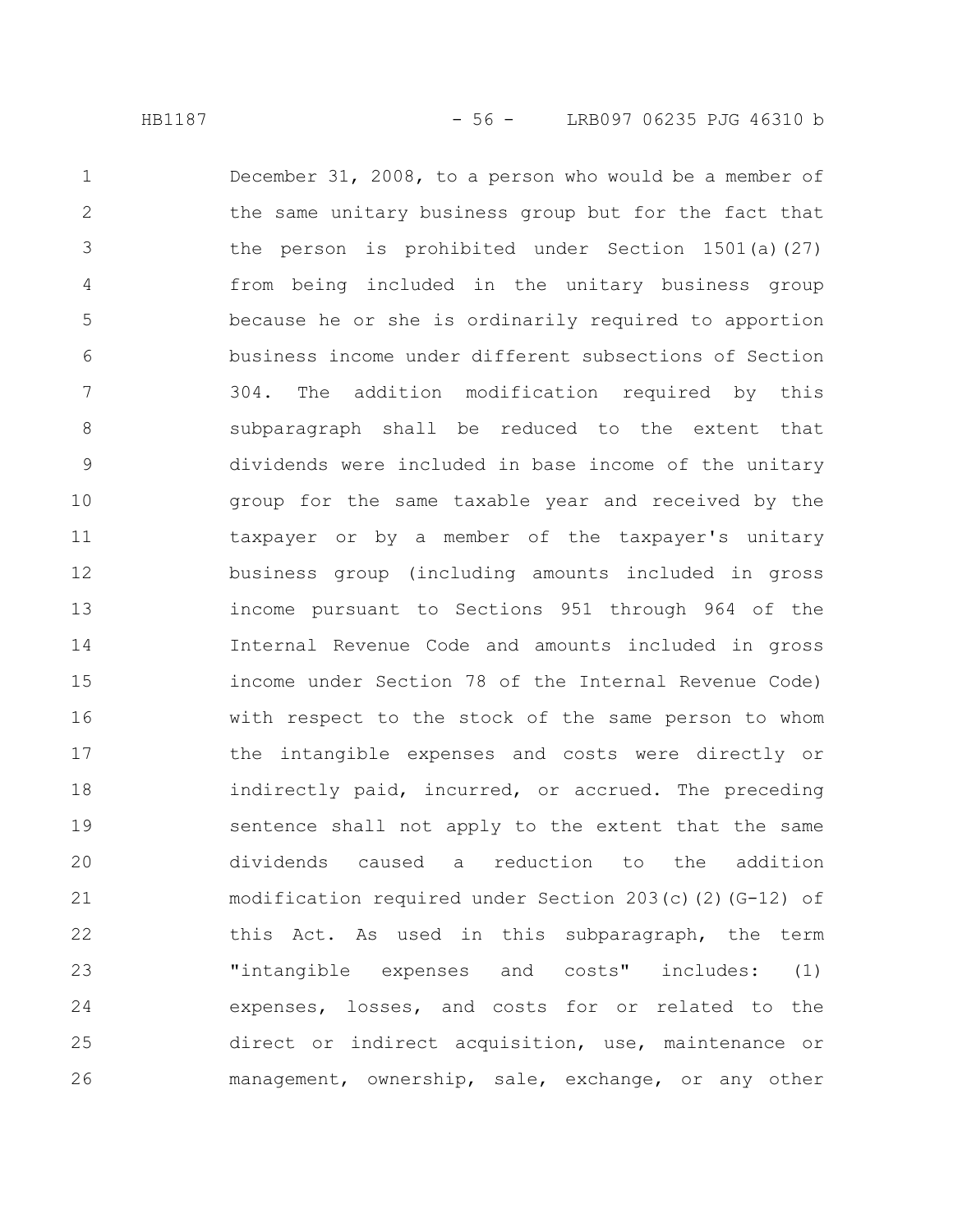disposition of intangible property; (2) losses incurred, directly or indirectly, from factoring transactions or discounting transactions; (3) royalty, patent, technical, and copyright fees; (4) licensing fees; and (5) other similar expenses and costs. For purposes of this subparagraph, "intangible property" includes patents, patent applications, trade names, trademarks, service marks, copyrights, mask works, trade secrets, and similar types of intangible assets. 1 2 3 4 5 6 7 8 9

This paragraph shall not apply to the following:

(i) any item of intangible expenses or costs paid, accrued, or incurred, directly or indirectly, from a transaction with a person who is subject in a foreign country or state, other than a state which requires mandatory unitary reporting, to a tax on or measured by net income with respect to such item; or 11 12 13 14 15 16 17

(ii) any item of intangible expense or cost paid, accrued, or incurred, directly or indirectly, if the taxpayer can establish, based on a preponderance of the evidence, both of the following: 18 19 20 21 22

(a) the person during the same taxable year paid, accrued, or incurred, the intangible expense or cost to a person that is not a related member, and 23 24 25 26

10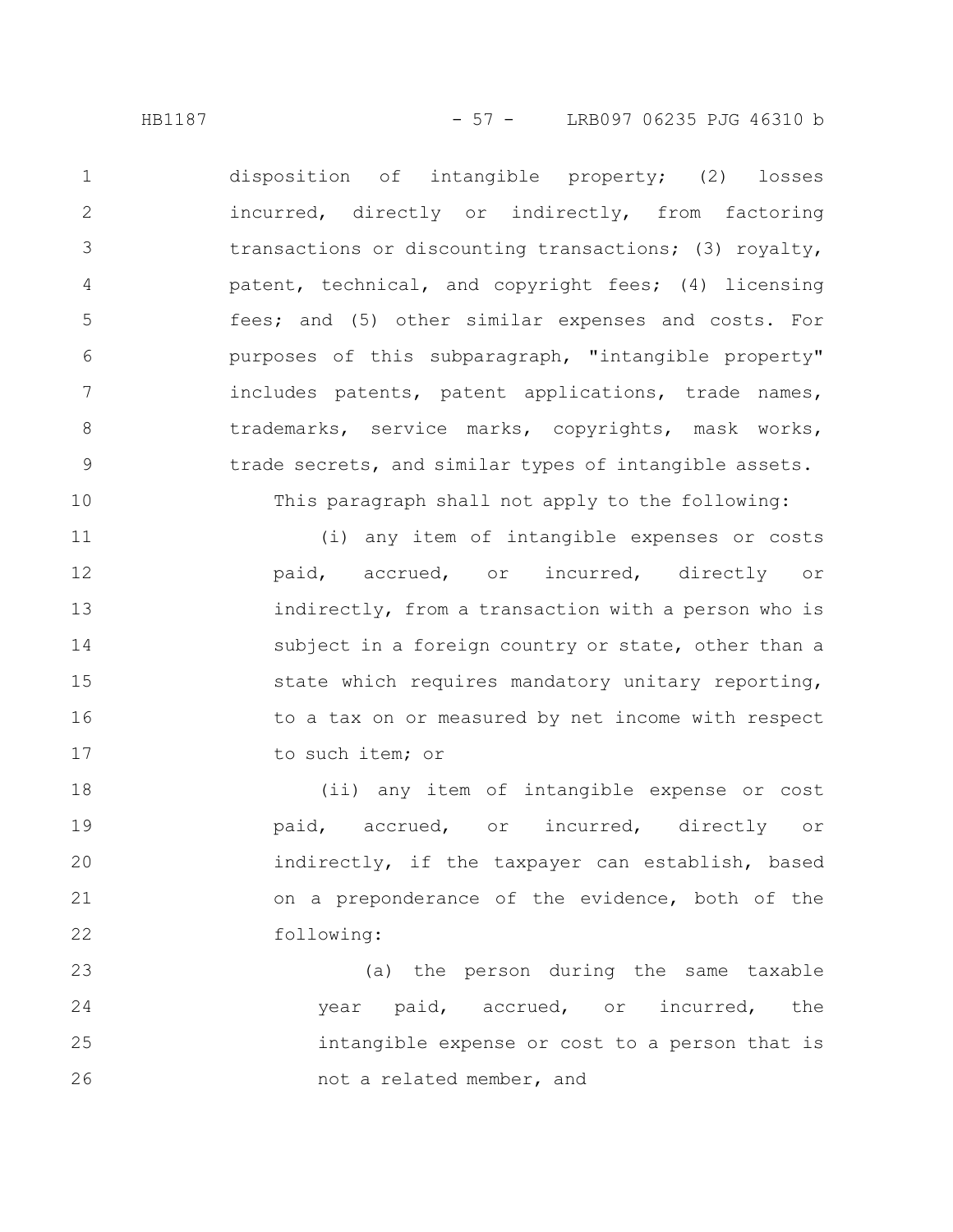(b) the transaction giving rise to the intangible expense or cost between the taxpayer and the person did not have as a principal purpose the avoidance of Illinois income tax, and is paid pursuant to a contract or agreement that reflects arm's-length terms; or 1 2 3 4 5 6 7

(iii) any item of intangible expense or cost paid, accrued, or incurred, directly or indirectly, from a transaction with a person if the taxpayer establishes by clear and convincing evidence, that the adjustments are unreasonable; or if the taxpayer and the Director agree in writing to the application or use of an alternative method of apportionment under Section 304(f); 8 9 10 11 12 13 14 15

Nothing in this subsection shall preclude the Director from making any other adjustment otherwise allowed under Section 404 of this Act for any tax year beginning after the effective date of this amendment provided such adjustment is made pursuant to regulation adopted by the Department and such regulations provide methods and standards by which the Department will utilize its authority under Section 404 of this Act; 16 17 18 19 20 21 22 23 24

(G-14) For taxable years ending on or after December 31, 2008, an amount equal to the amount of 25 26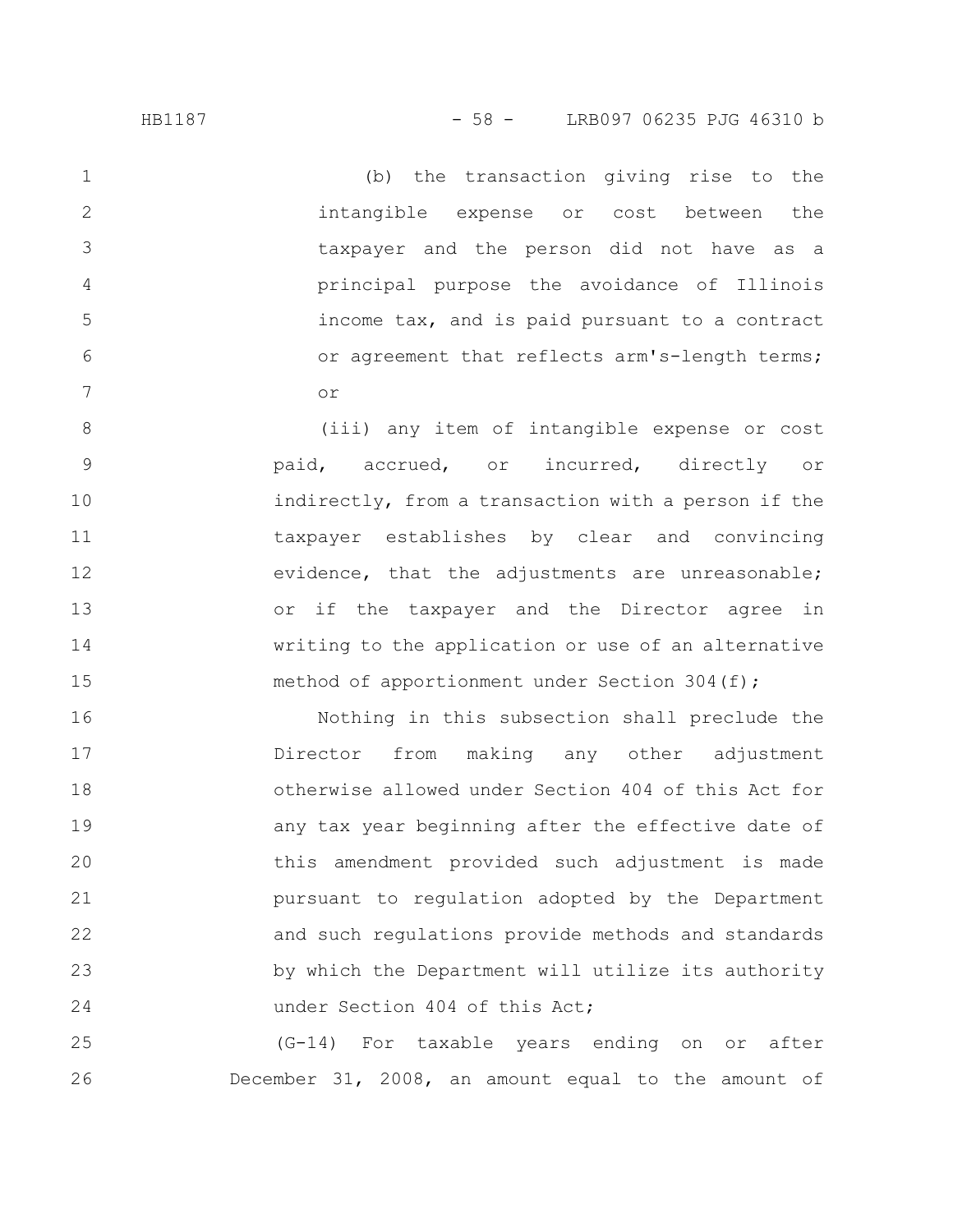insurance premium expenses and costs otherwise allowed as a deduction in computing base income, and that were paid, accrued, or incurred, directly or indirectly, to a person who would be a member of the same unitary business group but for the fact that the person is prohibited under Section 1501(a)(27) from being included in the unitary business group because he or she is ordinarily required to apportion business income under different subsections of Section 304. The addition modification required by this subparagraph shall be reduced to the extent that dividends were included in base income of the unitary group for the same taxable year and received by the taxpayer or by a member of the taxpayer's unitary business group (including amounts included in gross income under Sections 951 through 964 of the Internal Revenue Code and amounts included in gross income under Section 78 of the Internal Revenue Code) with respect to the stock of the same person to whom the premiums and costs were directly or indirectly paid, incurred, or accrued. The preceding sentence does not apply to the extent that the same dividends caused a reduction to the addition modification required under Section 203(c)(2)(G-12) or Section  $203(c)$  (2)(G-13) of this Act; 1 2 3 4 5 6 7 8 9 10 11 12 13 14 15 16 17 18 19 20 21 22 23 24

(G-15) An amount equal to the credit allowable to the taxpayer under Section 218(a) of this Act, 25 26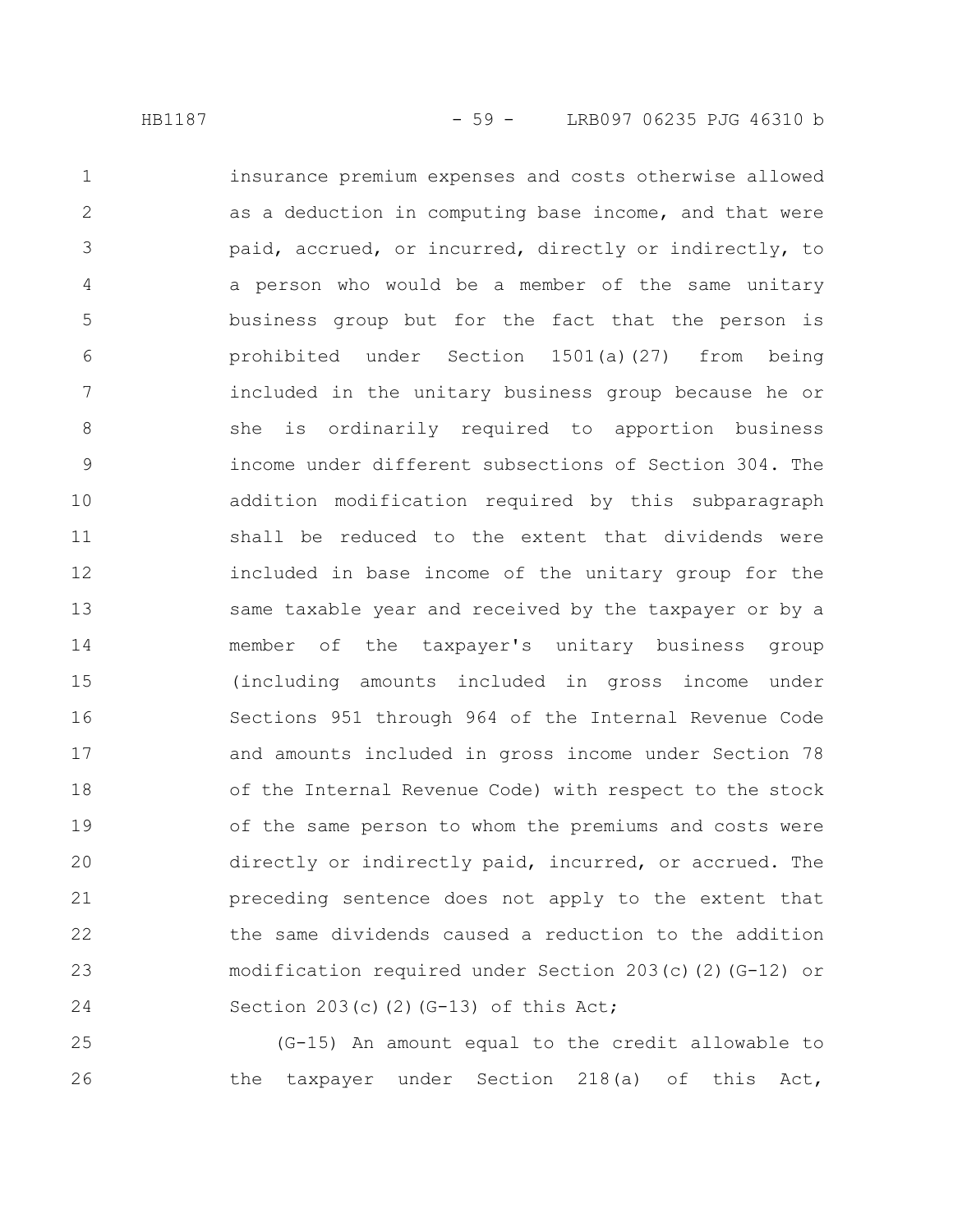determined without regard to Section 218(c) of this Act;

3 4 and by deducting from the total so obtained the sum of the following amounts:

(H) An amount equal to all amounts included in such total pursuant to the provisions of Sections  $402(a)$ , 402(c), 403(a), 403(b), 406(a), 407(a) and 408 of the Internal Revenue Code or included in such total as distributions under the provisions of any retirement or disability plan for employees of any governmental agency or unit, or retirement payments to retired partners, which payments are excluded in computing net earnings from self employment by Section 1402 of the Internal Revenue Code and regulations adopted pursuant thereto; 5 6 7 8 9 10 11 12 13 14 15

16

(I) The valuation limitation amount;

(J) An amount equal to the amount of any tax imposed by this Act which was refunded to the taxpayer and included in such total for the taxable year; 17 18 19

(K) An amount equal to all amounts included in taxable income as modified by subparagraphs (A), (B),  $(C)$ ,  $(D)$ ,  $(E)$ ,  $(F)$  and  $(G)$  which are exempt from taxation by this State either by reason of its statutes or Constitution or by reason of the Constitution, treaties or statutes of the United States; provided that, in the case of any statute of this State that 20 21 22 23 24 25 26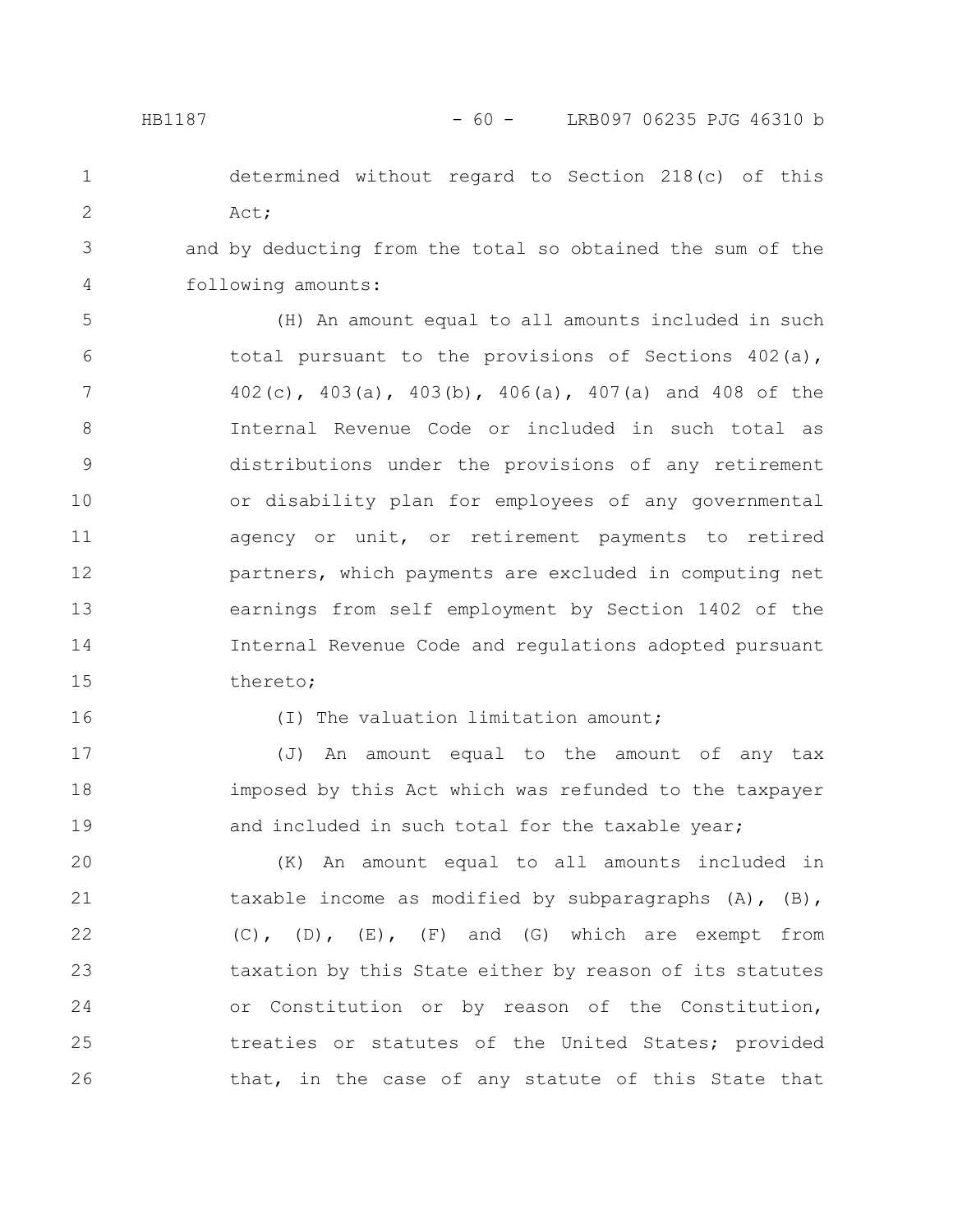2

3

4

exempts income derived from bonds or other obligations from the tax imposed under this Act, the amount exempted shall be the interest net of bond premium amortization;

(L) With the exception of any amounts subtracted under subparagraph  $(K)$ , an amount equal to the sum of all amounts disallowed as deductions by (i) Sections 171(a) (2) and  $265(a)(2)$  of the Internal Revenue Code, as now or hereafter amended, and all amounts of expenses allocable to interest and disallowed as deductions by Section 265(1) of the Internal Revenue Code of 1954, as now or hereafter amended; and (ii) for taxable years ending on or after August 13, 1999, Sections  $171(a)(2)$ ,  $265$ ,  $280C$ , and  $832(b)(5)(B)(i)$  of the Internal Revenue Code; the provisions of this subparagraph are exempt from the provisions of Section 250; 5 6 7 8 9 10 11 12 13 14 15 16 17

(M) An amount equal to those dividends included in such total which were paid by a corporation which conducts business operations in an Enterprise Zone or zones created under the Illinois Enterprise Zone Act or a River Edge Redevelopment Zone or zones created under the River Edge Redevelopment Zone Act and conducts substantially all of its operations in an Enterprise Zone or Zones or a River Edge Redevelopment Zone or zones. This subparagraph (M) is exempt from the 18 19 20 21 22 23 24 25 26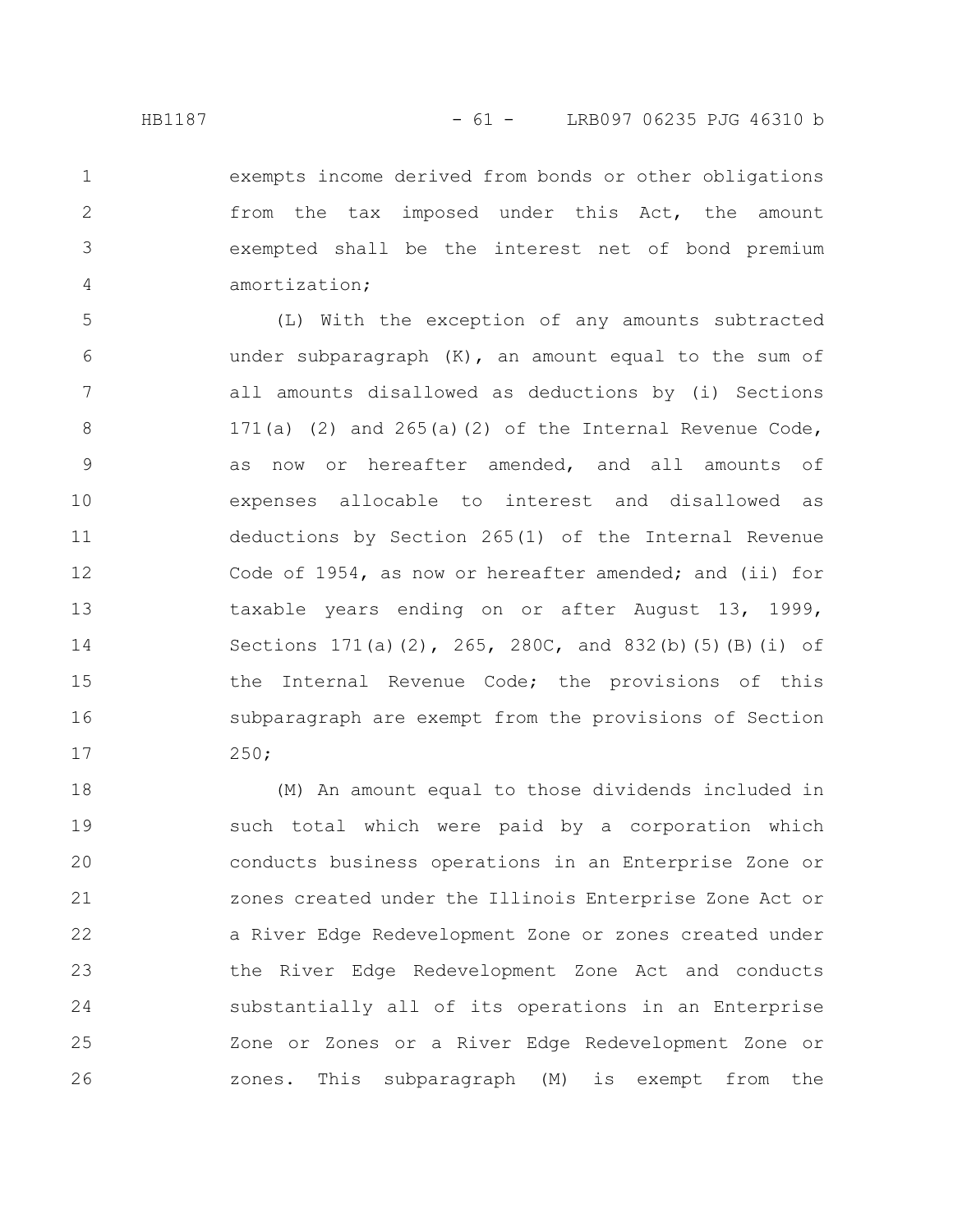2

3

4

provisions of Section 250;

(N) An amount equal to any contribution made to a job training project established pursuant to the Tax Increment Allocation Redevelopment Act;

(O) An amount equal to those dividends included in such total that were paid by a corporation that conducts business operations in a federally designated Foreign Trade Zone or Sub-Zone and that is designated a High Impact Business located in Illinois; provided that dividends eligible for the deduction provided in subparagraph (M) of paragraph (2) of this subsection shall not be eligible for the deduction provided under this subparagraph (O); 5 6 7 8 9 10 11 12 13

(P) An amount equal to the amount of the deduction used to compute the federal income tax credit for restoration of substantial amounts held under claim of right for the taxable year pursuant to Section 1341 of the Internal Revenue Code of 1986; 14 15 16 17 18

(Q) For taxable year 1999 and thereafter, an amount equal to the amount of any (i) distributions, to the extent includible in gross income for federal income tax purposes, made to the taxpayer because of his or her status as a victim of persecution for racial or religious reasons by Nazi Germany or any other Axis regime or as an heir of the victim and (ii) items of income, to the extent includible in gross income for 19 20 21 22 23 24 25 26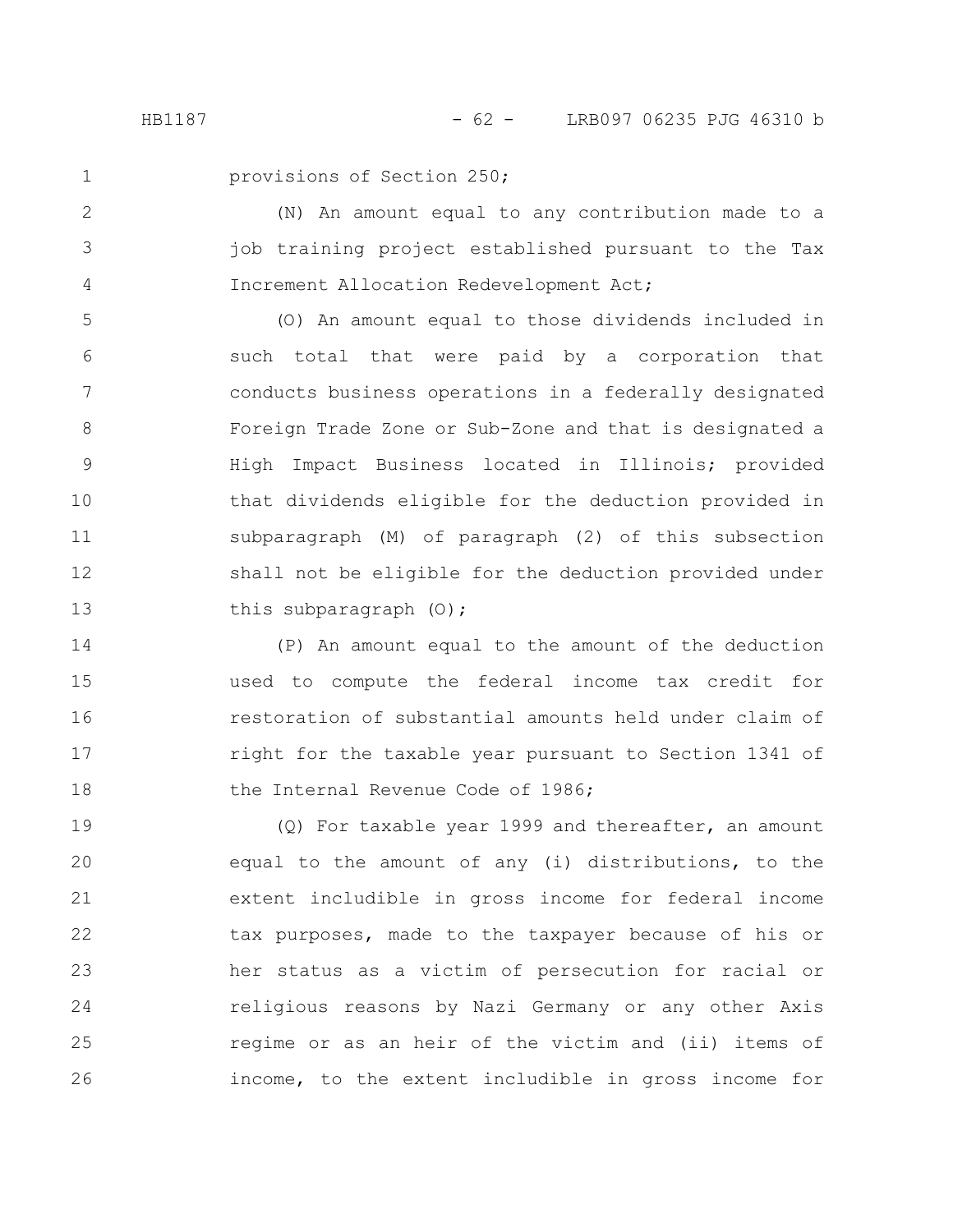federal income tax purposes, attributable to, derived from or in any way related to assets stolen from, hidden from, or otherwise lost to a victim of persecution for racial or religious reasons by Nazi Germany or any other Axis regime immediately prior to, during, and immediately after World War II, including, but not limited to, interest on the proceeds receivable as insurance under policies issued to a victim of persecution for racial or religious reasons by Nazi Germany or any other Axis regime by European insurance companies immediately prior to and during World War II; provided, however, this subtraction from federal adjusted gross income does not apply to assets acquired with such assets or with the proceeds from the sale of such assets; provided, further, this paragraph shall only apply to a taxpayer who was the first recipient of such assets after their recovery and who is a victim of persecution for racial or religious reasons by Nazi Germany or any other Axis regime or as an heir of the victim. The amount of and the eligibility for any public assistance, benefit, or similar entitlement is not affected by the inclusion of items (i) and (ii) of this paragraph in gross income for federal income tax purposes. This paragraph is exempt from the provisions of Section 250; 1 2 3 4 5 6 7 8 9 10 11 12 13 14 15 16 17 18 19 20 21 22 23 24 25

26

(R) For taxable years 2001 and thereafter, for the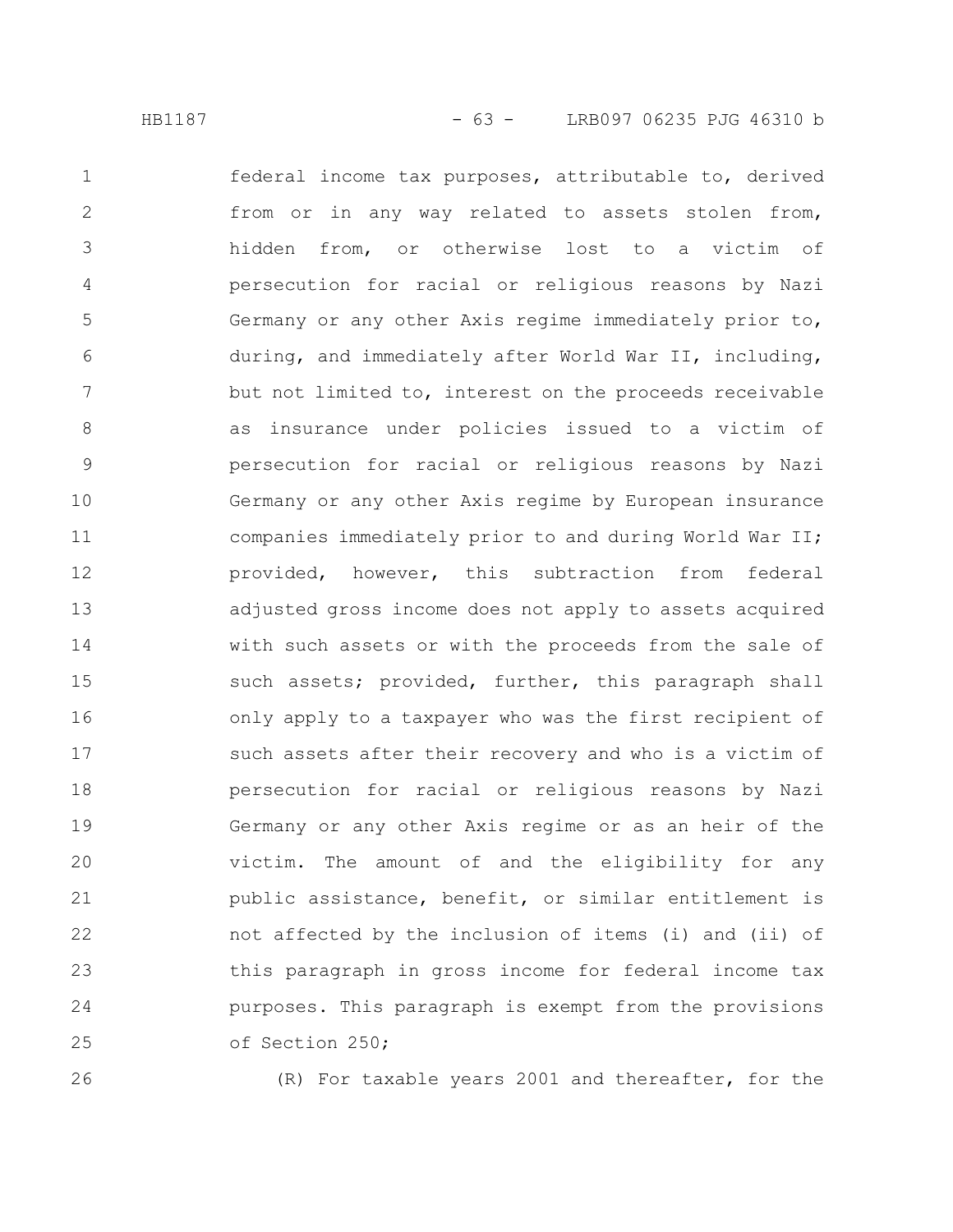taxable year in which the bonus depreciation deduction is taken on the taxpayer's federal income tax return under subsection (k) of Section 168 of the Internal Revenue Code and for each applicable taxable year thereafter, an amount equal to "x", where: 1 2 3 4 5

(1) "y" equals the amount of the depreciation deduction taken for the taxable year on the taxpayer's federal income tax return on property for which the bonus depreciation deduction was taken in any year under subsection (k) of Section 168 of the Internal Revenue Code, but not including the bonus depreciation deduction; 6 7 8 9 10 11 12

(2) for taxable years ending on or before December 31, 2005, "x" equals "y" multiplied by 30 and then divided by 70 (or "y" multiplied by 0.429); and 13 14 15 16

> (3) for taxable years ending after December 31, 2005:

(i) for property on which a bonus depreciation deduction of 30% of the adjusted basis was taken, "x" equals "y" multiplied by 30 and then divided by 70 (or "y" multiplied by 0.429); and 19 20 21 22 23

(ii) for property on which a bonus depreciation deduction of 50% of the adjusted basis was taken, "x" equals "y" multiplied by 24 25 26

17

18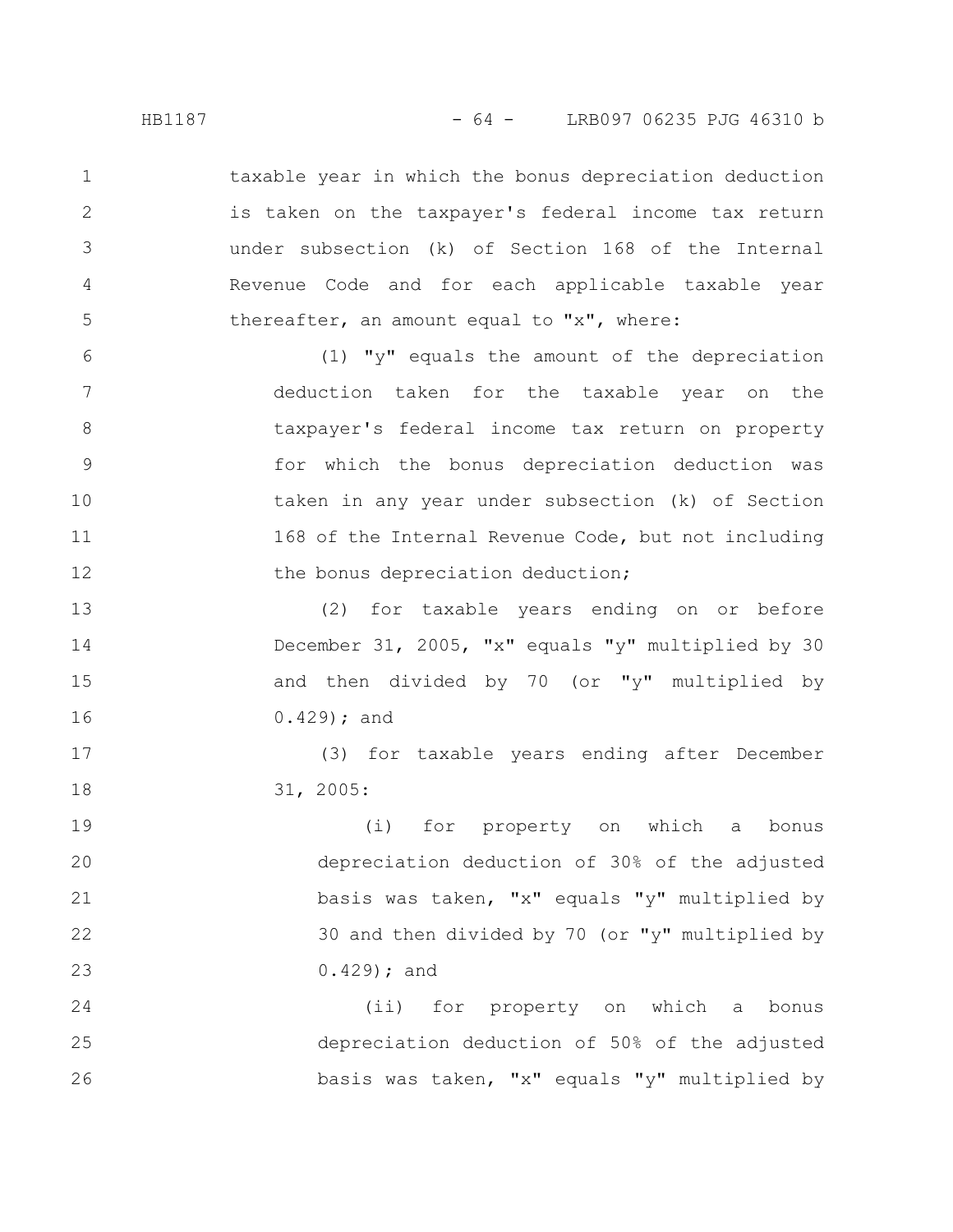2

3

4

5

6

7

8

9

1.0.

The aggregate amount deducted under this subparagraph in all taxable years for any one piece of property may not exceed the amount of the bonus depreciation deduction taken on that property on the taxpayer's federal income tax return under subsection (k) of Section 168 of the Internal Revenue Code. This subparagraph (R) is exempt from the provisions of Section 250;

(S) If the taxpayer sells, transfers, abandons, or otherwise disposes of property for which the taxpayer was required in any taxable year to make an addition modification under subparagraph (G-10), then an amount equal to that addition modification. 10 11 12 13 14

If the taxpayer continues to own property through the last day of the last tax year for which the taxpayer may claim a depreciation deduction for federal income tax purposes and for which the taxpayer was required in any taxable year to make an addition modification under subparagraph (G-10), then an amount equal to that addition modification. 15 16 17 18 19 20 21

The taxpayer is allowed to take the deduction under this subparagraph only once with respect to any one piece of property. 22 23 24

This subparagraph (S) is exempt from the provisions of Section 250; 25 26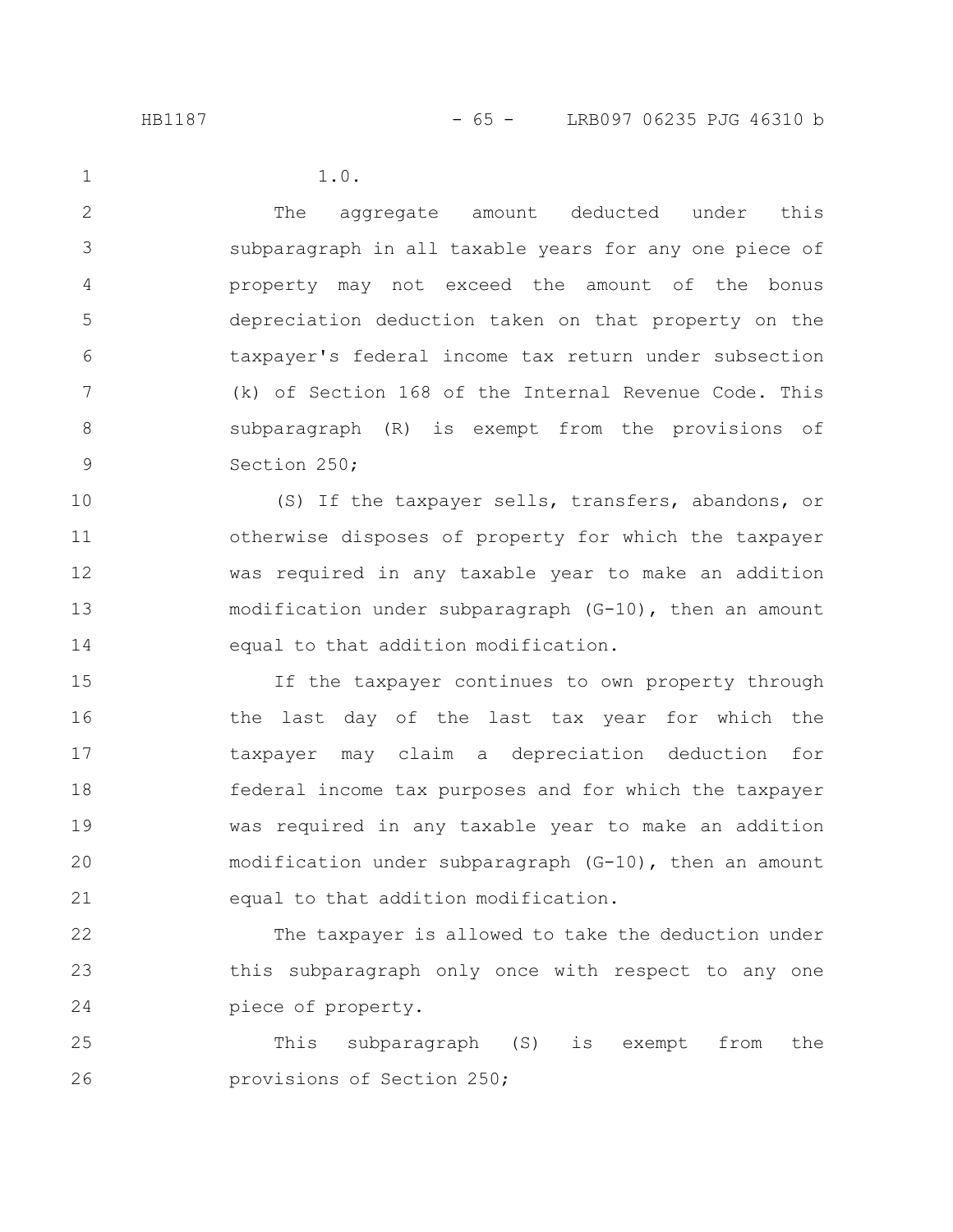(T) The amount of (i) any interest income (net of the deductions allocable thereto) taken into account for the taxable year with respect to a transaction with a taxpayer that is required to make an addition modification with respect to such transaction under Section 203(a)(2)(D-17), 203(b)(2)(E-12),  $203(c)(2)(G-12)$ , or  $203(d)(2)(D-7)$ , but not to exceed the amount of such addition modification and (ii) any income from intangible property (net of the deductions allocable thereto) taken into account for the taxable year with respect to a transaction with a taxpayer that is required to make an addition modification with respect to such transaction under Section 203(a)(2)(D-18), 203(b)(2)(E-13), 203(c)(2)(G-13), or  $203(d)(2)(D-8)$ , but not to exceed the amount of such addition modification. This subparagraph (T) is exempt from the provisions of Section 250; 1 2 3 4 5 6 7 8 9 10 11 12 13 14 15 16 17

(U) An amount equal to the interest income taken into account for the taxable year (net of the deductions allocable thereto) with respect to transactions with (i) a foreign person who would be a member of the taxpayer's unitary business group but for the fact the foreign person's business activity outside the United States is 80% or more of that person's total business activity and (ii) for taxable years ending on or after December 31, 2008, to a person 18 19 20 21 22 23 24 25 26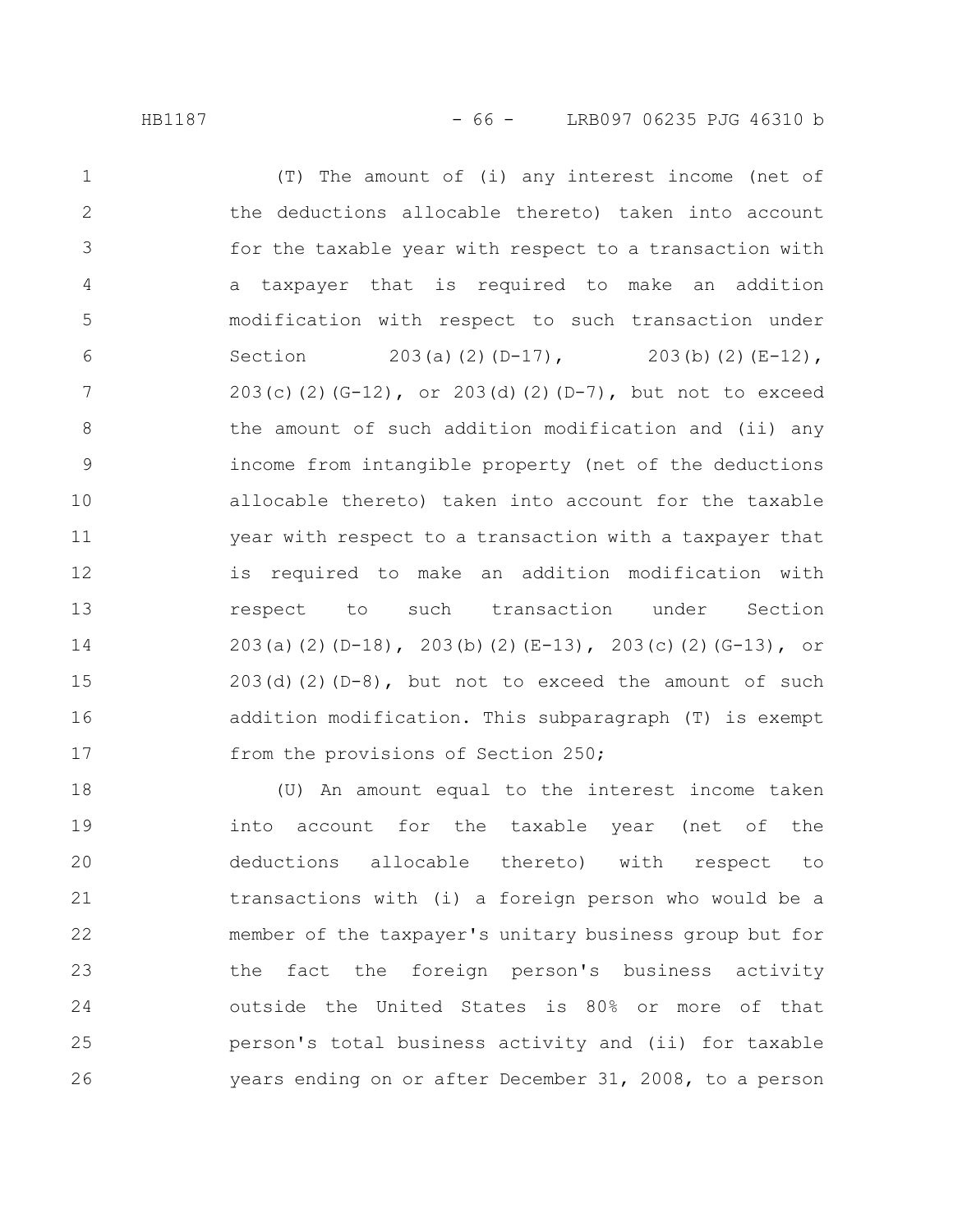who would be a member of the same unitary business group but for the fact that the person is prohibited under Section 1501(a)(27) from being included in the unitary business group because he or she is ordinarily required to apportion business income under different subsections of Section 304, but not to exceed the addition modification required to be made for the same taxable year under Section 203(c)(2)(G-12) for interest paid, accrued, or incurred, directly or indirectly, to the same person. This subparagraph (U) is exempt from the provisions of Section 250; and 1 2 3 4 5 6 7 8 9 10 11

(V) An amount equal to the income from intangible property taken into account for the taxable year (net of the deductions allocable thereto) with respect to transactions with (i) a foreign person who would be a member of the taxpayer's unitary business group but for the fact that the foreign person's business activity outside the United States is 80% or more of that person's total business activity and (ii) for taxable years ending on or after December 31, 2008, to a person who would be a member of the same unitary business group but for the fact that the person is prohibited under Section 1501(a)(27) from being included in the unitary business group because he or she is ordinarily required to apportion business income under different subsections of Section 304, but not to exceed the 12 13 14 15 16 17 18 19 20 21 22 23 24 25 26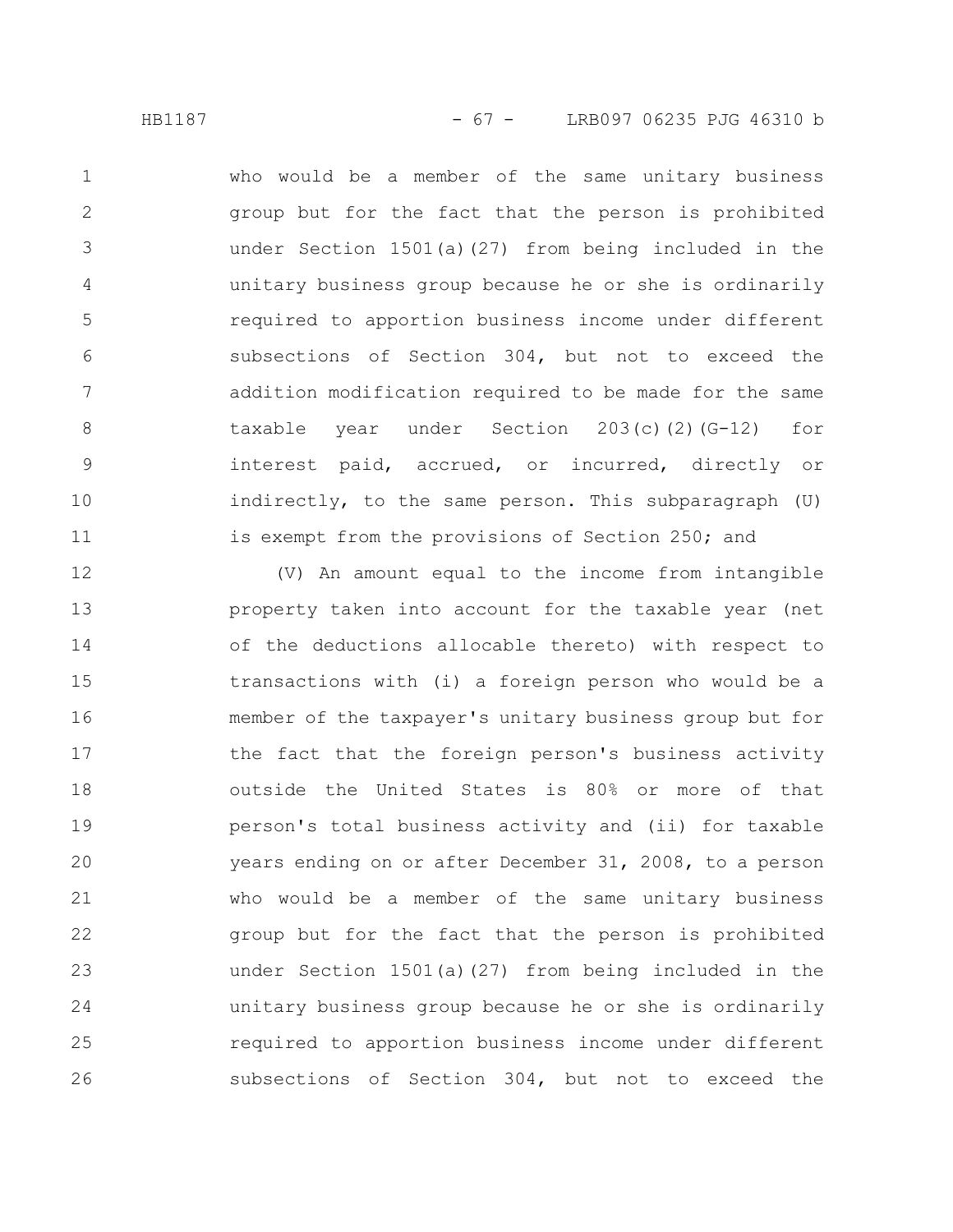addition modification required to be made for the same taxable year under Section 203(c)(2)(G-13) for intangible expenses and costs paid, accrued, or incurred, directly or indirectly, to the same foreign person. This subparagraph (V) is exempt from the provisions of Section 250. 1 2 3 4 5 6

(3) Limitation. The amount of any modification otherwise required under this subsection shall, under regulations prescribed by the Department, be adjusted by any amounts included therein which were properly paid, credited, or required to be distributed, or permanently set aside for charitable purposes pursuant to Internal Revenue Code Section 642(c) during the taxable year. 7 8 9 10 11 12 13

(d) Partnerships. 14

25

(1) In general. In the case of a partnership, base income means an amount equal to the taxpayer's taxable income for the taxable year as modified by paragraph (2). 15 16 17

(2) Modifications. The taxable income referred to in paragraph (1) shall be modified by adding thereto the sum of the following amounts: 18 19 20

(A) An amount equal to all amounts paid or accrued to the taxpayer as interest or dividends during the taxable year to the extent excluded from gross income in the computation of taxable income; 21 22 23 24

(B) An amount equal to the amount of tax imposed by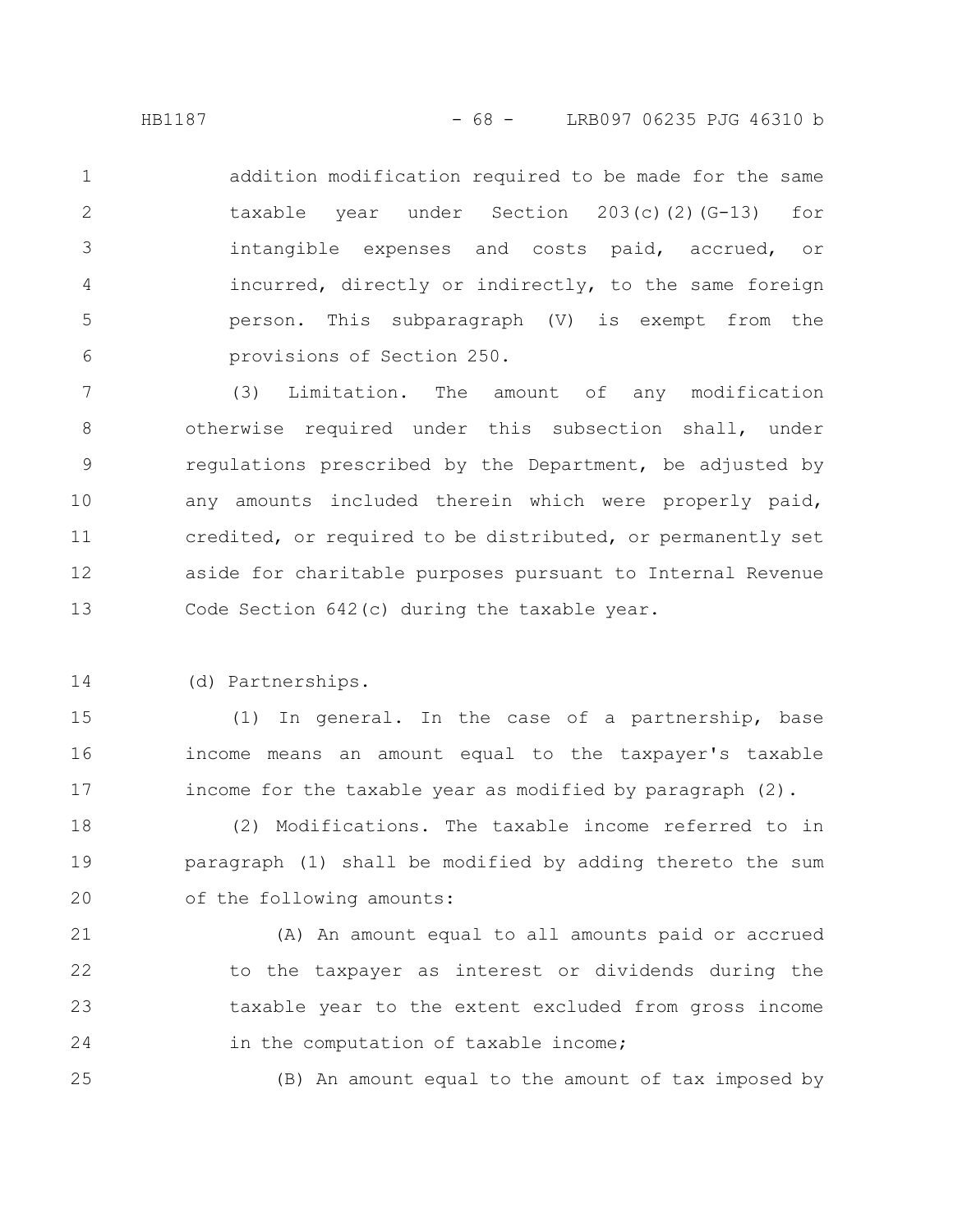4

5

this Act to the extent deducted from gross income for the taxable year; 1 2

(C) The amount of deductions allowed to the partnership pursuant to Section 707 (c) of the Internal Revenue Code in calculating its taxable income;

(D) An amount equal to the amount of the capital gain deduction allowable under the Internal Revenue Code, to the extent deducted from gross income in the computation of taxable income; 6 7 8 9

(D-5) For taxable years 2001 and thereafter, an amount equal to the bonus depreciation deduction taken on the taxpayer's federal income tax return for the taxable year under subsection (k) of Section 168 of the Internal Revenue Code; 10 11 12 13 14

(D-6) If the taxpayer sells, transfers, abandons, or otherwise disposes of property for which the taxpayer was required in any taxable year to make an addition modification under subparagraph (D-5), then an amount equal to the aggregate amount of the deductions taken in all taxable years under subparagraph (O) with respect to that property. 15 16 17 18 19 20 21

If the taxpayer continues to own property through the last day of the last tax year for which the taxpayer may claim a depreciation deduction for federal income tax purposes and for which the taxpayer was allowed in any taxable year to make a subtraction 22 23 24 25 26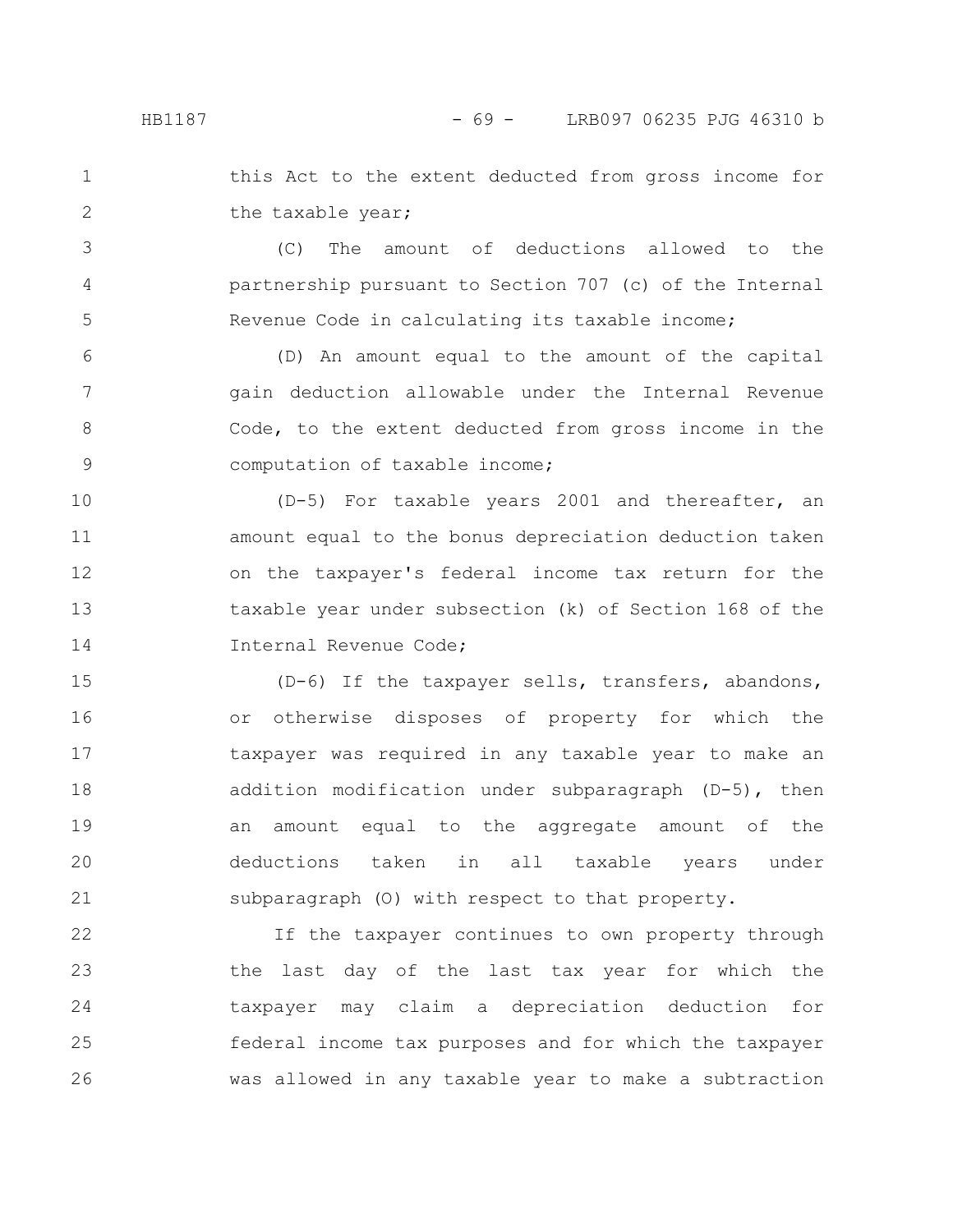2

3

4

5

modification under subparagraph (O), then an amount equal to that subtraction modification.

The taxpayer is required to make the addition modification under this subparagraph only once with respect to any one piece of property;

(D-7) An amount equal to the amount otherwise allowed as a deduction in computing base income for interest paid, accrued, or incurred, directly or indirectly, (i) for taxable years ending on or after December 31, 2004, to a foreign person who would be a member of the same unitary business group but for the fact the foreign person's business activity outside the United States is 80% or more of the foreign person's total business activity and (ii) for taxable years ending on or after December 31, 2008, to a person who would be a member of the same unitary business group but for the fact that the person is prohibited under Section 1501(a)(27) from being included in the unitary business group because he or she is ordinarily required to apportion business income under different subsections of Section 304. The addition modification required by this subparagraph shall be reduced to the extent that dividends were included in base income of the unitary group for the same taxable year and received by the taxpayer or by a member of the taxpayer's unitary business group (including amounts 6 7 8 9 10 11 12 13 14 15 16 17 18 19 20 21 22 23 24 25 26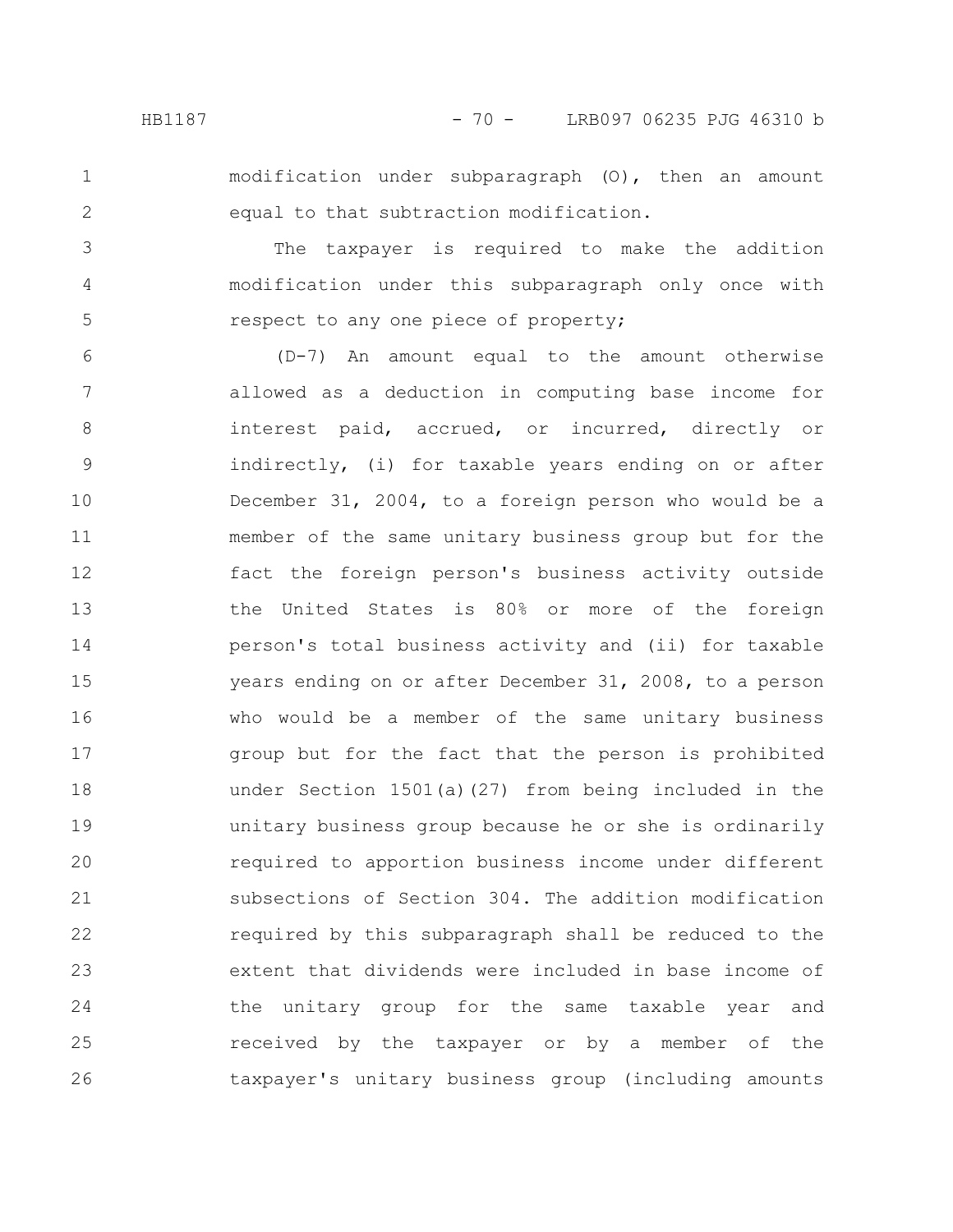included in gross income pursuant to Sections 951 through 964 of the Internal Revenue Code and amounts included in gross income under Section 78 of the Internal Revenue Code) with respect to the stock of the same person to whom the interest was paid, accrued, or incurred. 1 2 3 4 5 6

This paragraph shall not apply to the following:

(i) an item of interest paid, accrued, or incurred, directly or indirectly, to a person who is subject in a foreign country or state, other than a state which requires mandatory unitary reporting, to a tax on or measured by net income with respect to such interest; or 8 9 10 11 12 13

(ii) an item of interest paid, accrued, or incurred, directly or indirectly, to a person if the taxpayer can establish, based on a preponderance of the evidence, both of the following: 14 15 16 17 18

(a) the person, during the same taxable year, paid, accrued, or incurred, the interest to a person that is not a related member, and 19 20 21

(b) the transaction giving rise to the interest expense between the taxpayer and the person did not have as a principal purpose the avoidance of Illinois income tax, and is paid pursuant to a contract or agreement that 22 23 24 25 26

7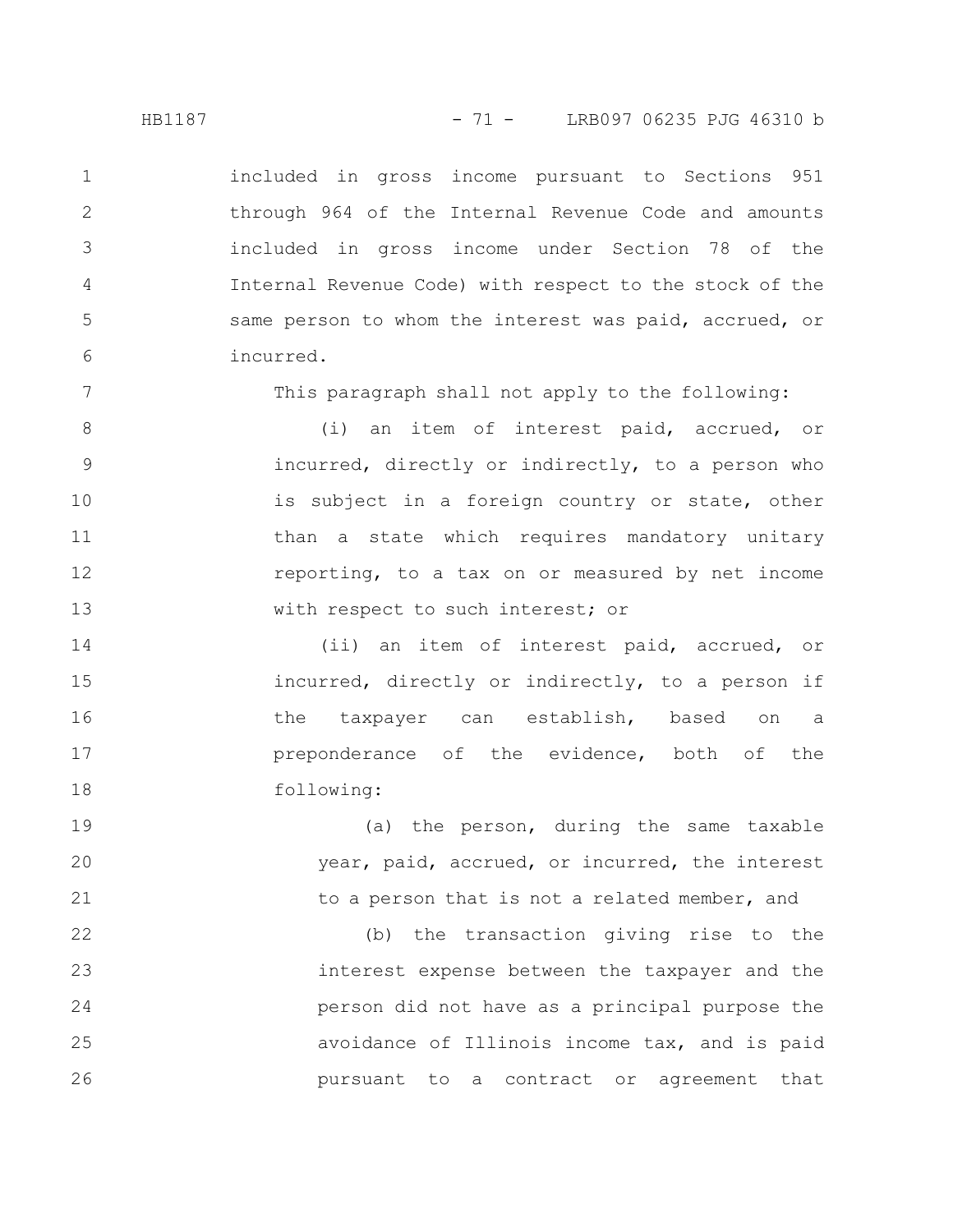1

2

3

4

5

6

7

8

reflects an arm's-length interest rate and terms; or

(iii) the taxpayer can establish, based on clear and convincing evidence, that the interest paid, accrued, or incurred relates to a contract or agreement entered into at arm's-length rates and terms and the principal purpose for the payment is not federal or Illinois tax avoidance; or

(iv) an item of interest paid, accrued, or incurred, directly or indirectly, to a person if the taxpayer establishes by clear and convincing evidence that the adjustments are unreasonable; or if the taxpayer and the Director agree in writing to the application or use of an alternative method of apportionment under Section 304(f). 9 10 11 12 13 14 15

Nothing in this subsection shall preclude the Director from making any other adjustment otherwise allowed under Section 404 of this Act for any tax year beginning after the effective date of this amendment provided such adjustment is made pursuant to regulation adopted by the Department and such regulations provide methods and standards by which the Department will utilize its authority under Section 404 of this Act; and 16 17 18 19 20 21 22 23 24

(D-8) An amount equal to the amount of intangible expenses and costs otherwise allowed as a deduction in 25 26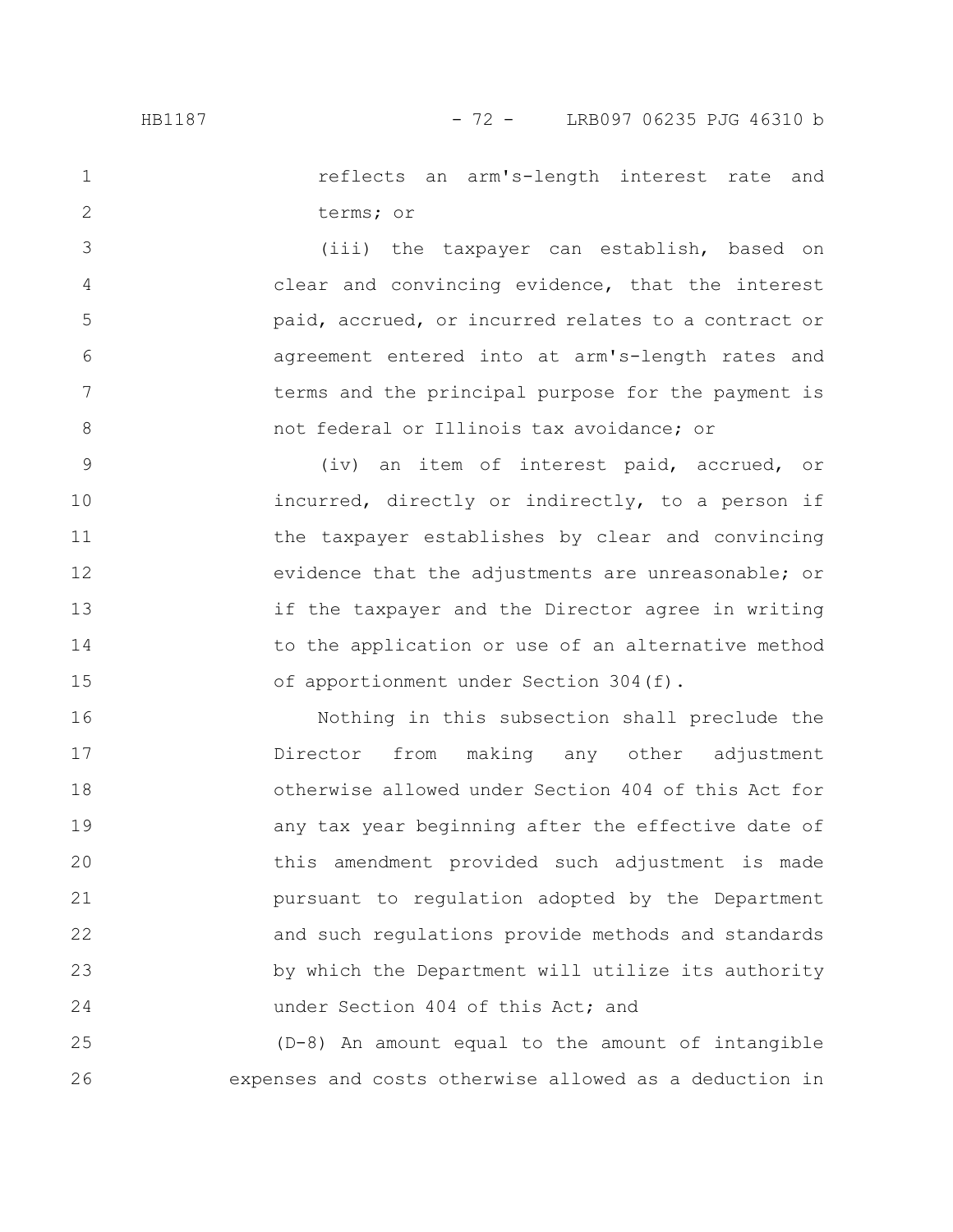computing base income, and that were paid, accrued, or incurred, directly or indirectly, (i) for taxable years ending on or after December 31, 2004, to a foreign person who would be a member of the same unitary business group but for the fact that the foreign person's business activity outside the United States is 80% or more of that person's total business activity and (ii) for taxable years ending on or after December 31, 2008, to a person who would be a member of the same unitary business group but for the fact that the person is prohibited under Section 1501(a)(27) from being included in the unitary business group because he or she is ordinarily required to apportion business income under different subsections of Section 304. The addition modification required by this subparagraph shall be reduced to the extent that dividends were included in base income of the unitary group for the same taxable year and received by the taxpayer or by a member of the taxpayer's unitary business group (including amounts included in gross income pursuant to Sections 951 through 964 of the Internal Revenue Code and amounts included in gross income under Section 78 of the Internal Revenue Code) with respect to the stock of the same person to whom the intangible expenses and costs were directly or indirectly paid, incurred or accrued. The preceding 1 2 3 4 5 6 7 8 9 10 11 12 13 14 15 16 17 18 19 20 21 22 23 24 25 26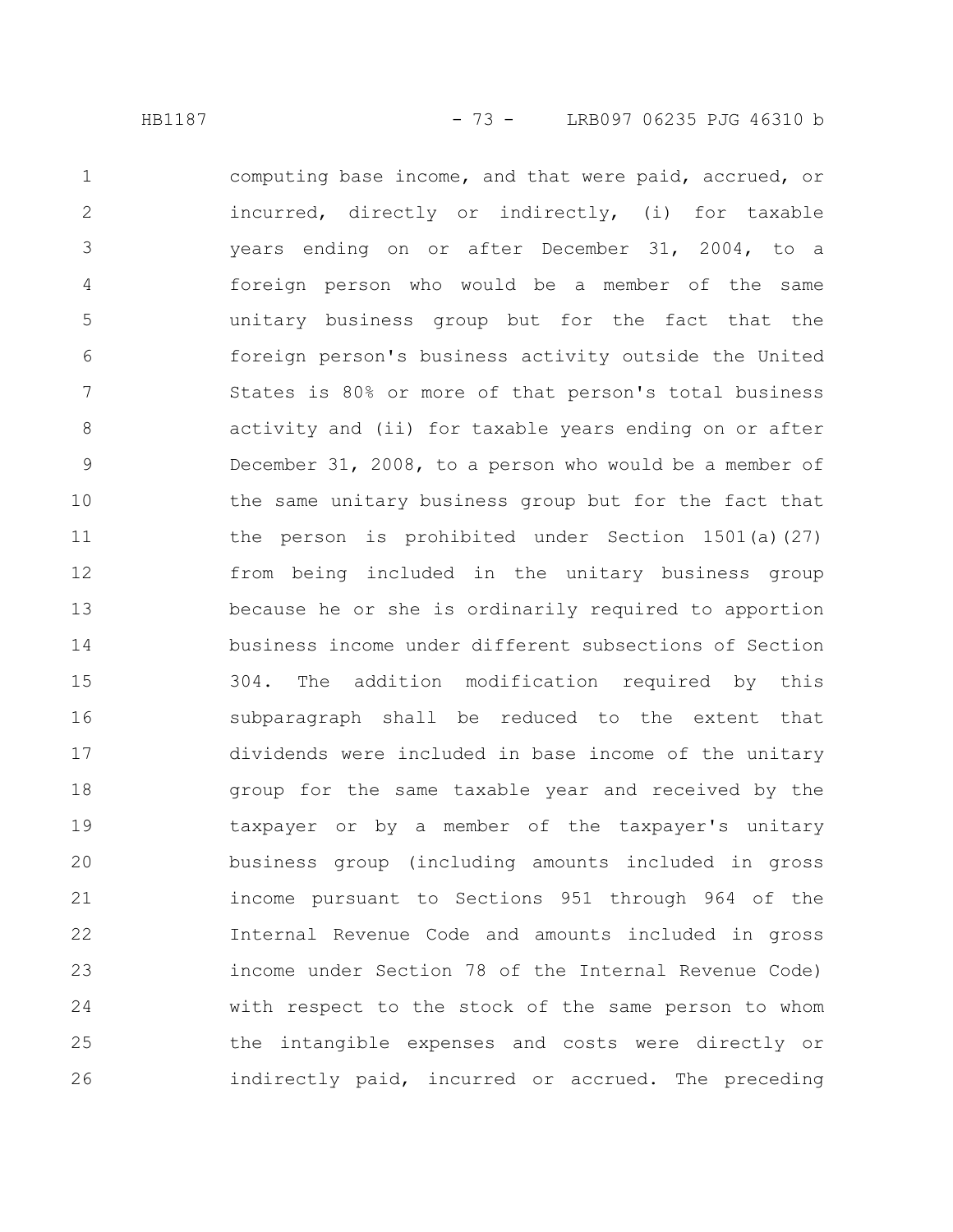sentence shall not apply to the extent that the same dividends caused a reduction to the addition modification required under Section 203(d)(2)(D-7) of this Act. As used in this subparagraph, the term "intangible expenses and costs" includes (1) expenses, losses, and costs for, or related to, the direct or indirect acquisition, use, maintenance or management, ownership, sale, exchange, or any other disposition of intangible property; (2) losses incurred, directly or indirectly, from factoring transactions or discounting transactions; (3) royalty, patent, technical, and copyright fees; (4) licensing fees; and (5) other similar expenses and costs. For purposes of this subparagraph, "intangible property" includes patents, patent applications, trade names, trademarks, service marks, copyrights, mask works, trade secrets, and similar types of intangible assets; 1 2 3 4 5 6 7 8 9 10 11 12 13 14 15 16 17

This paragraph shall not apply to the following:

(i) any item of intangible expenses or costs paid, accrued, or incurred, directly or indirectly, from a transaction with a person who is subject in a foreign country or state, other than a state which requires mandatory unitary reporting, to a tax on or measured by net income with respect to such item; or 19 20 21 22 23 24 25

26

18

(ii) any item of intangible expense or cost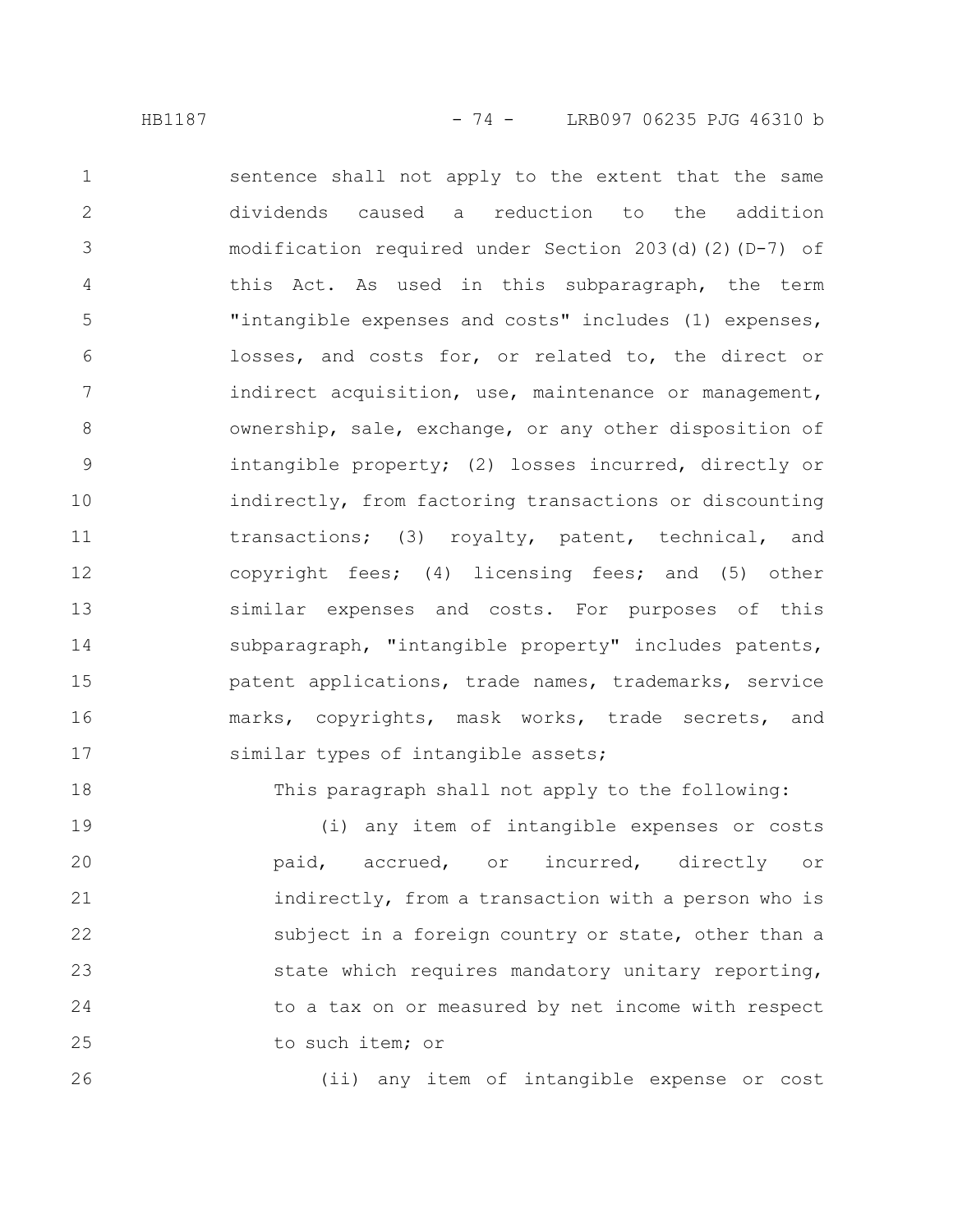paid, accrued, or incurred, directly or indirectly, if the taxpayer can establish, based on a preponderance of the evidence, both of the following: 1 2 3 4

(a) the person during the same taxable year paid, accrued, or incurred, the intangible expense or cost to a person that is not a related member, and 5 6 7 8

(b) the transaction giving rise to the intangible expense or cost between the taxpayer and the person did not have as a principal purpose the avoidance of Illinois income tax, and is paid pursuant to a contract or agreement that reflects arm's-length terms; or 9 10 11 12 13 14 15

(iii) any item of intangible expense or cost paid, accrued, or incurred, directly or indirectly, from a transaction with a person if the taxpayer establishes by clear and convincing evidence, that the adjustments are unreasonable; or if the taxpayer and the Director agree in writing to the application or use of an alternative method of apportionment under Section 304(f); 16 17 18 19 20 21 22 23

Nothing in this subsection shall preclude the Director from making any other adjustment otherwise allowed under Section 404 of this Act for 24 25 26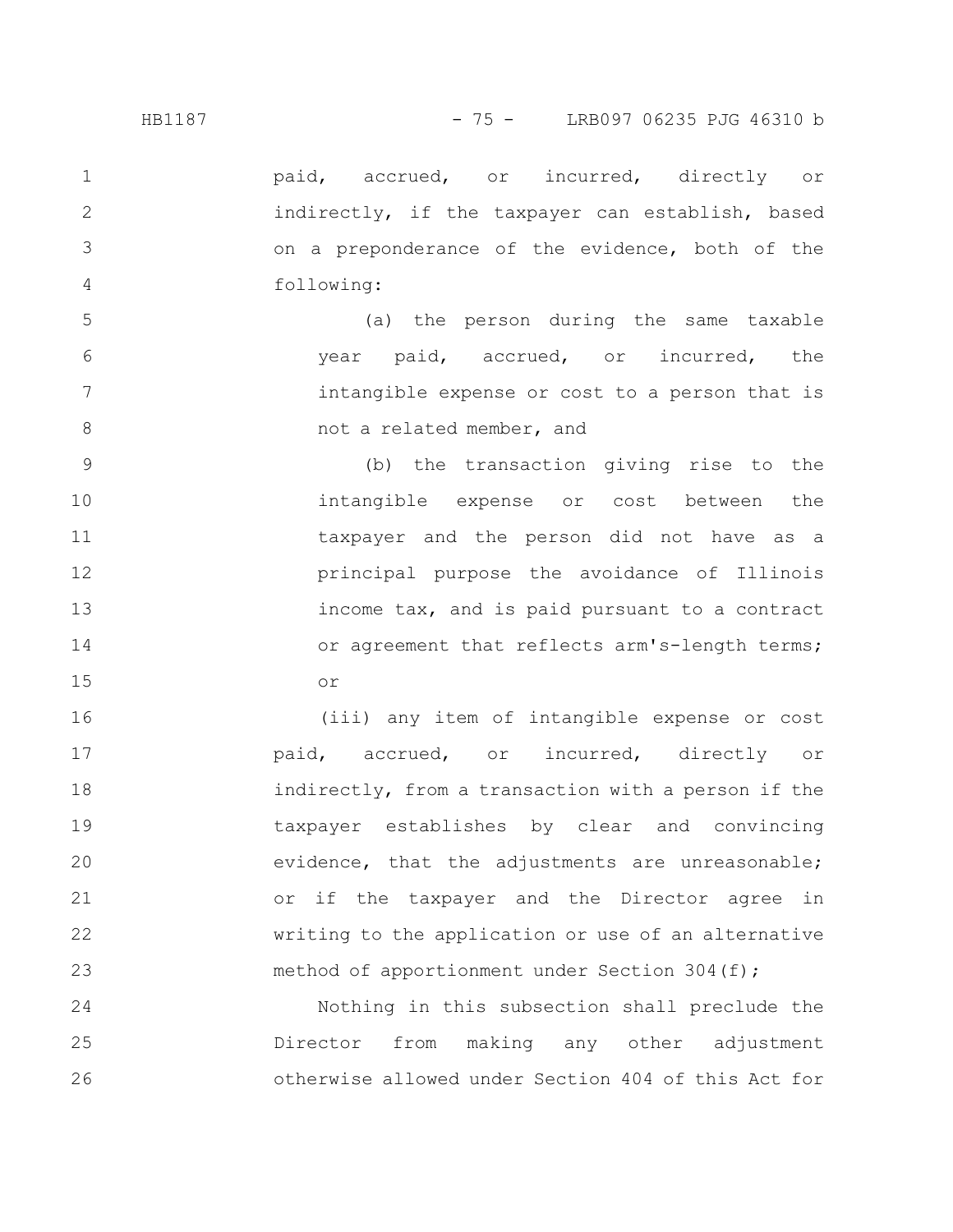any tax year beginning after the effective date of this amendment provided such adjustment is made pursuant to regulation adopted by the Department and such regulations provide methods and standards by which the Department will utilize its authority under Section 404 of this Act;

(D-9) For taxable years ending on or after December 31, 2008, an amount equal to the amount of insurance premium expenses and costs otherwise allowed as a deduction in computing base income, and that were paid, accrued, or incurred, directly or indirectly, to a person who would be a member of the same unitary business group but for the fact that the person is prohibited under Section 1501(a)(27) from being included in the unitary business group because he or she is ordinarily required to apportion business income under different subsections of Section 304. The addition modification required by this subparagraph shall be reduced to the extent that dividends were included in base income of the unitary group for the same taxable year and received by the taxpayer or by a member of the taxpayer's unitary business group (including amounts included in gross income under Sections 951 through 964 of the Internal Revenue Code and amounts included in gross income under Section 78 of the Internal Revenue Code) with respect to the stock 7 8 9 10 11 12 13 14 15 16 17 18 19 20 21 22 23 24 25 26

1

2

3

4

5

6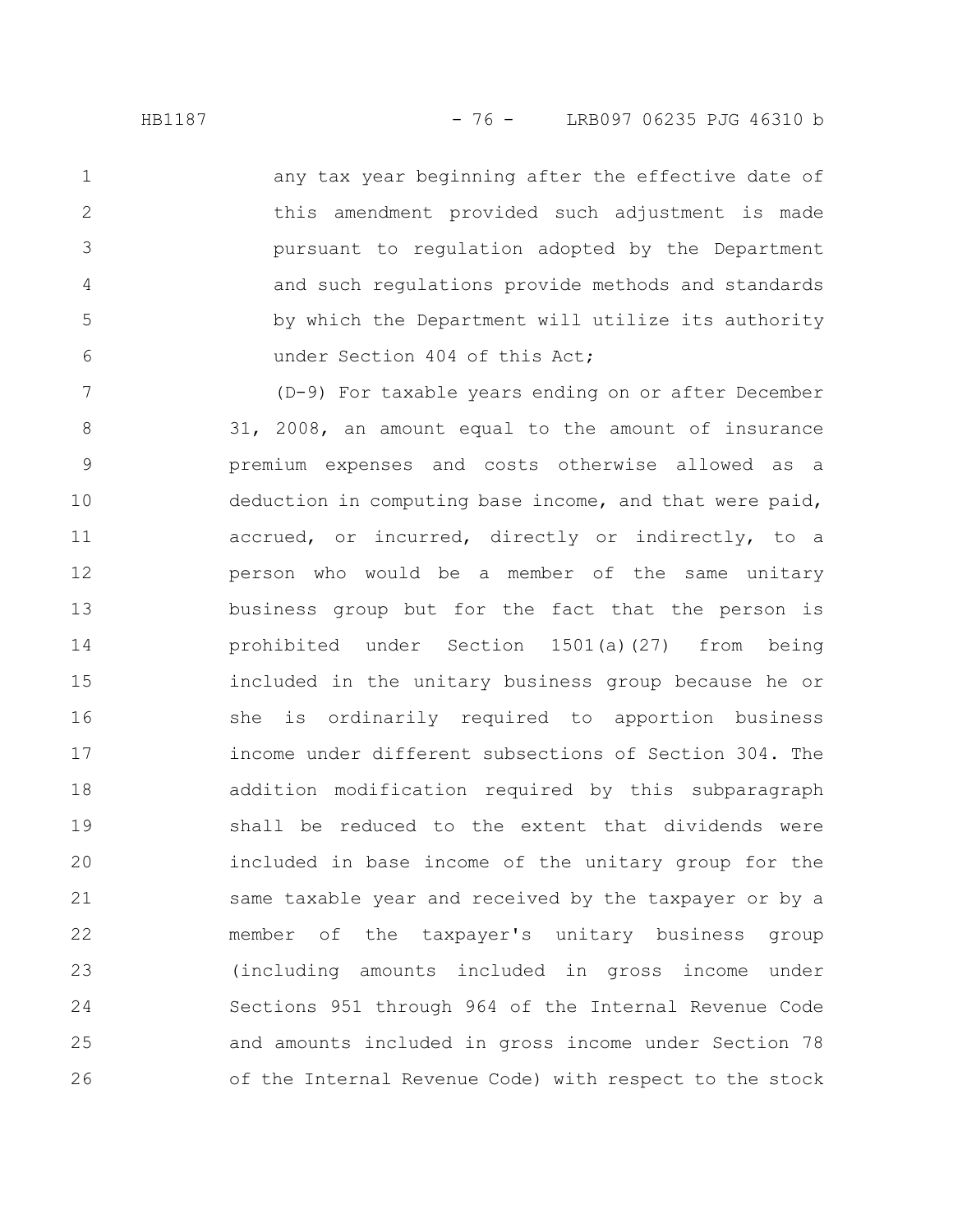of the same person to whom the premiums and costs were directly or indirectly paid, incurred, or accrued. The preceding sentence does not apply to the extent that the same dividends caused a reduction to the addition modification required under Section 203(d)(2)(D-7) or Section  $203(d)(2)(D-8)$  of this Act; 1 2 3 4 5 6

(D-10) An amount equal to the credit allowable to the taxpayer under Section 218(a) of this Act, determined without regard to Section 218(c) of this Act; 7 8 9 10

and by deducting from the total so obtained the following amounts: 11 12

13

(E) The valuation limitation amount;

(F) An amount equal to the amount of any tax imposed by this Act which was refunded to the taxpayer and included in such total for the taxable year; 14 15 16

(G) An amount equal to all amounts included in taxable income as modified by subparagraphs (A), (B), (C) and (D) which are exempt from taxation by this State either by reason of its statutes or Constitution or by reason of the Constitution, treaties or statutes of the United States; provided that, in the case of any statute of this State that exempts income derived from bonds or other obligations from the tax imposed under this Act, the amount exempted shall be the interest net of bond premium amortization; 17 18 19 20 21 22 23 24 25 26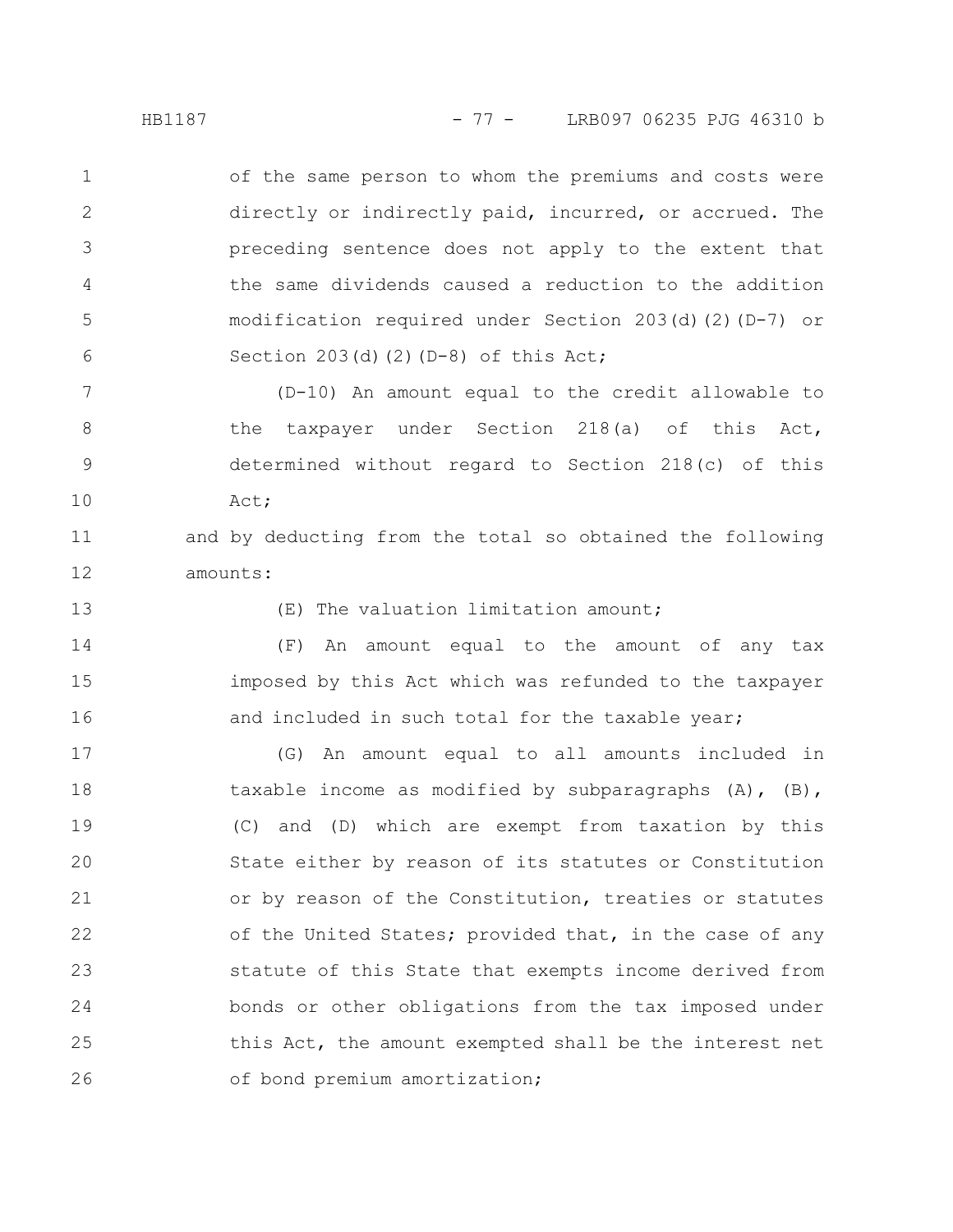(H) Any income of the partnership which constitutes personal service income as defined in Section 1348 (b) (1) of the Internal Revenue Code (as in effect December 31, 1981) or a reasonable allowance for compensation paid or accrued for services rendered by partners to the partnership, whichever is greater; 1 2 3 4 5 6

(I) An amount equal to all amounts of income distributable to an entity subject to the Personal Property Tax Replacement Income Tax imposed by subsections (c) and (d) of Section 201 of this Act including amounts distributable to organizations exempt from federal income tax by reason of Section 501(a) of the Internal Revenue Code; 7 8 9 10 11 12 13

(J) With the exception of any amounts subtracted under subparagraph (G), an amount equal to the sum of all amounts disallowed as deductions by (i) Sections 171(a)  $(2)$ , and 265 $(2)$  of the Internal Revenue Code of 1954, as now or hereafter amended, and all amounts of expenses allocable to interest and disallowed as deductions by Section 265(1) of the Internal Revenue Code, as now or hereafter amended; and (ii) for taxable years ending on or after August 13, 1999, Sections 171(a)(2), 265, 280C, and 832(b)(5)(B)(i) of the Internal Revenue Code; the provisions of this subparagraph are exempt from the provisions of Section 250; 14 15 16 17 18 19 20 21 22 23 24 25 26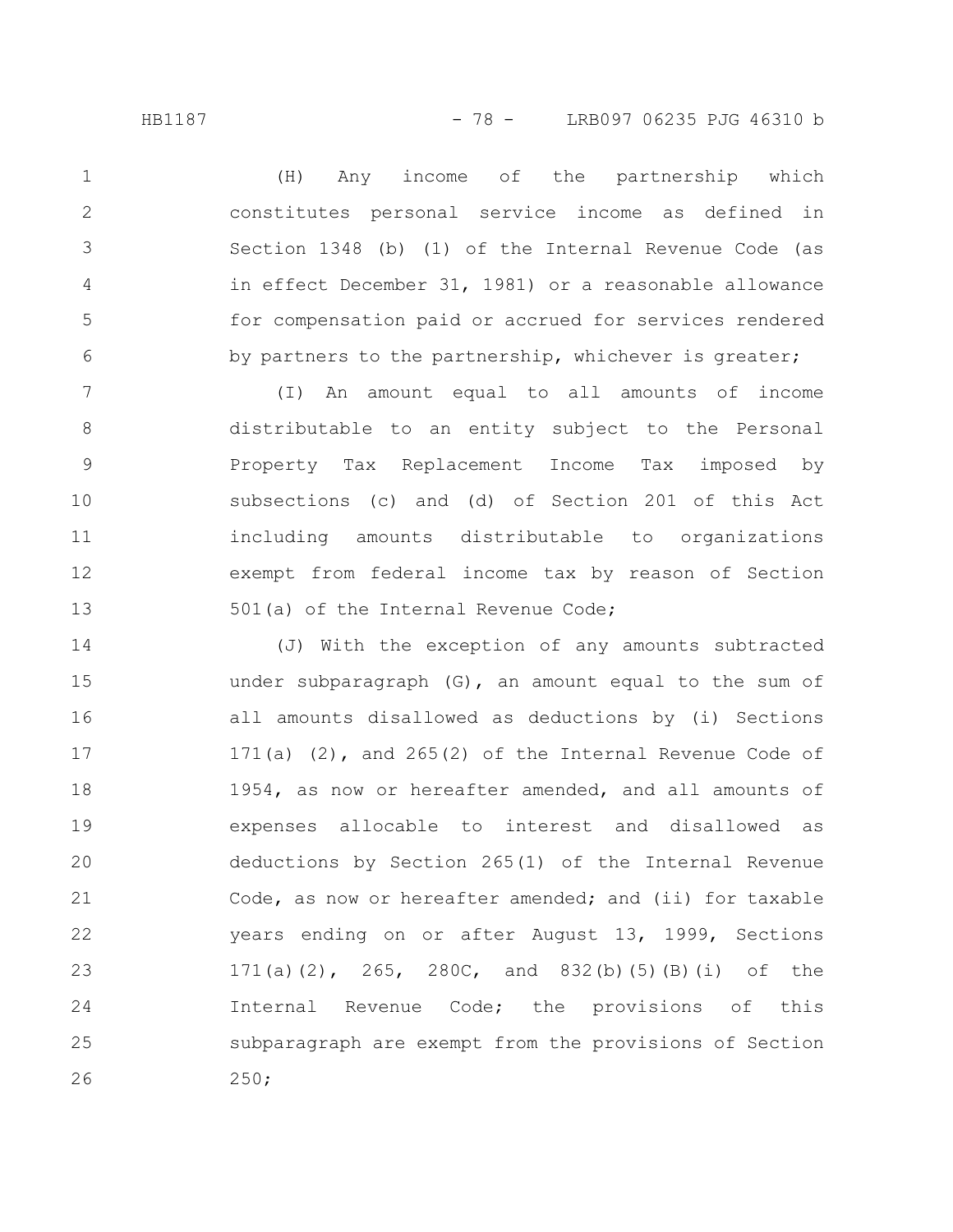(K) An amount equal to those dividends included in such total which were paid by a corporation which conducts business operations in an Enterprise Zone or zones created under the Illinois Enterprise Zone Act, enacted by the 82nd General Assembly, or a River Edge Redevelopment Zone or zones created under the River Edge Redevelopment Zone Act and conducts substantially all of its operations in an Enterprise Zone or Zones or from a River Edge Redevelopment Zone or zones. This subparagraph (K) is exempt from the provisions of Section 250; 1 2 3 4 5 6 7 8 9 10 11

(L) An amount equal to any contribution made to a job training project established pursuant to the Real Property Tax Increment Allocation Redevelopment Act; 12 13 14

(M) An amount equal to those dividends included in such total that were paid by a corporation that conducts business operations in a federally designated Foreign Trade Zone or Sub-Zone and that is designated a High Impact Business located in Illinois; provided that dividends eligible for the deduction provided in subparagraph (K) of paragraph (2) of this subsection shall not be eligible for the deduction provided under this subparagraph (M); 15 16 17 18 19 20 21 22 23

(N) An amount equal to the amount of the deduction used to compute the federal income tax credit for restoration of substantial amounts held under claim of 24 25 26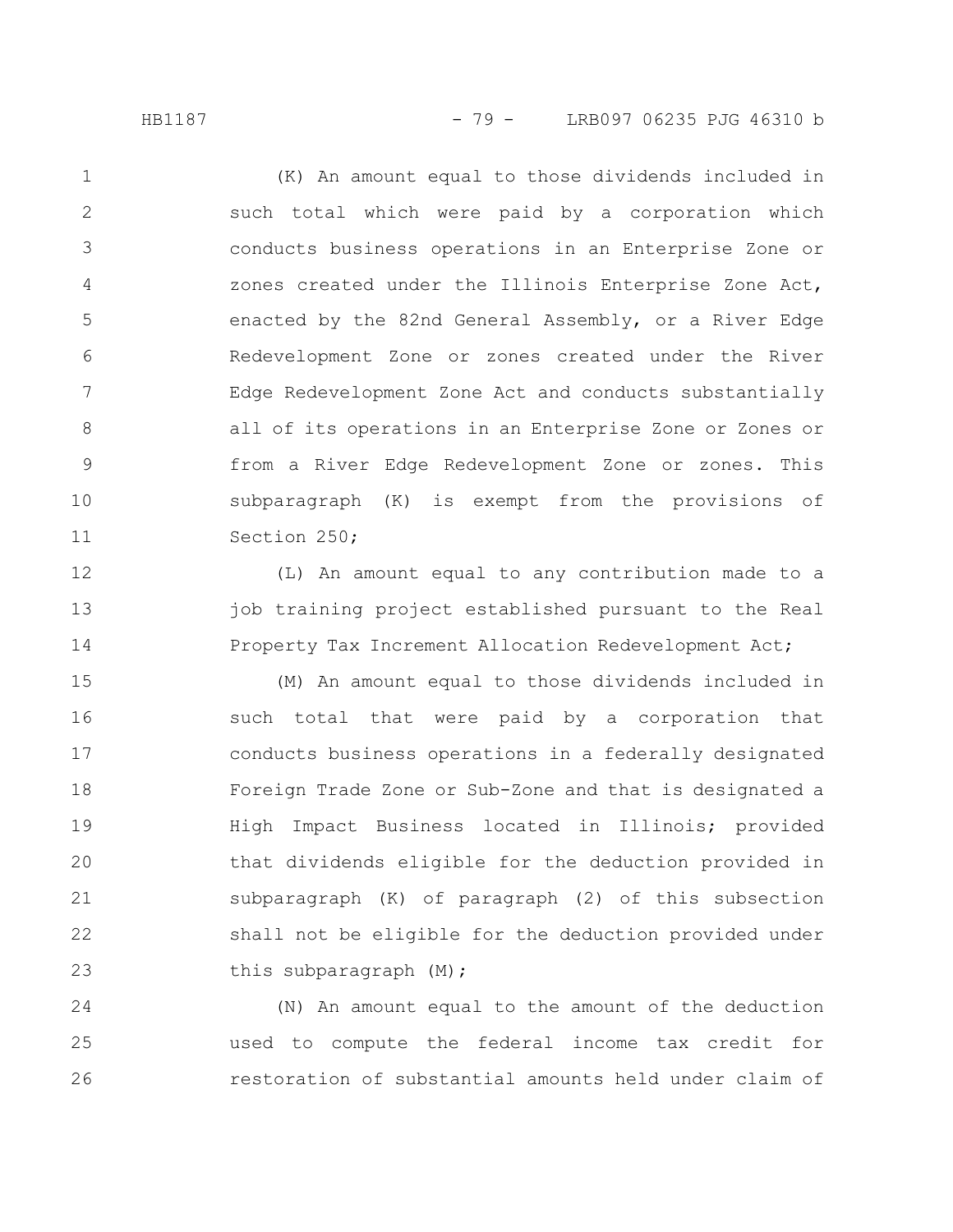1

2

3

4

5

6

7

8

16

17

18

19

right for the taxable year pursuant to Section 1341 of the Internal Revenue Code of 1986;

(O) For taxable years 2001 and thereafter, for the taxable year in which the bonus depreciation deduction is taken on the taxpayer's federal income tax return under subsection (k) of Section 168 of the Internal Revenue Code and for each applicable taxable year thereafter, an amount equal to "x", where:

(1) "y" equals the amount of the depreciation deduction taken for the taxable year on the taxpayer's federal income tax return on property for which the bonus depreciation deduction was taken in any year under subsection (k) of Section 168 of the Internal Revenue Code, but not including the bonus depreciation deduction; 9 10 11 12 13 14 15

(2) for taxable years ending on or before December 31, 2005, "x" equals "y" multiplied by 30 and then divided by 70 (or "y" multiplied by 0.429); and

(3) for taxable years ending after December 31, 2005: 20 21

(i) for property on which a bonus depreciation deduction of 30% of the adjusted basis was taken, "x" equals "y" multiplied by 30 and then divided by 70 (or "y" multiplied by 0.429); and 22 23 24 25 26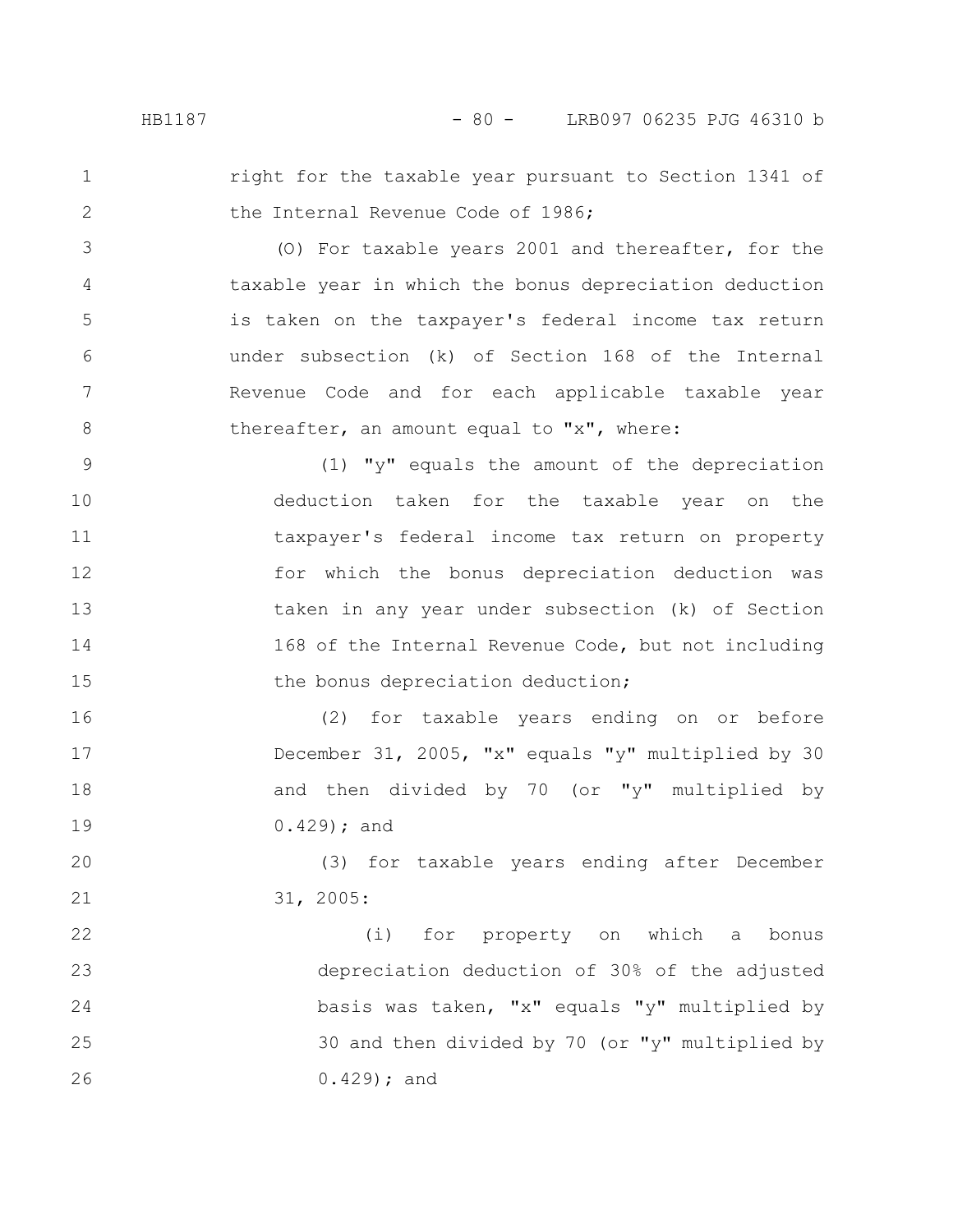(ii) for property on which a bonus depreciation deduction of 50% of the adjusted basis was taken, "x" equals "y" multiplied by 1.0. 1 2 3 4

The aggregate amount deducted under this subparagraph in all taxable years for any one piece of property may not exceed the amount of the bonus depreciation deduction taken on that property on the taxpayer's federal income tax return under subsection (k) of Section 168 of the Internal Revenue Code. This subparagraph (O) is exempt from the provisions of Section 250; 5 6 7 8 9 10 11 12

(P) If the taxpayer sells, transfers, abandons, or otherwise disposes of property for which the taxpayer was required in any taxable year to make an addition modification under subparagraph (D-5), then an amount equal to that addition modification. 13 14 15 16 17

If the taxpayer continues to own property through the last day of the last tax year for which the taxpayer may claim a depreciation deduction for federal income tax purposes and for which the taxpayer was required in any taxable year to make an addition modification under subparagraph (D-5), then an amount equal to that addition modification. 18 19 20 21 22 23 24

The taxpayer is allowed to take the deduction under this subparagraph only once with respect to any one 25 26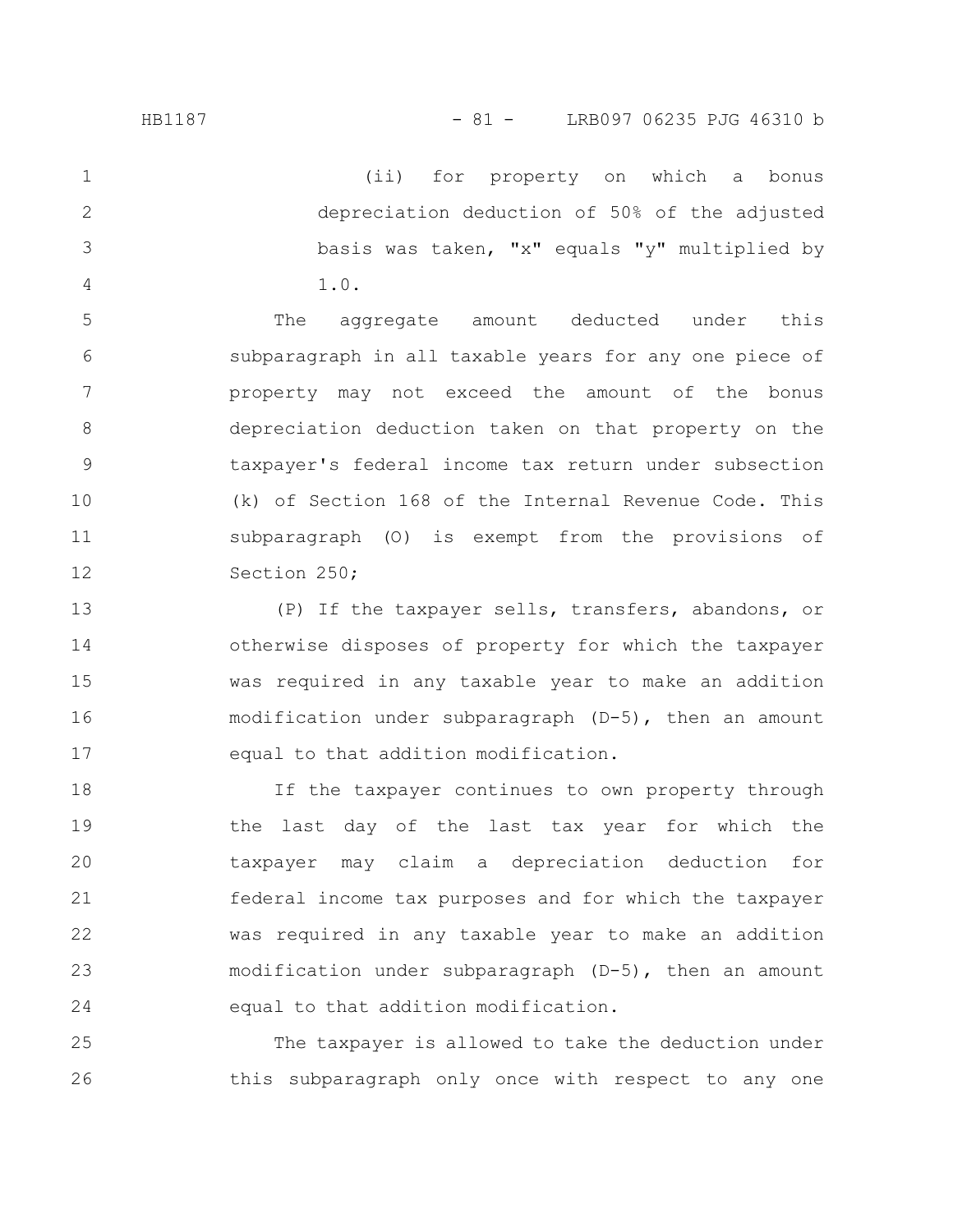piece of property. 1

This subparagraph (P) is exempt from the provisions of Section 250; 2 3

(Q) The amount of (i) any interest income (net of the deductions allocable thereto) taken into account for the taxable year with respect to a transaction with a taxpayer that is required to make an addition modification with respect to such transaction under Section 203(a)(2)(D-17), 203(b)(2)(E-12), 203(c)(2)(G-12), or 203(d)(2)(D-7), but not to exceed the amount of such addition modification and (ii) any income from intangible property (net of the deductions allocable thereto) taken into account for the taxable year with respect to a transaction with a taxpayer that is required to make an addition modification with respect to such transaction under Section 203(a)(2)(D-18), 203(b)(2)(E-13), 203(c)(2)(G-13), or  $203(d)(2)(D-8)$ , but not to exceed the amount of such addition modification. This subparagraph (Q) is exempt from Section 250; 4 5 6 7 8 9 10 11 12 13 14 15 16 17 18 19 20

(R) An amount equal to the interest income taken into account for the taxable year (net of the deductions allocable thereto) with respect to transactions with (i) a foreign person who would be a member of the taxpayer's unitary business group but for the fact that the foreign person's business activity 21 22 23 24 25 26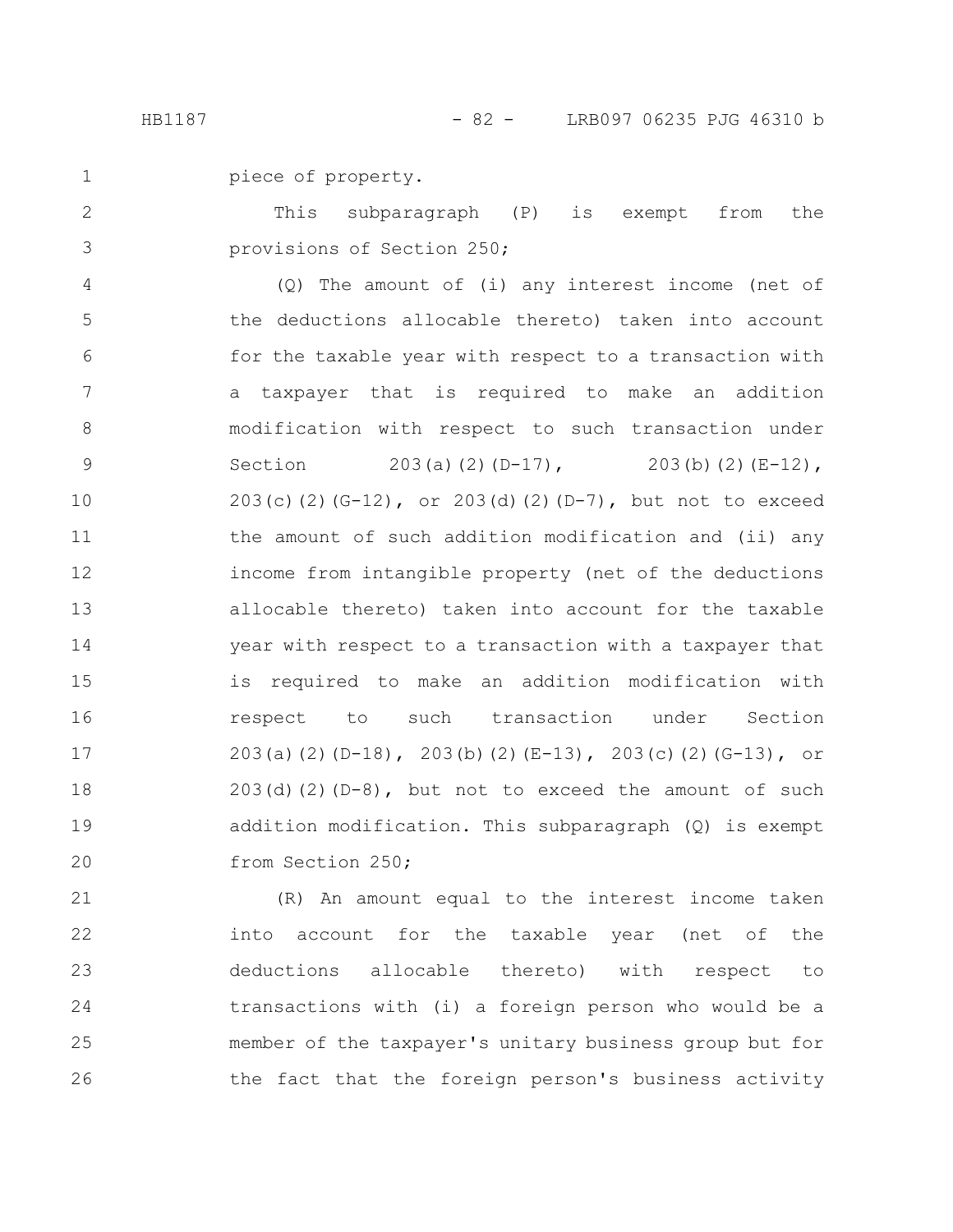outside the United States is 80% or more of that person's total business activity and (ii) for taxable years ending on or after December 31, 2008, to a person who would be a member of the same unitary business group but for the fact that the person is prohibited under Section 1501(a)(27) from being included in the unitary business group because he or she is ordinarily required to apportion business income under different subsections of Section 304, but not to exceed the addition modification required to be made for the same taxable year under Section 203(d)(2)(D-7) for interest paid, accrued, or incurred, directly or indirectly, to the same person. This subparagraph (R) is exempt from Section 250; and 1 2 3 4 5 6 7 8 9 10 11 12 13 14

(S) An amount equal to the income from intangible property taken into account for the taxable year (net of the deductions allocable thereto) with respect to transactions with (i) a foreign person who would be a member of the taxpayer's unitary business group but for the fact that the foreign person's business activity outside the United States is 80% or more of that person's total business activity and (ii) for taxable years ending on or after December 31, 2008, to a person who would be a member of the same unitary business group but for the fact that the person is prohibited under Section 1501(a)(27) from being included in the 15 16 17 18 19 20 21 22 23 24 25 26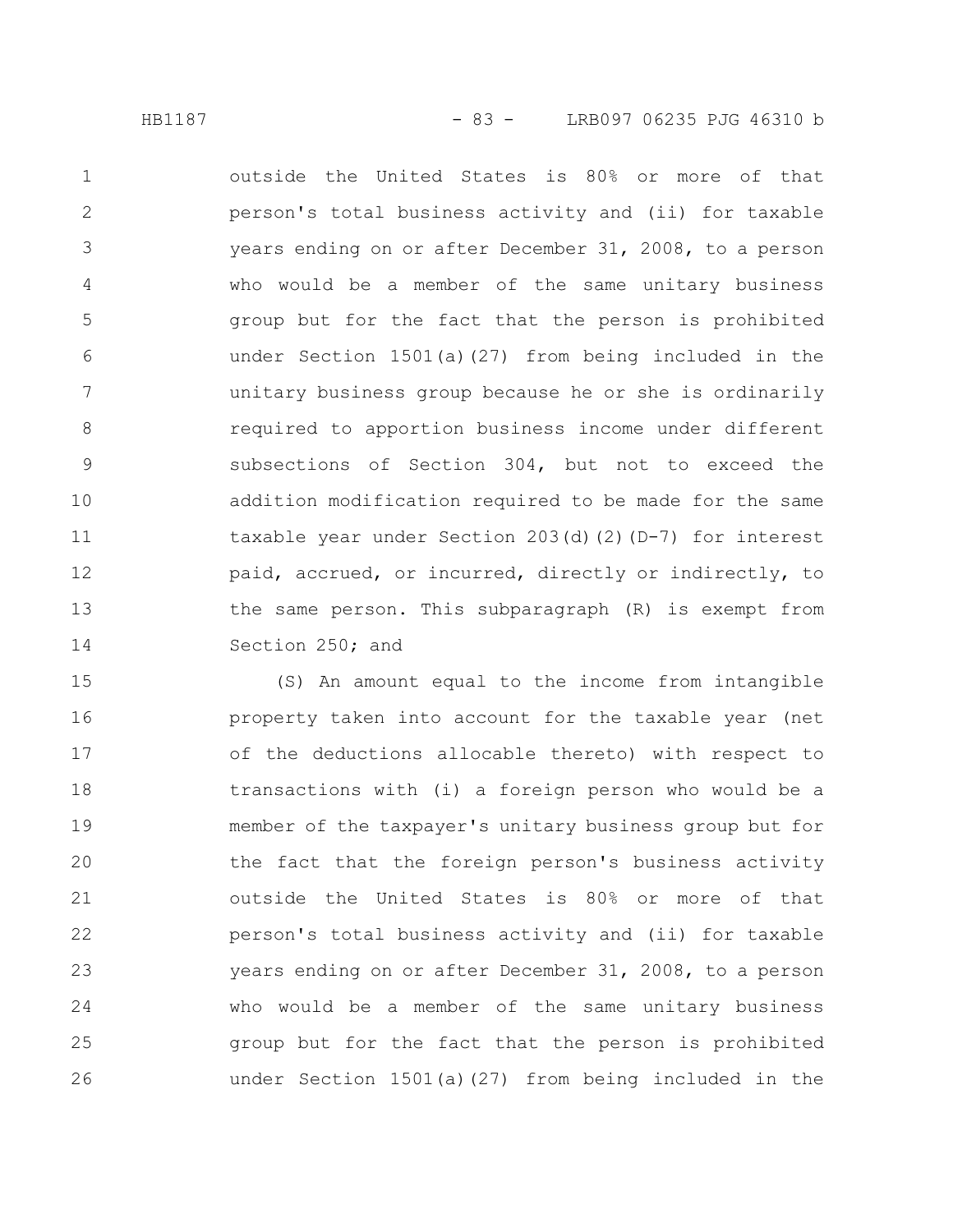unitary business group because he or she is ordinarily required to apportion business income under different subsections of Section 304, but not to exceed the addition modification required to be made for the same taxable year under Section 203(d)(2)(D-8) for intangible expenses and costs paid, accrued, or incurred, directly or indirectly, to the same person. This subparagraph (S) is exempt from Section 250. 1 2 3 4 5 6 7 8

(e) Gross income; adjusted gross income; taxable income.

9

(1) In general. Subject to the provisions of paragraph (2) and subsection (b) (3), for purposes of this Section and Section 803(e), a taxpayer's gross income, adjusted gross income, or taxable income for the taxable year shall mean the amount of gross income, adjusted gross income or taxable income properly reportable for federal income tax purposes for the taxable year under the provisions of the Internal Revenue Code. Taxable income may be less than zero. However, for taxable years ending on or after December 31, 1986, net operating loss carryforwards from taxable years ending prior to December 31, 1986, may not exceed the sum of federal taxable income for the taxable year before net operating loss deduction, plus the excess of addition modifications over subtraction modifications for the taxable year. For taxable years ending prior to December 31, 1986, taxable income may never be an amount in 10 11 12 13 14 15 16 17 18 19 20 21 22 23 24 25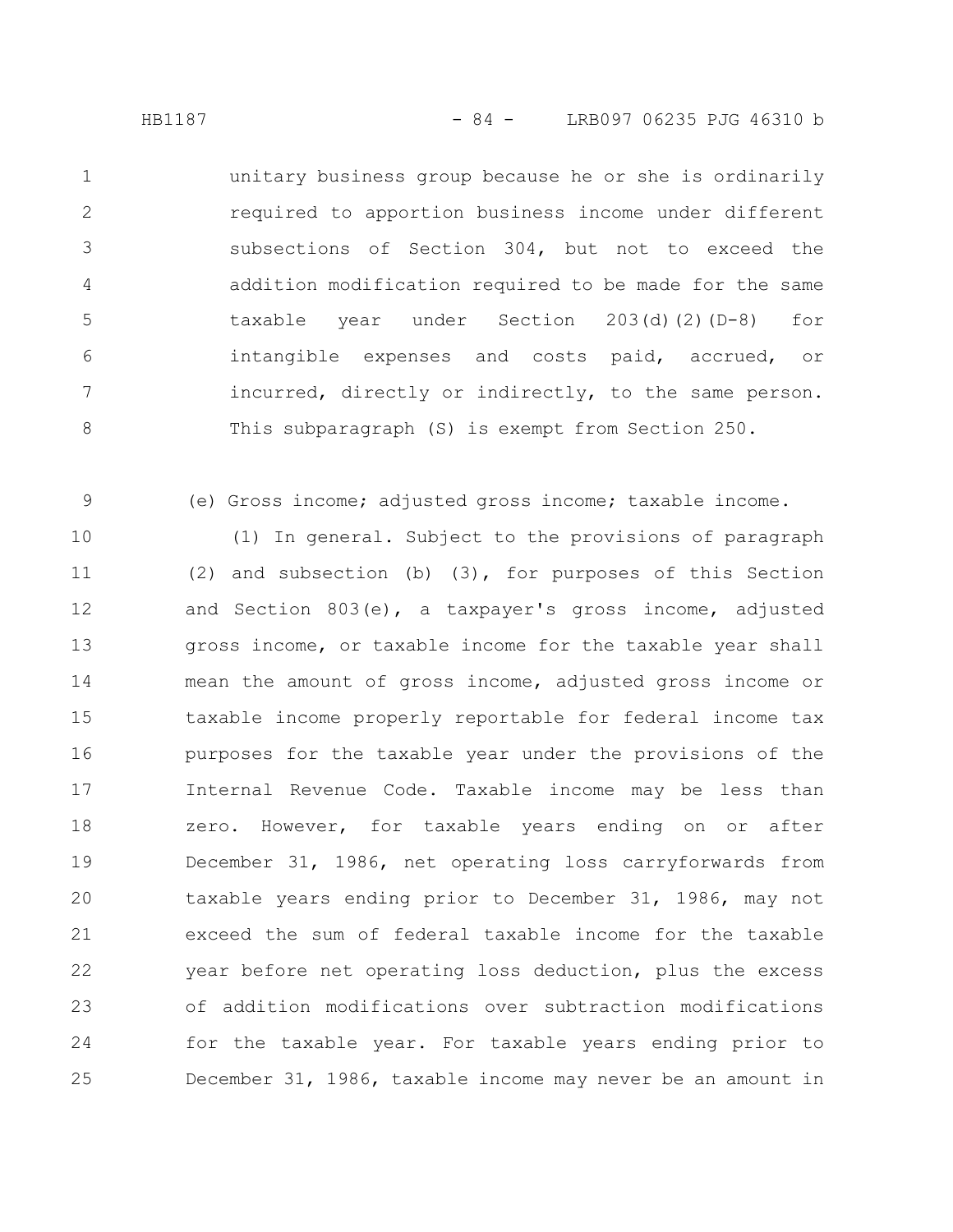excess of the net operating loss for the taxable year as defined in subsections (c) and (d) of Section 172 of the Internal Revenue Code, provided that when taxable income of a corporation (other than a Subchapter S corporation), trust, or estate is less than zero and addition modifications, other than those provided by subparagraph (E) of paragraph (2) of subsection (b) for corporations or subparagraph (E) of paragraph (2) of subsection (c) for trusts and estates, exceed subtraction modifications, an addition modification must be made under those subparagraphs for any other taxable year to which the taxable income less than zero (net operating loss) is applied under Section 172 of the Internal Revenue Code or under subparagraph (E) of paragraph (2) of this subsection (e) applied in conjunction with Section 172 of the Internal Revenue Code. 1 2 3 4 5 6 7 8 9 10 11 12 13 14 15 16

(2) Special rule. For purposes of paragraph (1) of this subsection, the taxable income properly reportable for federal income tax purposes shall mean: 17 18 19

(A) Certain life insurance companies. In the case of a life insurance company subject to the tax imposed by Section 801 of the Internal Revenue Code, life insurance company taxable income, plus the amount of distribution from pre-1984 policyholder surplus accounts as calculated under Section 815a of the Internal Revenue Code; 20 21 22 23 24 25 26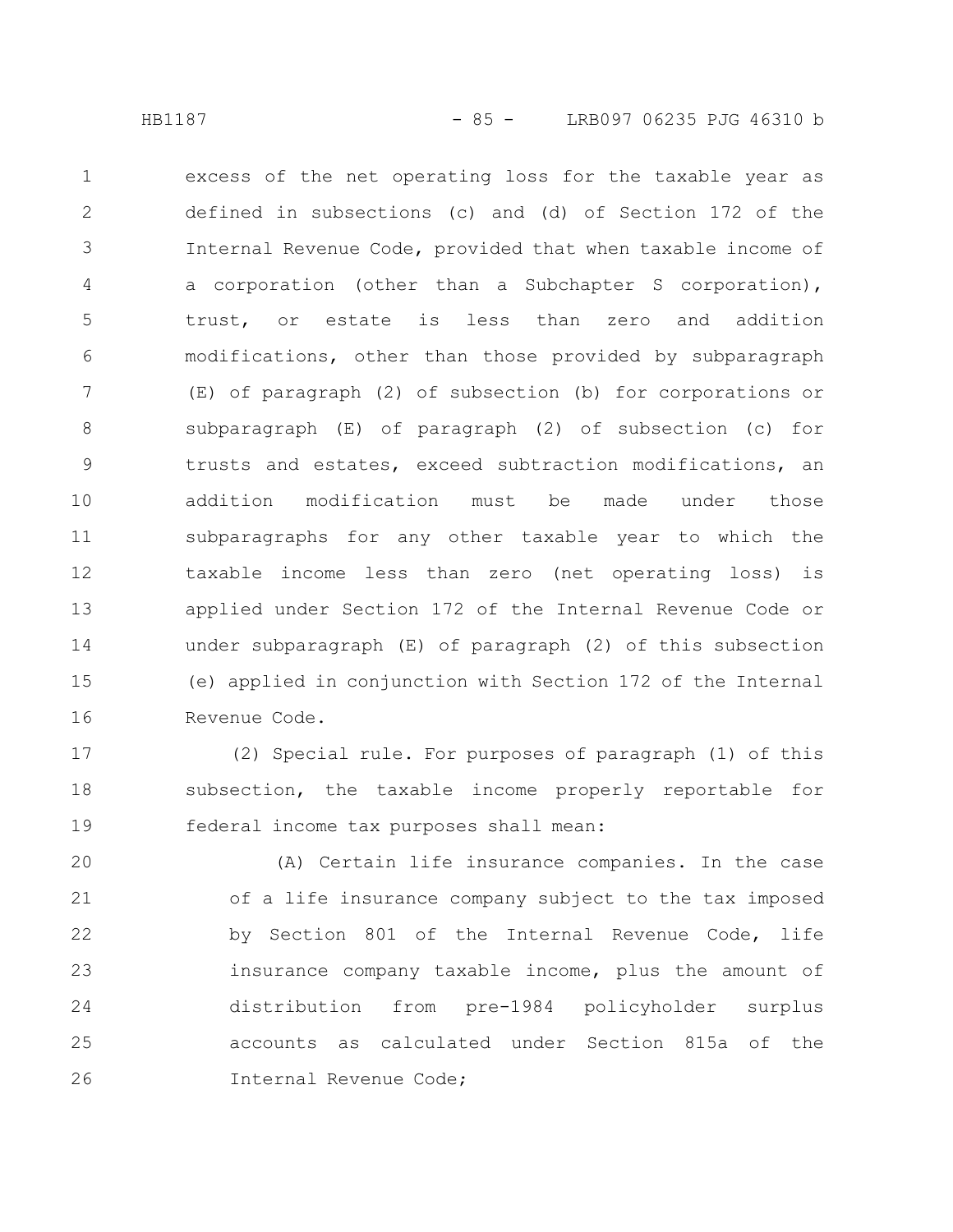(B) Certain other insurance companies. In the case of mutual insurance companies subject to the tax imposed by Section 831 of the Internal Revenue Code, insurance company taxable income; 1 2 3 4

(C) Regulated investment companies. In the case of a regulated investment company subject to the tax imposed by Section 852 of the Internal Revenue Code, investment company taxable income;

(D) Real estate investment trusts. In the case of a real estate investment trust subject to the tax imposed by Section 857 of the Internal Revenue Code, real estate investment trust taxable income; 9 10 11 12

(E) Consolidated corporations. In the case of a corporation which is a member of an affiliated group of corporations filing a consolidated income tax return for the taxable year for federal income tax purposes, taxable income determined as if such corporation had filed a separate return for federal income tax purposes for the taxable year and each preceding taxable year for which it was a member of an affiliated group. For purposes of this subparagraph, the taxpayer's separate taxable income shall be determined as if the election provided by Section 243(b) (2) of the Internal Revenue Code had been in effect for all such years; 13 14 15 16 17 18 19 20 21 22 23 24

(F) Cooperatives. In the case of a cooperative corporation or association, the taxable income of such 25 26

5

6

7

8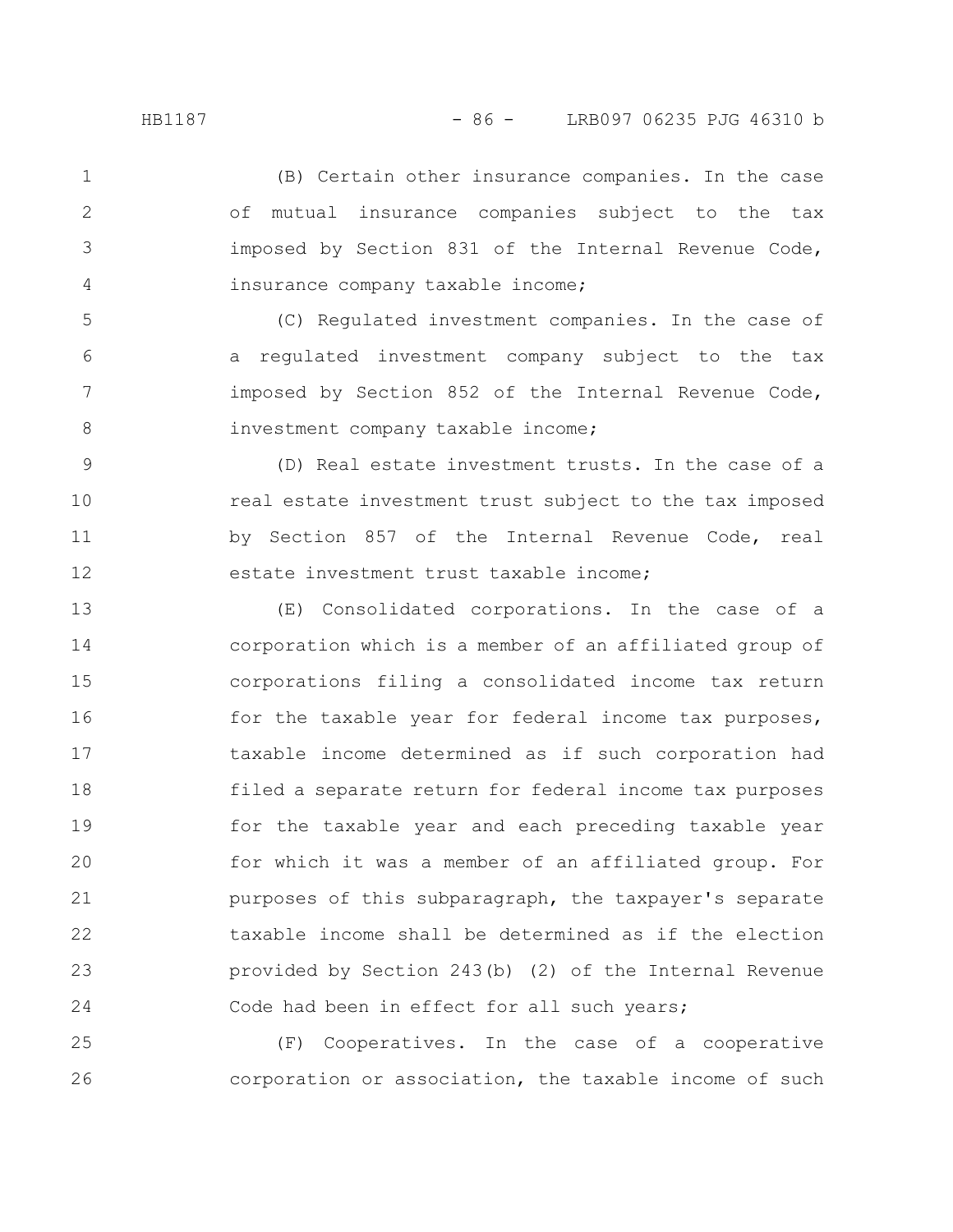organization determined in accordance with the provisions of Section 1381 through 1388 of the Internal Revenue Code, but without regard to the prohibition against offsetting losses from patronage activities against income from nonpatronage activities; except that a cooperative corporation or association may make an election to follow its federal income tax treatment of patronage losses and nonpatronage losses. In the event such election is made, such losses shall be computed and carried over in a manner consistent with subsection (a) of Section 207 of this Act and apportioned by the apportionment factor reported by the cooperative on its Illinois income tax return filed for the taxable year in which the losses are incurred. The election shall be effective for all taxable years with original returns due on or after the date of the election. In addition, the cooperative may file an amended return or returns, as allowed under this Act, to provide that the election shall be effective for losses incurred or carried forward for taxable years occurring prior to the date of the election. Once made, the election may only be revoked upon approval of the Director. The Department shall adopt rules setting forth requirements for documenting the elections and any resulting Illinois net loss and the standards to be used by the Director in evaluating requests to revoke 1 2 3 4 5 6 7 8 9 10 11 12 13 14 15 16 17 18 19 20 21 22 23 24 25 26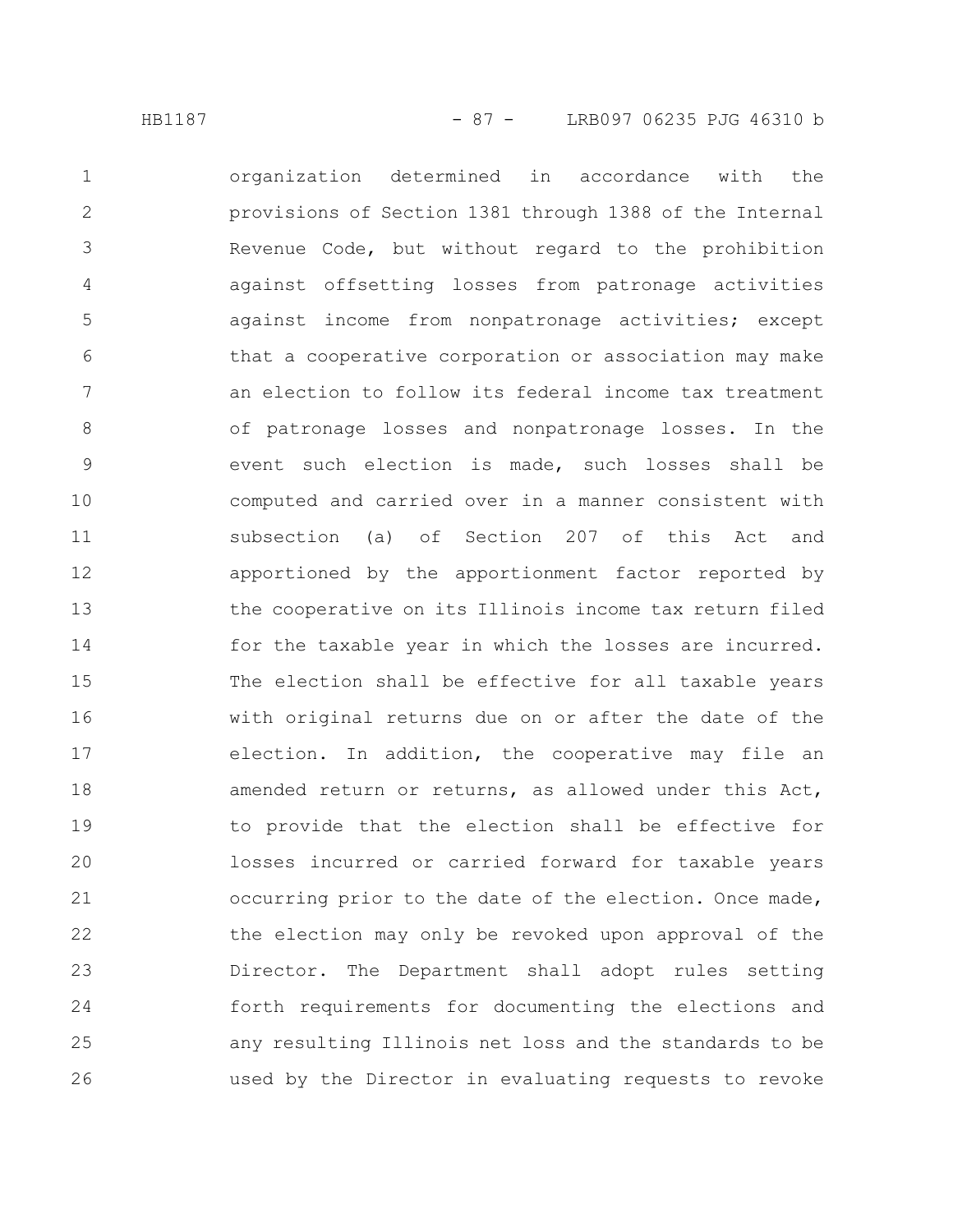1

2

26

## elections. Public Act 96-932 This amendatory Act of the 96th General Assembly is declaratory of existing law;

(G) Subchapter S corporations. In the case of: (i) a Subchapter S corporation for which there is in effect an election for the taxable year under Section 1362 of the Internal Revenue Code, the taxable income of such corporation determined in accordance with Section 1363(b) of the Internal Revenue Code, except that taxable income shall take into account those items which are required by Section  $1363(b)(1)$  of the Internal Revenue Code to be separately stated; and (ii) a Subchapter S corporation for which there is in effect a federal election to opt out of the provisions of the Subchapter S Revision Act of 1982 and have applied instead the prior federal Subchapter S rules as in effect on July 1, 1982, the taxable income of such corporation determined in accordance with the federal Subchapter S rules as in effect on July 1, 1982; and 3 4 5 6 7 8 9 10 11 12 13 14 15 16 17 18

(H) Partnerships. In the case of a partnership, taxable income determined in accordance with Section 703 of the Internal Revenue Code, except that taxable income shall take into account those items which are required by Section 703(a)(1) to be separately stated but which would be taken into account by an individual in calculating his taxable income. 19 20 21 22 23 24 25

(3) Recapture of business expenses on disposition of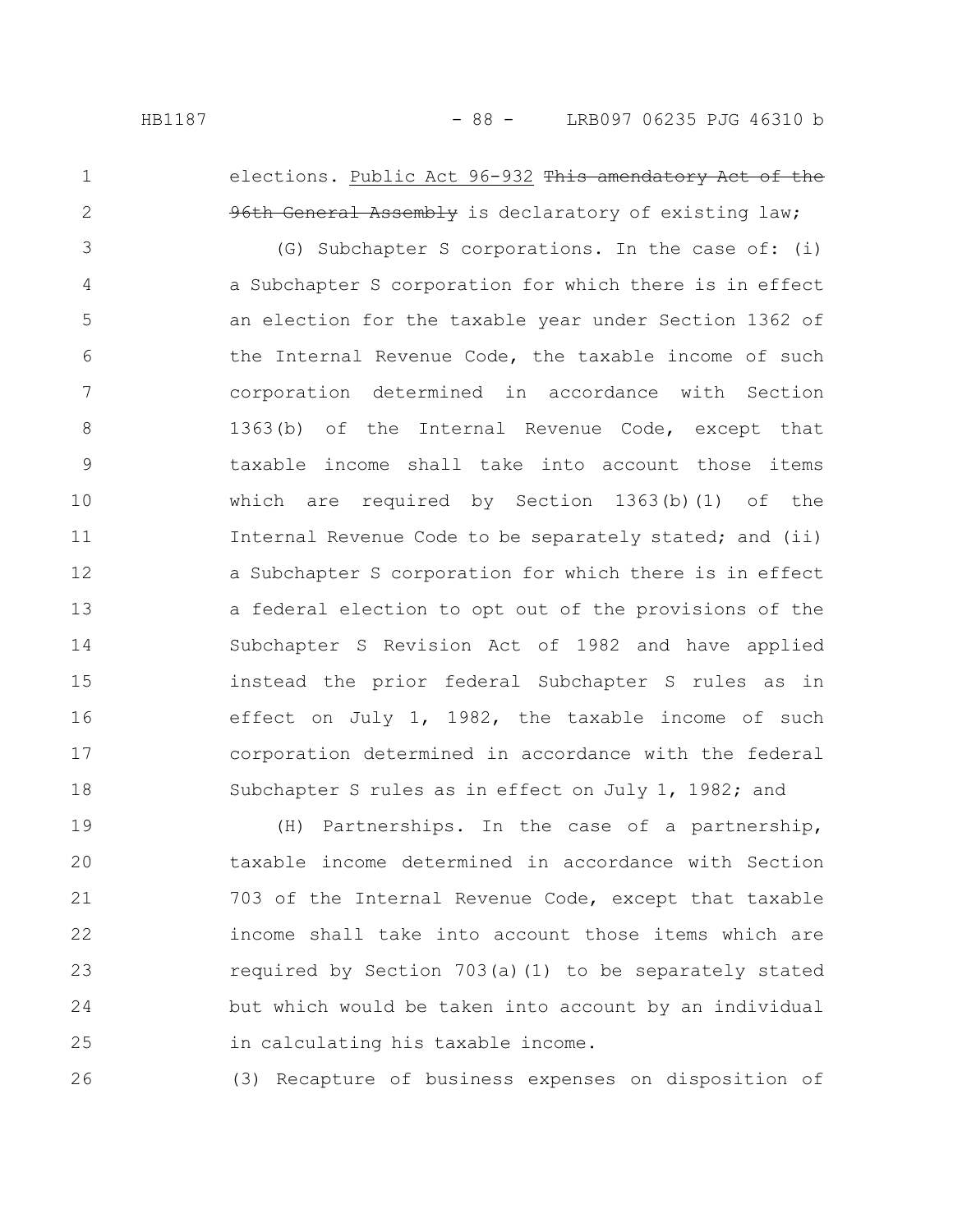asset or business. Notwithstanding any other law to the contrary, if in prior years income from an asset or business has been classified as business income and in a later year is demonstrated to be non-business income, then all expenses, without limitation, deducted in such later year and in the 2 immediately preceding taxable years related to that asset or business that generated the non-business income shall be added back and recaptured as business income in the year of the disposition of the asset or business. Such amount shall be apportioned to Illinois using the greater of the apportionment fraction computed for the business under Section 304 of this Act for the taxable year or the average of the apportionment fractions computed for the business under Section 304 of this Act for the taxable year and for the 2 immediately preceding taxable years. 1 2 3 4 5 6 7 8 9 10 11 12 13 14 15 16

(f) Valuation limitation amount. 17

(1) In general. The valuation limitation amount referred to in subsections (a)  $(2)$   $(G)$ ,  $(c)$   $(2)$   $(I)$  and (d)(2) (E) is an amount equal to: 18 19 20

(A) The sum of the pre-August 1, 1969 appreciation amounts (to the extent consisting of gain reportable under the provisions of Section 1245 or 1250 of the Internal Revenue Code) for all property in respect of which such gain was reported for the taxable year; plus 21 22 23 24 25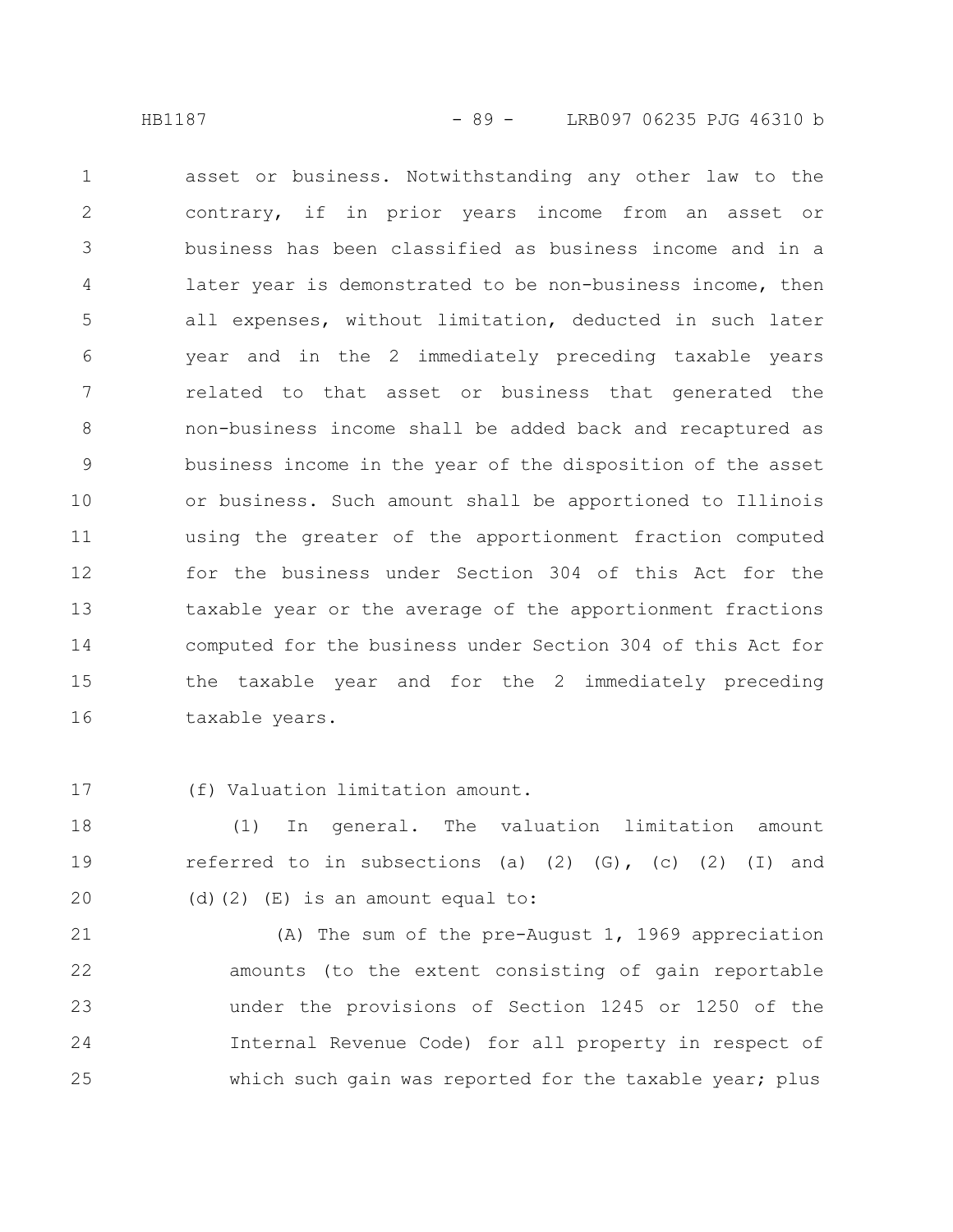(B) The lesser of (i) the sum of the pre-August 1, 1969 appreciation amounts (to the extent consisting of capital gain) for all property in respect of which such gain was reported for federal income tax purposes for the taxable year, or (ii) the net capital gain for the taxable year, reduced in either case by any amount of such gain included in the amount determined under subsection (a)  $(2)$   $(F)$  or  $(c)$   $(2)$   $(H)$ . 1 2 3 4 5 6 7 8

9

(2) Pre-August 1, 1969 appreciation amount.

(A) If the fair market value of property referred to in paragraph (1) was readily ascertainable on August 1, 1969, the pre-August 1, 1969 appreciation amount for such property is the lesser of (i) the excess of such fair market value over the taxpayer's basis (for determining gain) for such property on that date (determined under the Internal Revenue Code as in effect on that date), or (ii) the total gain realized and reportable for federal income tax purposes in respect of the sale, exchange or other disposition of such property. 10 11 12 13 14 15 16 17 18 19 20

(B) If the fair market value of property referred to in paragraph (1) was not readily ascertainable on August 1, 1969, the pre-August 1, 1969 appreciation amount for such property is that amount which bears the same ratio to the total gain reported in respect of the property for federal income tax purposes for the 21 22 23 24 25 26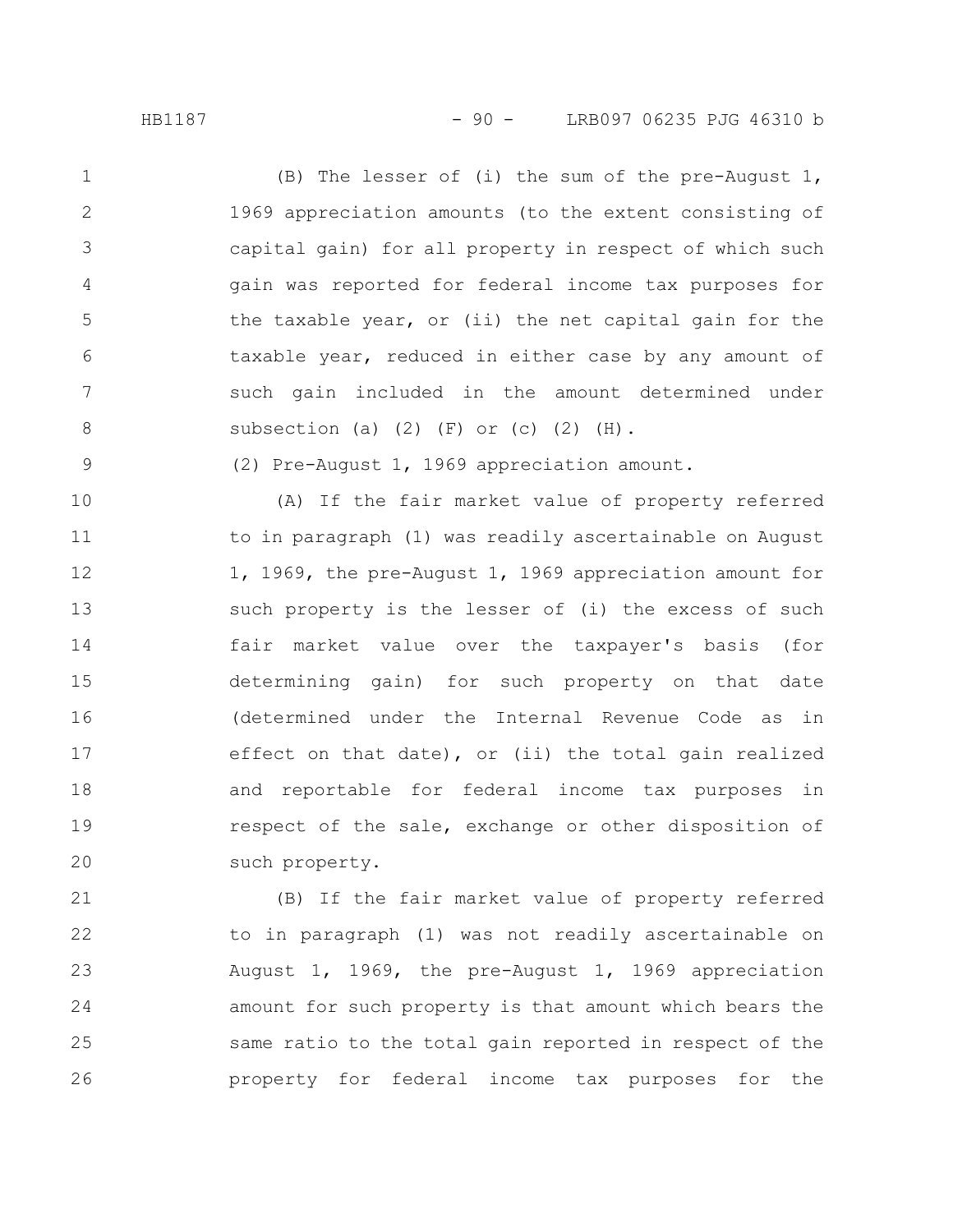HB1187 - 91 - LRB097 06235 PJG 46310 b

taxable year, as the number of full calendar months in that part of the taxpayer's holding period for the property ending July 31, 1969 bears to the number of full calendar months in the taxpayer's entire holding period for the property. 1 2 3 4 5

(C) The Department shall prescribe such regulations as may be necessary to carry out the purposes of this paragraph. 6 7 8

(g) Double deductions. Unless specifically provided otherwise, nothing in this Section shall permit the same item to be deducted more than once. 9 10 11

(h) Legislative intention. Except as expressly provided by this Section there shall be no modifications or limitations on the amounts of income, gain, loss or deduction taken into account in determining gross income, adjusted gross income or taxable income for federal income tax purposes for the taxable year, or in the amount of such items entering into the computation of base income and net income under this Act for such taxable year, whether in respect of property values as of August 1, 1969 or otherwise. 12 13 14 15 16 17 18 19 20

(Source: P.A. 95-23, eff. 8-3-07; 95-233, eff. 8-16-07; 95-286, eff. 8-20-07; 95-331, eff. 8-21-07; 95-707, eff. 1-11-08; 95-876, eff. 8-21-08; 96-45, eff. 7-15-09; 96-120, eff. 8-4-09; 96-198, eff. 8-10-09; 96-328, eff. 8-11-09; 96-520, eff. 21 22 23 24